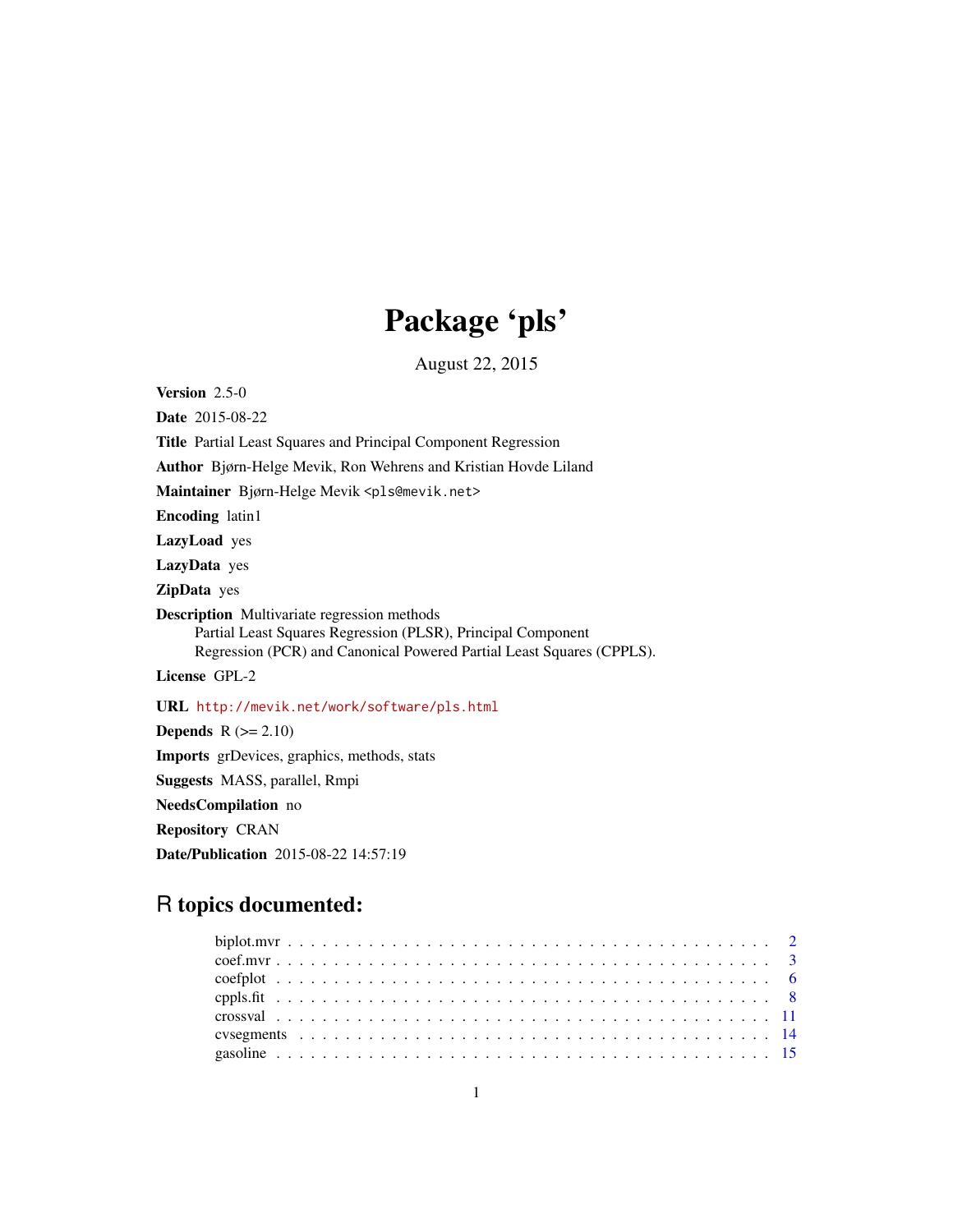<span id="page-1-0"></span>

|       | msc |     |
|-------|-----|-----|
|       | mvr | 21  |
|       |     | -24 |
|       |     | 27  |
|       |     |     |
|       |     | -30 |
|       |     |     |
|       |     | 33  |
|       |     | 35  |
|       |     | -36 |
|       |     | 38  |
|       |     | 42  |
|       |     | 43  |
|       |     | 45  |
|       |     |     |
|       |     | 47  |
|       |     | -48 |
|       |     | 51  |
|       |     |     |
|       |     |     |
| Index |     | 56  |

<span id="page-1-1"></span>biplot.mvr *Biplots of PLSR and PCR Models.*

# Description

Biplot method for mvr objects.

# Usage

```
## S3 method for class 'mvr'
biplot(x, comps = 1:2, which = c("x", "y", "scores", "loadings"),var.axes = FALSE, xlabs, ylabs, main, ...)
```
# Arguments

| $\mathsf{x}$ | an mvr object.                                                                                                                                                                         |
|--------------|----------------------------------------------------------------------------------------------------------------------------------------------------------------------------------------|
| comps        | integer vector of length two. The components to plot.                                                                                                                                  |
| which        | character. Which matrices to plot. One of " $x$ " (X scores and loadings), " $y$ " (Y<br>scores and loadings), "scores" $(X$ and $Y$ scores) and "loadings" $(X$ and $Y$<br>loadings). |
| var.axes     | logical. If TRUE, the second set of points have arrows representing them.                                                                                                              |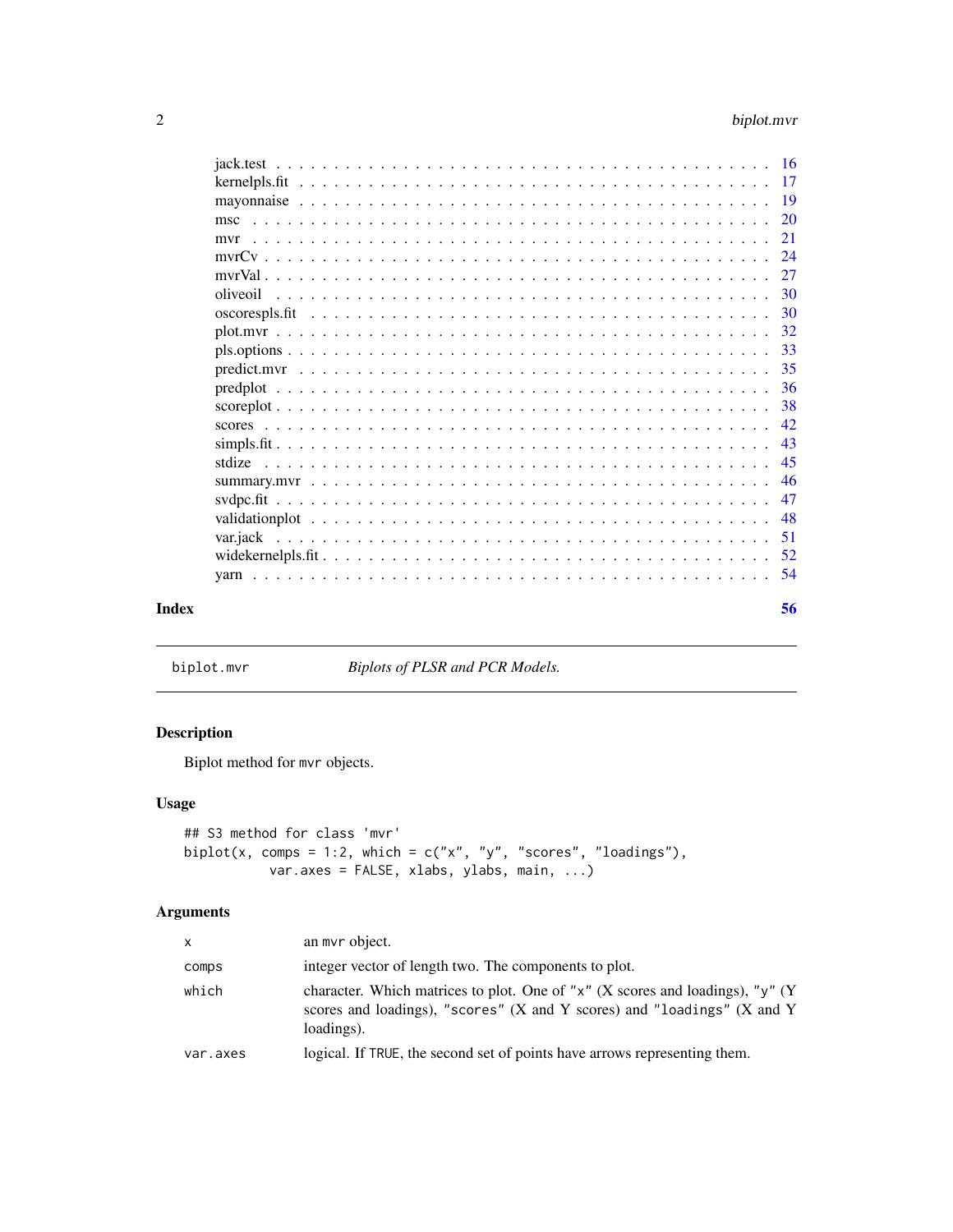#### <span id="page-2-0"></span>coef.mvr 3

| xlabs                   | either a character vector of labels for the first set of points, or FALSE for no<br>labels. If missing, the row names of the first matrix is used as labels.   |
|-------------------------|----------------------------------------------------------------------------------------------------------------------------------------------------------------|
| ylabs                   | either a character vector of labels for the second set of points, or FALSE for no<br>labels. If missing, the row names of the second matrix is used as labels. |
| main                    | character. Title of plot. If missing, a title is constructed by biplot.myr.                                                                                    |
| $\cdot$ $\cdot$ $\cdot$ | Further arguments passed on to biplot. default.                                                                                                                |

# Details

biplot.mvr can also be called through the mvr plot method by specifying plottype = "biplot".

#### Author(s)

Ron Wehrens and Bjørn-Helge Mevik

#### See Also

[mvr](#page-20-1), [plot.mvr](#page-31-1), [biplot.default](#page-0-0)

# Examples

```
data(oliveoil)
mod <- plsr(sensory ~ chemical, data = oliveoil)
## Not run:
## These are equivalent
biplot(mod)
plot(mod, plottype = "biplot")
## The four combinations of x and y points:
par(mfrow = c(2,2))biplot(mod, which = "x") # Default
biplot(mod, which = "y")
biplot(mod, which = "scores")
biplot(mod, which = "loadings")
## End(Not run)
```
<span id="page-2-1"></span>coef.mvr *Extract Information From a Fitted PLSR or PCR Model*

#### <span id="page-2-2"></span>Description

Functions to extract information from mvr objects: Regression coefficients, fitted values, residuals, the model frame, the model matrix, names of the variables and components, and the X variance explained by the components.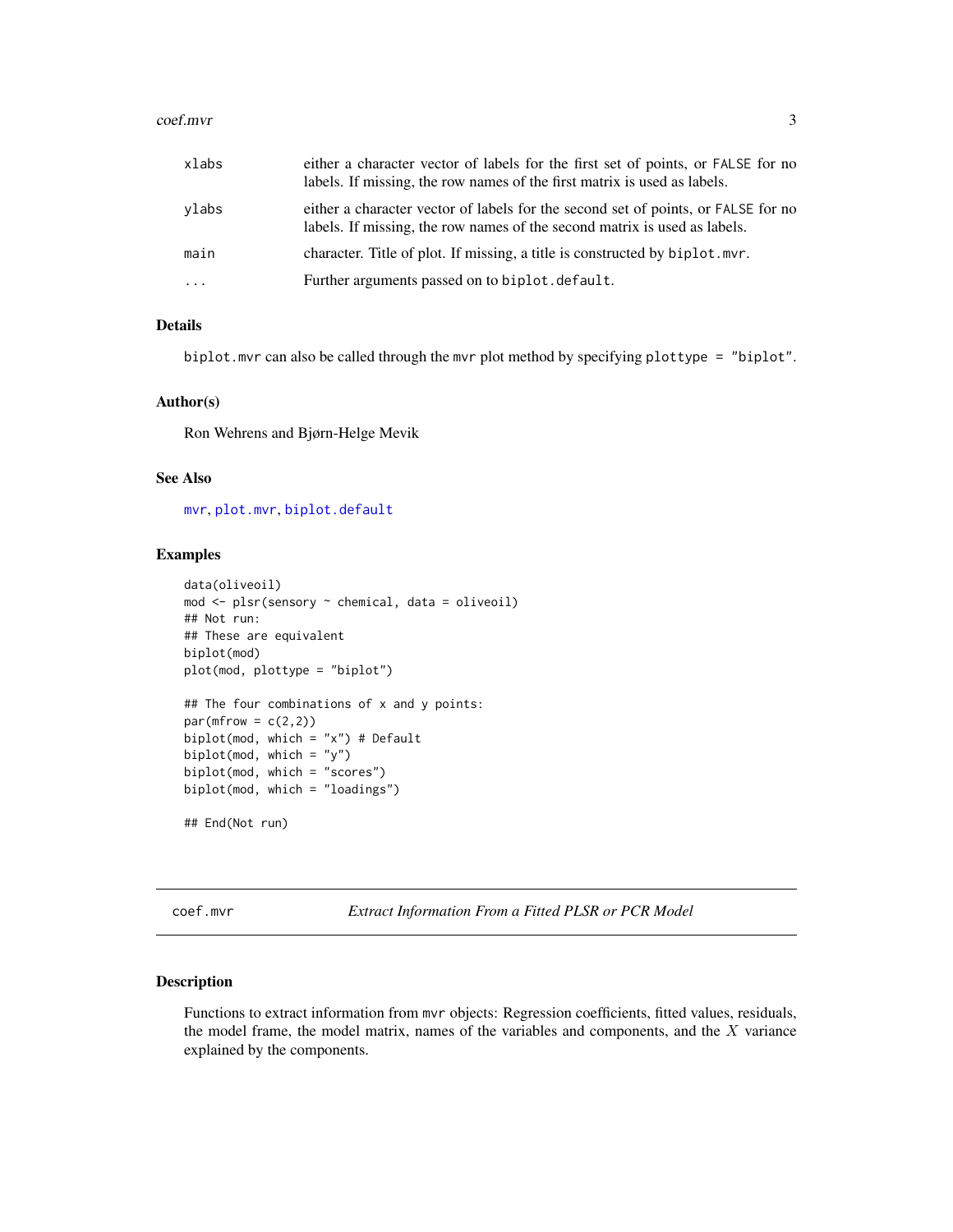#### 4 coef.mvr

# Usage

```
## S3 method for class 'mvr'
coef(object, ncomp = object$ncomp, comps, intercept = FALSE, ...)
## S3 method for class 'mvr'
fitted(object, ...)
## S3 method for class 'mvr'
residuals(object, ...)
## S3 method for class 'mvr'
model.matrix(object, ...)
## S3 method for class 'mvr'
model.frame(formula, ...)
prednames(object, intercept = FALSE)
respnames(object)
compnames(object, comps, explvar = FALSE, ...)
explvar(object)
```
## Arguments

object, formula

an mvr object. The fitted model.

| ncomp, comps | vector of positive integers. The components to include in the coefficients or to<br>extract the names of. See below.     |
|--------------|--------------------------------------------------------------------------------------------------------------------------|
| intercept    | logical. Whether coefficients for the intercept should be included. Ignored if<br>comps is specified. Defaults to FALSE. |
| explvar      | logical. Whether the explained X variance should be appended to the compo-<br>nent names.                                |
| .            | other arguments sent to underlying functions. Currently only used for model. frame. mvr<br>and model.matrix.mvr.         |

#### Details

These functions are mostly used inside other functions. (Functions coef.mvr, fitted.mvr and residuals.mvr are usually called through their generic functions [coef](#page-0-0), [fitted](#page-0-0) and [residuals](#page-0-0), respectively.)

coef.mvr is used to extract the regression coefficients of a model, i.e. the B in  $y = XB$  (for the Q in  $y = TQ$  where T is the scores, see [Yloadings](#page-41-1)). An array of dimension c(nxvar, nyvar, length(ncomp)) or c(nxvar, nyvar, length(comps)) is returned.

If comps is missing (or is NULL), coef()[,,ncomp[i]] are the coefficients for models with ncomp[i] components, for  $i = 1, \ldots$ , length(ncomp). Also, if intercept = TRUE, the first dimension is  $nxvar + 1$ , with the intercept coefficients as the first row.

If comps is given, however,  $\text{coef}()$ [,, $\text{comps}[i]$ ] are the coefficients for a model with only the component comps[i], i.e. the contribution of the component comps[i] on the regression coefficients.

fitted.mvr and residuals.mvr return the fitted values and residuals, respectively. If the model was fitted with na.action = na.exclude (or after setting the default na.action to "na.exclude"

<span id="page-3-0"></span>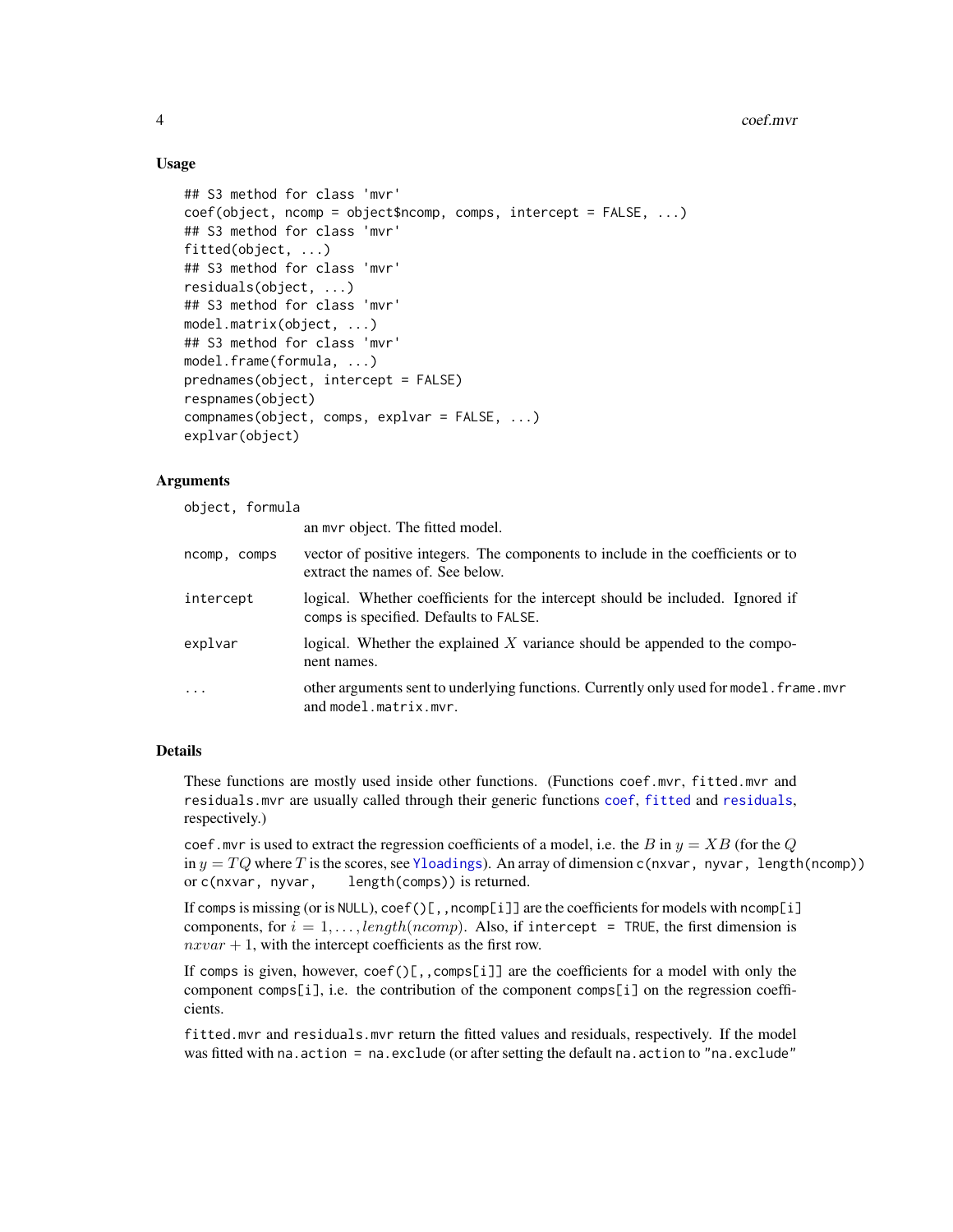#### <span id="page-4-0"></span>coef.mvr 5

with [options](#page-0-0)), the fitted values (or residuals) corresponding to excluded observations are returned as NA; otherwise, they are omitted.

model.frame.mvr returns the model frame; i.e. a data frame with all variables neccessary to generate the model matrix. See [model.frame](#page-0-0) for details.

[model.matrix](#page-0-0).mvr returns the (possibly coded) matrix used as  $X$  in the fitting. See model.matrix for details.

prednames, respnames and compnames extract the names of the  $X$  variables, responses and components, respectively. With intercept = TRUE in prednames, the name of the intercept variable (i.e. "(Intercept)") is returned as well. compnames can also extract component names from score and loading matrices. If explvar = TRUE in compnames, the explained variance for each component (if available) is appended to the component names. For optimal formatting of the explained variances when not all components are to be used, one should specify the desired components with the argument comps.

explvar extracts the amount of  $X$  variance (in per cent) explained by for each component in the model. It can also handle score and loading matrices returned by [scores](#page-41-2) and [loadings](#page-41-1).

# Value

coef.mvr returns an array of regression coefficients.

fitted.mvr returns an array with fitted values.

residuals.mvr returns an array with residuals.

model.frame.mvr returns a data frame.

model.matrix.mvr returns the  $X$  matrix.

prednames, respnames and compnames return a character vector with the corresponding names.

explvar returns a numeric vector with the explained variances, or NULL if not available.

#### Author(s)

Ron Wehrens and Bjørn-Helge Mevik

#### See Also

[mvr](#page-20-1), [coef](#page-0-0), [fitted](#page-0-0), [residuals](#page-0-0), [model.frame](#page-0-0), [model.matrix](#page-0-0), [na.omit](#page-0-0)

#### Examples

```
data(yarn)
mod \le pcr(density \sim NIR, data = yarn[yarn$train,], ncomp = 5)
B \le -\text{coeff}(\text{mod}, \text{ncomp} = 3, \text{intercept} = \text{TRUE})## A manual predict method:
stopifnot(drop(B[1,)] + yarn$NIR[!yarn$train, ] %*% B[-1, 1]) ==drop(predict(mod, ncomp = 3, newdata = yarn[!yarn$train,])))
## Note the difference in formatting:
mod2 <- pcr(density ~ NIR, data = yarn[yarn$train,])
compnames(mod2, explvar = TRUE)[1:3]
compnames(mod2, comps = 1:3, explvar = TRUE)
```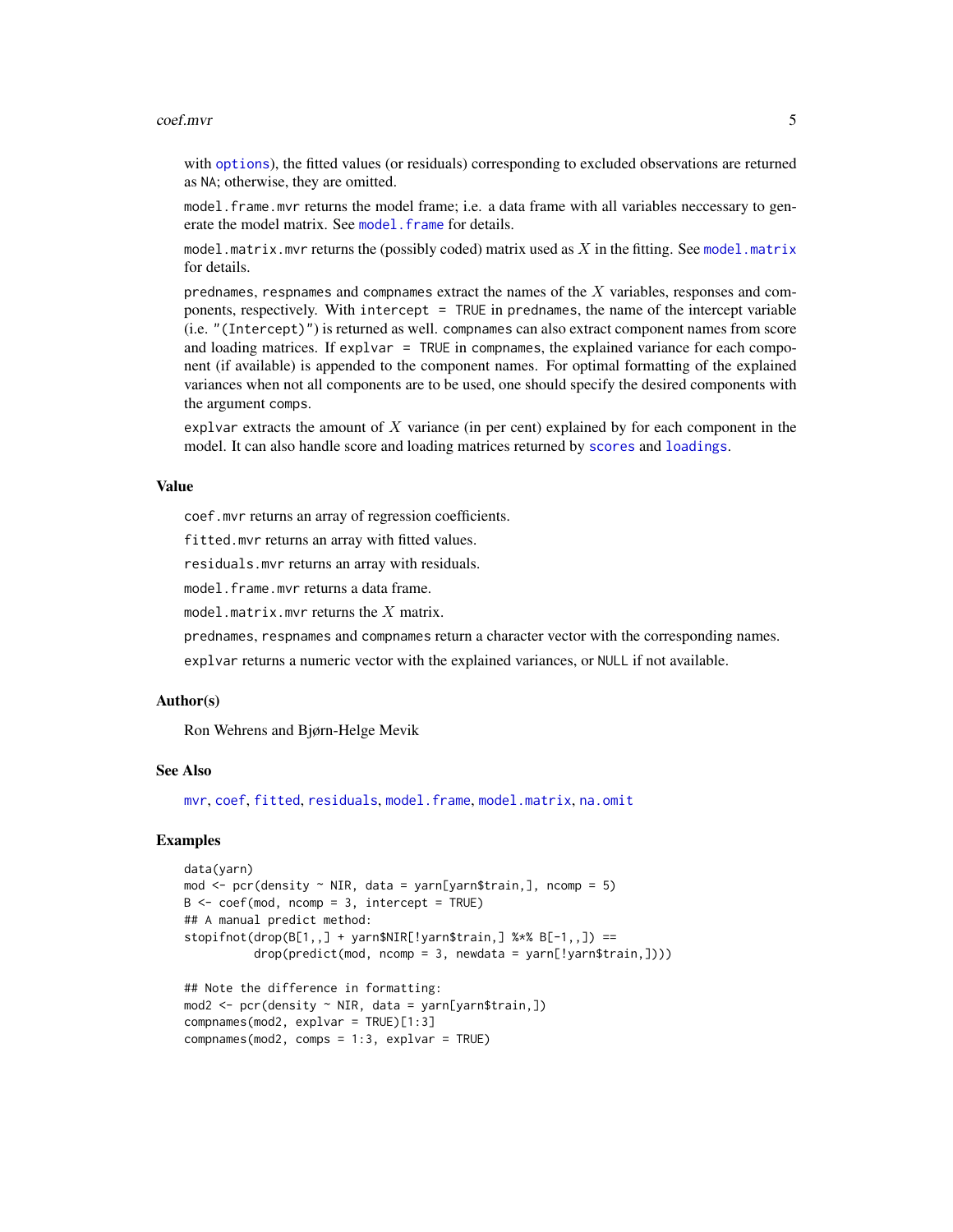<span id="page-5-1"></span><span id="page-5-0"></span>

# Description

Function to plot the regression coefficients of an mvr object.

# Usage

```
coefplot(object, ncomp = object$ncomp, comps, intercept = FALSE,
         separate = FALSE, se.whiskers = FALSE, nCols, nRows, labels,
         type = "l", lty, lwd = NULL, pch, cex = NULL, col, legendpos,
        xlab = "variable", ylab = "regression coefficient", main,
         pretty.xlabels = TRUE, xlim, ylim, ...)
```
# Arguments

| object       | an myr object. The fitted model.                                                                                                                                                                                                                                                                      |
|--------------|-------------------------------------------------------------------------------------------------------------------------------------------------------------------------------------------------------------------------------------------------------------------------------------------------------|
| ncomp, comps | vector of positive integers. The components to plot. See coef. myr for details.                                                                                                                                                                                                                       |
| separate     | logical. If TRUE, coefficients for different model sizes are blotted in separate<br>plots.                                                                                                                                                                                                            |
| se.whiskers  | logical. If TRUE, whiskers at plus/minus 1 estimated standard error are added to<br>the plot. This is only available if the model was cross-validated with jackknife = TRUE.<br>Also, in the current implementation, intercept must be FALSE, and separate<br>must be TRUE if length ( $ncomp$ ) > 1. |
| intercept    | logical. Whether coefficients for the intercept should be plotted. Ignored if<br>comps is specified. Defaults to FALSE. See coef. mvr for details.                                                                                                                                                    |
| nCols, nRows | integer. The number of coloumns and rows the plots will be laid out in. If not<br>specified, coefplot tries to be intelligent.                                                                                                                                                                        |
| labels       | optional. Alternative $x$ axis labels. See Details.                                                                                                                                                                                                                                                   |
| type         | character. What type of plot to make. Defaults to "1" (lines). Alternative types<br>include "p" (points) and "b" (both). See plot for a complete list of types.                                                                                                                                       |
| $1$ ty       | vector of line types (recycled as neccessary). Line types can be specified as<br>integers or character strings (see par for the details).                                                                                                                                                             |
| lwd          | vector of positive numbers (recycled as neccessary), giving the width of the<br>lines.                                                                                                                                                                                                                |
| pch          | plot character. A character string or a vector of single characters or integers<br>(recycled as neccessary). See points for all alternatives.                                                                                                                                                         |
| cex          | numeric vector of character expansion sizes (recycled as neccessary) for the<br>plotted symbols.                                                                                                                                                                                                      |
| col          | character or integer vector of colors for plotted lines and symbols (recycled as<br>neccessary). See par for the details.                                                                                                                                                                             |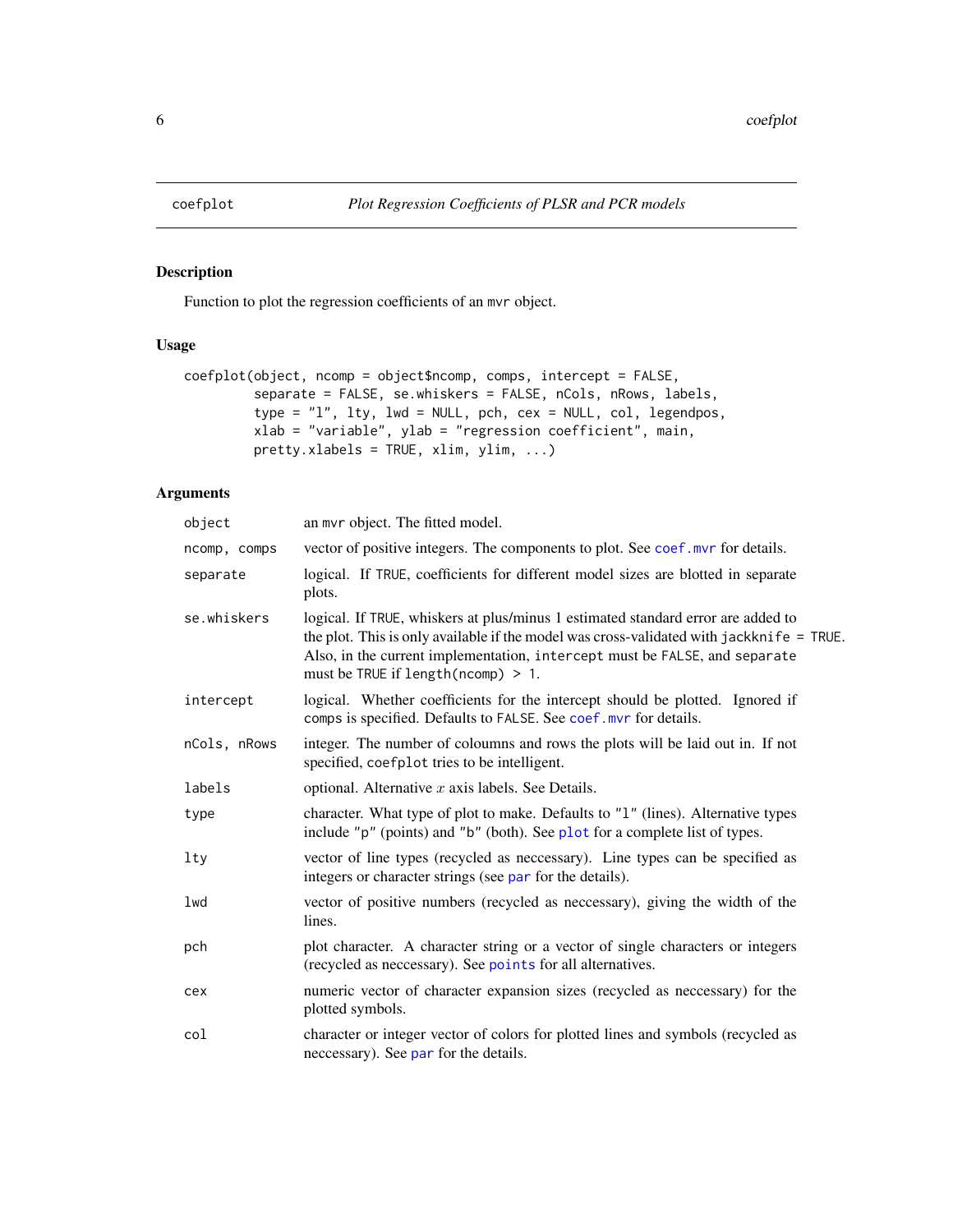#### <span id="page-6-0"></span>coefplot 7

| legendpos | Legend position. Optional. Ignored if separate is TRUE. If present, a legend<br>is drawn at the given position. The position can be specified symbolically (e.g.,<br>"topright"). This requires $R \ge 2.1.0$ . Alternatively, the<br>$legendpos =$<br>position can be specified explicitly (legendpos = $t(c(x, y))$ ) or interactively<br>(legendpos = $locator()$ ). This only works well for plots of single-response<br>models. |
|-----------|--------------------------------------------------------------------------------------------------------------------------------------------------------------------------------------------------------------------------------------------------------------------------------------------------------------------------------------------------------------------------------------------------------------------------------------|
| xlab,ylab | titles for x and y axes. Typically character strings, but can be expressions (e.g.,<br>expression(R <sup>^2</sup> ) or lists. See title for details.                                                                                                                                                                                                                                                                                 |
| main      | optional main title for the plot. See Details.                                                                                                                                                                                                                                                                                                                                                                                       |
|           | pretty. xlabels logical. If TRUE, coefplot tries to plot the $x$ labels more nicely. See Details.                                                                                                                                                                                                                                                                                                                                    |
| xlim.ylim | optional vector of length two, with the x or y limits of the plot.                                                                                                                                                                                                                                                                                                                                                                   |
| .         | Further arguments sent to the underlying plot functions.                                                                                                                                                                                                                                                                                                                                                                             |

# **Details**

coefplot handles multiple responses by making one plot for each response. If separate is TRUE, separate plots are made for each combination of model size and response. The plots are laid out in a rectangular fashion.

If legendpos is given, a legend is drawn at the given position (unless separate is TRUE).

The argument labels can be a vector of labels or one of "names" and "numbers". The labels are used as  $x$  axis labels. If labels is "names" or "numbers", the variable names are used as labels, the difference being that with "numbers", the variable names are converted to numbers, if possible. Variable names of the forms '"number"' or '"number text"' (where the space is optional), are handled.

The argument main can be used to specify the main title of the plot. It is handled in a non-standard way. If there is only on (sub) plot, main will be used as the main title of the plot. If there is *more* than one (sub) plot, however, the presence of main will produce a corresponding 'global' title on the page. Any graphical parametres, e.g., cex.main, supplied to coefplot will only affect the 'ordinary' plot titles, not the 'global' one. Its appearance can be changed by setting the parameters with [par](#page-0-0), which will affect *both* titles. (To have different settings for the two titles, one can override the par settings with arguments to coefplot.)

The argument pretty.xlabels is only used when labels is specified. If TRUE (default), the code tries to use a 'pretty' selection of labels. If labels is "numbers", it also uses the numerical values of the labels for horisontal spacing. If one has excluded parts of the spectral region, one might therefore want to use pretty.xlabels = FALSE.

When separate is TRUE, the arguments lty, col, and pch default to their par() setting. Otherwise, the default for all of them is 1:nLines, where nLines is the number of model sizes specified, i.e., the length of ncomp or comps.

The function can also be called through the mvr plot method by specifying plottype = "coefficients".

#### Note

[legend](#page-0-0) has many options. If you want greater control over the appearance of the legend, omit the legendpos argument and call legend manually.

The handling of labels and pretty.xlabels is experimental.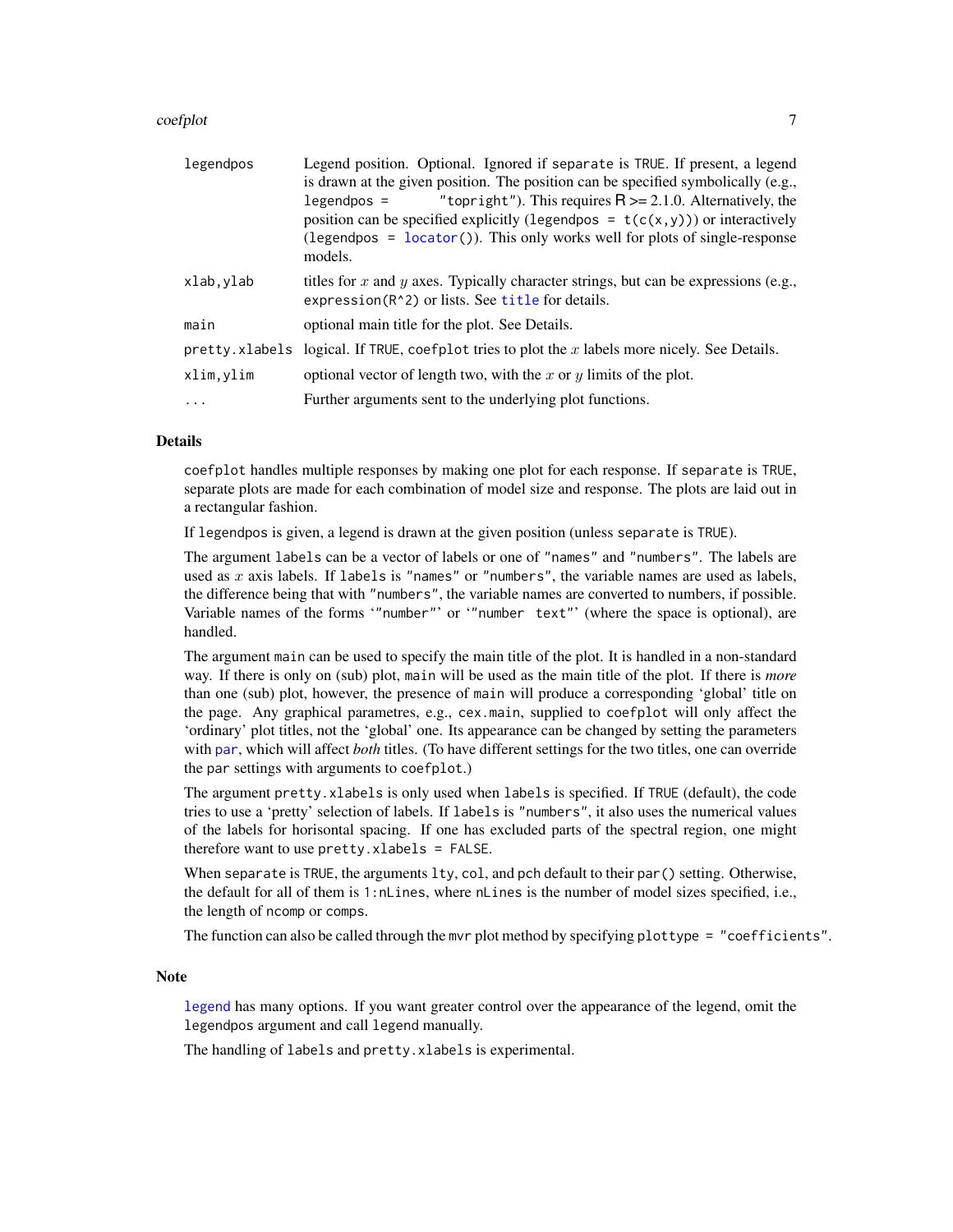#### <span id="page-7-0"></span>Author(s)

Ron Wehrens and Bjørn-Helge Mevik

# See Also

[mvr](#page-20-1), [plot.mvr](#page-31-1), [coef.mvr](#page-2-1), [plot](#page-0-0), [legend](#page-0-0)

# Examples

```
data(yarn)
mod.nir <- plsr(density \sim NIR, ncomp = 8, data = yarn)
## Not run:
coefplot(mod.nir, ncomp = 1:6)
plot(mod.nir, plottype = "coefficients", ncomp = 1:6) # Equivalent to the previous
## Plot with legend:
coefplot(mod.nir, ncom = 1:6, legendpos = "bottomright")
## End(Not run)
data(oliveoil)
mod.sens <- plsr(sensory ~ chemical, ncomp = 4, data = oliveoil)
## Not run: coefplot(mod.sens, ncomp = 2:4, separate = TRUE)
```
<span id="page-7-1"></span>cppls.fit *CPPLS (Indahl et al.)*

#### Description

Fits a PLS model using the CPPLS algorithm.

# Usage

```
cppls.fit(X, Y, ncomp, Y.add = NULL, stripped = FALSE, lower = 0.5,
                 upper = 0.5, trunc.pow = FALSE, weights = NULL, ...)
```
#### Arguments

| X        | a matrix of observations. NAs and Infs are not allowed.                                                                                                                                                  |
|----------|----------------------------------------------------------------------------------------------------------------------------------------------------------------------------------------------------------|
| Y        | a vector or matrix of responses. NAs and Infs are not allowed.                                                                                                                                           |
| ncomp    | the number of components to be used in the modelling.                                                                                                                                                    |
| Y.add    | a vector or matrix of additional responses containing relevant information about<br>the observations.                                                                                                    |
| stripped | logical. If TRUE the calculations are stripped as much as possible for speed; this<br>is meant for use with cross-validation or simulations when only the coefficients<br>are needed. Defaults to FALSE. |
| lower    | a vector of lower limits for power optimisation. Defaults to 0.5.                                                                                                                                        |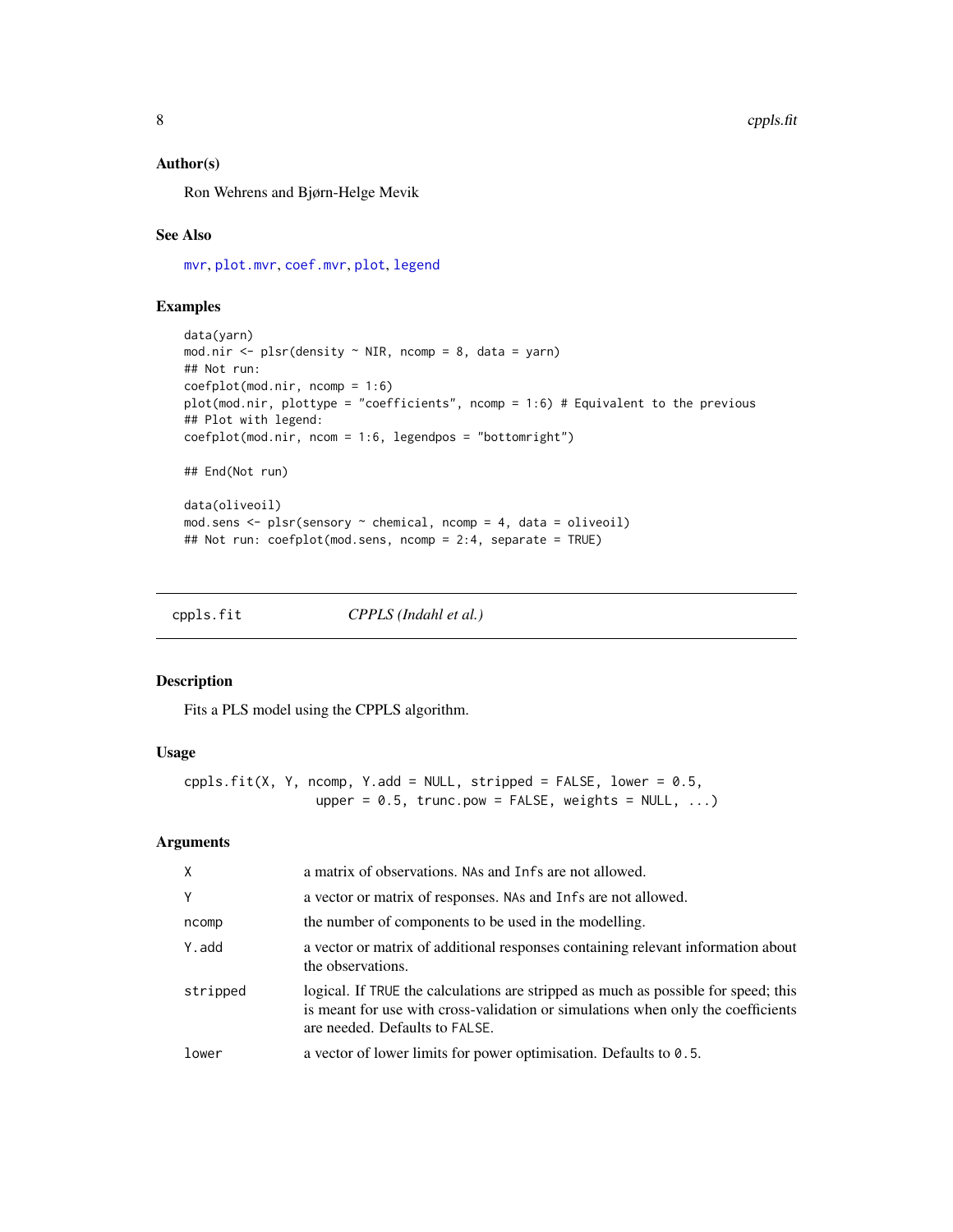| upper     | a vector of upper limits for power optimisation. Defaults to $0.5$ .             |
|-----------|----------------------------------------------------------------------------------|
| trunc.pow | logical. If TRUE an experimental alternative power algorithm is used. (Optional) |
| weights   | a vector of individual weights for the observations. (Optional)                  |
| $\ddotsc$ | other arguments. Currently ignored.                                              |

# Details

This function should not be called directly, but through the generic functions cppls or mvr with the argument method="cppls". Canonical Powered PLS (CPPLS) is a generalisation of PLS incorporating discrete and continuous responses (also simultaneously), additional responses, individual weighting of observations and power methodology for sharpening focus on groups of variables. Depending on the input to cppls it can produce the following special cases:

- PLS: uni-response continuous Y
- PPLS: uni-response continuous Y, (lower || upper) != 0.5
- PLS-DA (using correlation maximisation B/W): dummy-coded descrete response Y
- PPLS-DA: dummy-coded descrete response Y, (lower || upper) != 0.5
- CPLS: multi-response Y (continuous, discrete or combination)
- CPPLS: multi-response Y (continuous, discrete or combination), (lower || upper) != 0.5

The name "canonical" comes from canonical correlation analysis which is used when calculating vectors of loading weights, while "powered" refers to a reparameterisation of the vectors of loading weights which can be optimised over a given interval.

# Value

A list containing the following components is returned:

| coefficients    | an array of regression coefficients for $1, \ldots$ , north components. The dimensions<br>of coefficients are c(nvar, npred, ncomp) with nvar the number of X<br>variables and npred the number of variables to be predicted in Y. |
|-----------------|------------------------------------------------------------------------------------------------------------------------------------------------------------------------------------------------------------------------------------|
| scores          | a matrix of scores.                                                                                                                                                                                                                |
| loadings        | a matrix of loadings.                                                                                                                                                                                                              |
| loading.weights |                                                                                                                                                                                                                                    |
|                 | a matrix of loading weights.                                                                                                                                                                                                       |
| Yscores         | a matrix of Y-scores.                                                                                                                                                                                                              |
| Yloadings       | a matrix of Y-loadings.                                                                                                                                                                                                            |
| projection      | the projection matrix used to convert X to scores.                                                                                                                                                                                 |
| Xmeans          | a vector of means of the X variables.                                                                                                                                                                                              |
| Ymeans          | a vector of means of the Y variables.                                                                                                                                                                                              |
| fitted.values   | an array of fitted values. The dimensions of fitted values are c(nobj, npred, ncomp)<br>with nobj the number samples and npred the number of Y variables.                                                                          |
| residuals       | an array of regression residuals. It has the same dimensions as fitted, values.                                                                                                                                                    |
| Xvar            | a vector with the amount of X-variance explained by each number of compo-<br>nents.                                                                                                                                                |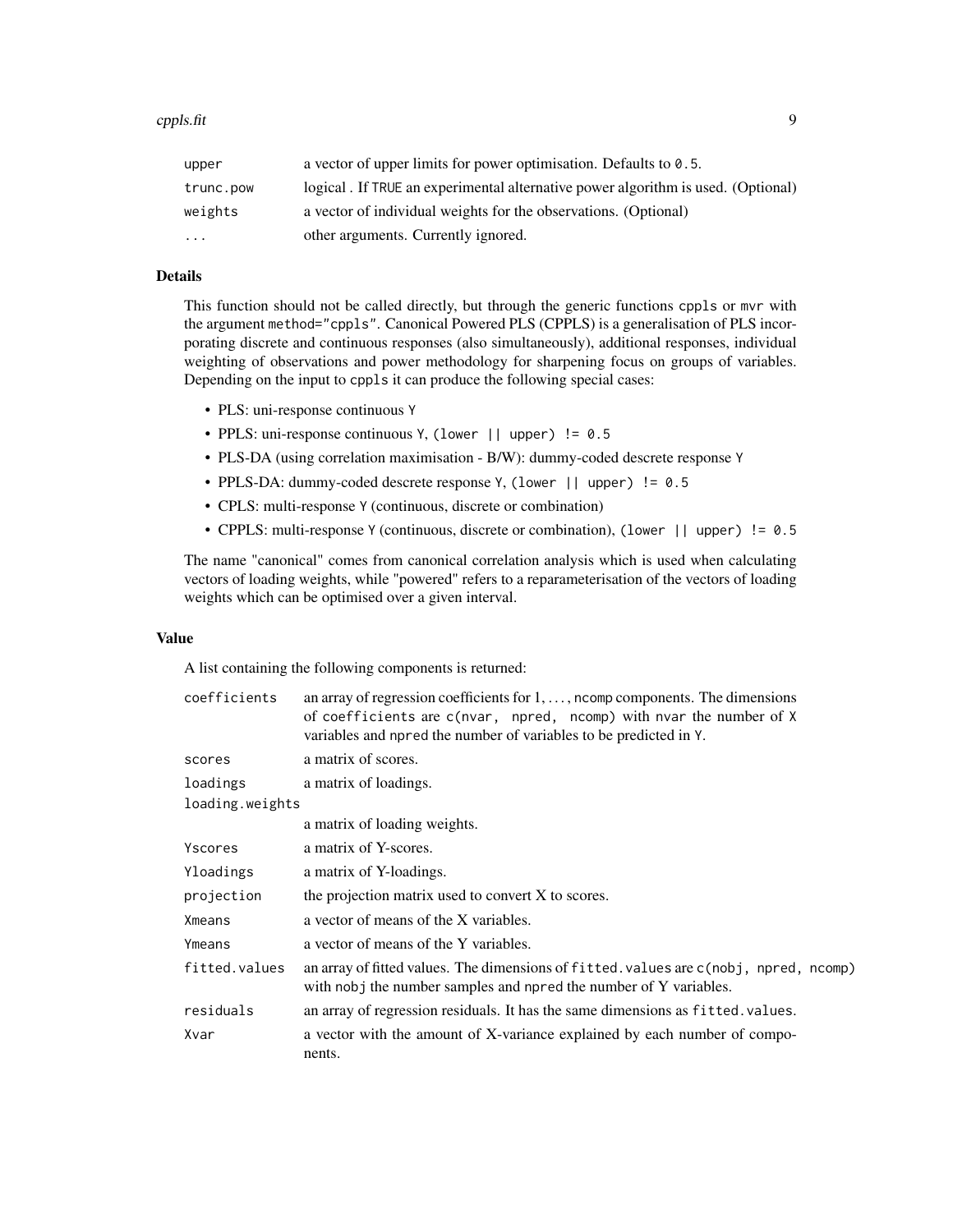<span id="page-9-0"></span>

| Xtotvar                | total variance in X.                                                              |  |
|------------------------|-----------------------------------------------------------------------------------|--|
| gammas                 | gamma-values obtained in power optimisation.                                      |  |
| canonical.correlations |                                                                                   |  |
|                        | Canonical correlation values from the calculations of loading weights.            |  |
| A                      | matrix containing vectors of weights a from canonical correlation (cor (Za, Yb)). |  |
| smallNorms             | vector of indices of explanatory variables of length close to or equal to 0.      |  |
|                        |                                                                                   |  |

If stripped is TRUE, only the components coefficients, Xmeans, Ymeans and gammas are returned.

#### Author(s)

Kristian Hovde Liland

#### References

Indahl, U. (2005) A twist to partial least squares regression. *Journal of Chemometrics*, 19, 32–44.

Liland, K.H and Indahl, U.G (2009) Powered partial least squares discriminant analysis, *Journal of Chemometrics*, 23, 7–18.

Indahl, U.G., Liland, K.H. and Næs, T. (2009) Canonical partial least squares - a unified PLS approach to classification and regression problems. *Journal of Chemometrics*, 23, 495–504.

#### See Also

[mvr](#page-20-1) [plsr](#page-20-2) [pcr](#page-20-2) [widekernelpls.fit](#page-51-1) [simpls.fit](#page-42-1) [oscorespls.fit](#page-29-1)

#### Examples

```
data(mayonnaise)
# Create dummy response
mayonnaise$dummy <-
    I(model.matrix(~y-1, data.frame(y = factor(mayonnaise$oil.type))))
# Predict CPLS scores for test data
may.cpls <- cppls(dummy ~ NIR, 10, data = mayonnaise, subset = train)
may.test <- predict(may.cpls, newdata = mayonnaise[!mayonnaise$train,], type = "score")
# Predict CPLS scores for test data (experimental used design as additional Y information)
may.cpls.yadd <- cppls(dummy ~ NIR, 10, data = mayonnaise, subset = train, Y.add=design)
may.test.yadd <- predict(may.cpls.yadd, newdata = mayonnaise[!mayonnaise$train,], type = "score")
# Classification by linear discriminant analysis (LDA)
library(MASS)
error < - matrix(ncol = 10, nrow = 2)
dimnames(error) <- list(Model = c('CPLS', 'CPLS (Y.add)'), ncomp = 1:10)
for (i in 1:10) {
    fitdata1 <- data.frame(oil.type = mayonnaise$oil.type[mayonnaise$train],
                           NIR.score = I(may.cpls$scores[,1:i,drop=FALSE]))
    testdata1 <- data.frame(oil.type = mayonnaise$oil.type[!mayonnaise$train],
                            NIR.score = I(may.test[,1:i,drop=FALSE]))
```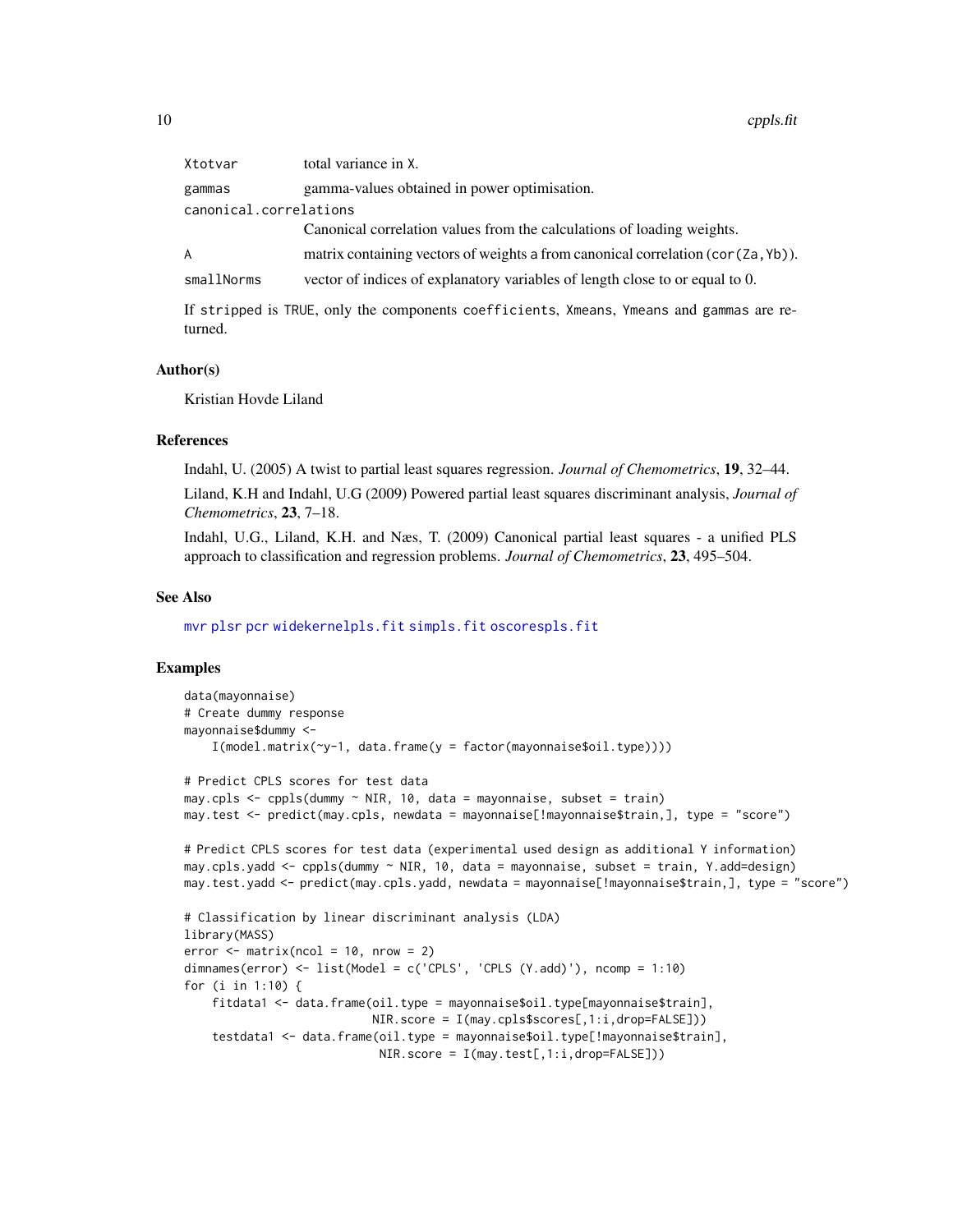#### <span id="page-10-0"></span>crossval and the crossval contract of the crossval contract of the crossval contract of the crossval contract of the crossval contract of the crossval contract of the crossval contract of the crossval contract of the cross

```
error[1,i] < -(42 - sum(predict(lda(oil.type ~ NIR.score, data = fitdata1),
                  newdata = testdata1)$class == testdata1$oil.type)) / 42
    fitdata2 <- data.frame(oil.type = mayonnaise$oil.type[mayonnaise$train],
                           NIR.score = I(may.cpls.yadd$scores[,1:i,drop=FALSE]))
    testdata2 <- data.frame(oil.type = mayonnaise$oil.type[!mayonnaise$train],
                            NIR.score = I(may.test.yadd[,1:i,drop=FALSE]))
    error[2,i] < -(42 - sum(predict(lda(oil.type ~ NIR.score, data = fitdata2),
                  newdata = testdata2)$class == testdata2$oil.type)) / 42
round(error,2)
```
<span id="page-10-1"></span>

}

crossval *Cross-validation of PLSR and PCR models*

#### **Description**

A "stand alone" cross-validation function for mvr objects.

#### Usage

```
crossval(object, segments = 10,
         segment.type = c("random", "consecutive", "interleaved"),
         length.seg, jackknife = FALSE, trace = 15, ...)
```
#### Arguments

| object       | an mvr object; the regression to cross-validate.                                                                                                                                     |
|--------------|--------------------------------------------------------------------------------------------------------------------------------------------------------------------------------------|
| segments     | the number of segments to use, or a list with segments (see below).                                                                                                                  |
| segment.type | the type of segments to use. Ignored if segments is a list.                                                                                                                          |
| length.seg   | Positive integer. The length of the segments to use. If specified, it overrides<br>segments unless segments is a list.                                                               |
| jackknife    | logical. Whether jackknifing of regression coefficients should be performed.                                                                                                         |
| trace        | if TRUE, tracing is turned on. If numeric, it denotes a time limit (in seconds).<br>If the estimated total time of the cross-validation exceeds this limit, tracing is<br>turned on. |
| $\cdots$     | additional arguments, sent to the underlying fit function.                                                                                                                           |

#### Details

This function performs cross-validation on a model fit by mvr. It can handle models such as plsr(y  $\sim$  msc(X), ...) or other models where the predictor variables need to be recalculated for each segment. When recalculation is not needed, the result of crossval( $mvr(...)$ ) is identical to  $mvr(...,$  validation = "CV"), but slower.

Note that to use crossval, the data *must* be specified with a data argument when fitting object.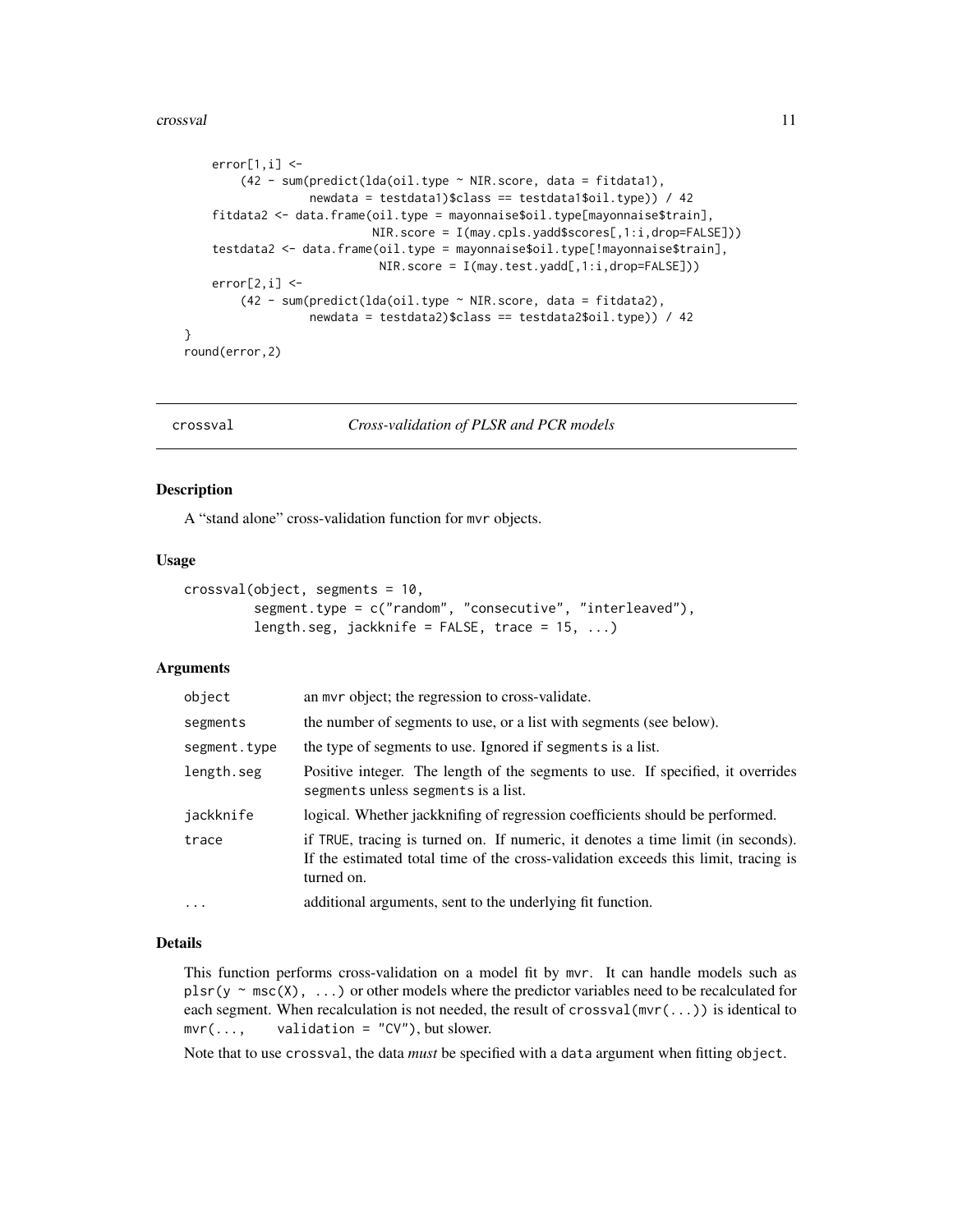<span id="page-11-0"></span>If segments is a list, the arguments segment.type and length.seg are ignored. The elements of the list should be integer vectors specifying the indices of the segments. See [cvsegments](#page-13-1) for details.

Otherwise, segments of type segment.type are generated. How many segments to generate is selected by specifying the number of segments in segments, or giving the segment length in length.seg. If both are specified, segments is ignored.

If jackknife is TRUE, jackknifed regression coefficients are returned, which can be used for for variance estimation ([var.jack](#page-50-1)) or hypothesis testing ([jack.test](#page-15-1)).

When tracing is turned on, the segment number is printed for each segment.

By default, the cross-validation will be performed serially. However, it can be done in parallel using functionality in the [parallel](#page-0-0) package by setting the option parallel in [pls.options](#page-32-1). See [pls.options](#page-32-1) for the different ways to specify the parallelism. See also Examples below.

# Value

The supplied object is returned, with an additional component validation, which is a list with components

| method       | eugals "CV" for cross-validation.                                                                                                                                                                 |
|--------------|---------------------------------------------------------------------------------------------------------------------------------------------------------------------------------------------------|
| pred         | an array with the cross-validated predictions.                                                                                                                                                    |
| coefficients | (only if jackknife is TRUE) an array with the jackknifed regression coefficients.<br>The dimensions correspond to the predictors, responses, number of components,<br>and segments, respectively. |
| PRESS0       | a vector of PRESS values (one for each response variable) for a model with zero<br>components, <i>i.e.</i> , only the intercept.                                                                  |
| PRESS        | a matrix of PRESS values for models with 1, , norm components. Each row<br>corresponds to one response variable.                                                                                  |
| adi          | a matrix of adjustment values for calculating bias corrected MSEP. MSEP uses<br>this.                                                                                                             |
| segments     | the list of segments used in the cross-validation.                                                                                                                                                |
| ncomp        | the number of components.                                                                                                                                                                         |
| gammas       | if method cppls is used, gamma values for the powers of each CV segment are<br>returned.                                                                                                          |

#### **Note**

The PRESS0 is always cross-validated using leave-one-out cross-validation. This usually makes little difference in practice, but should be fixed for correctness.

The current implementation of the jackknife stores all jackknife-replicates of the regression coefficients, which can be very costly for large matrices. This might change in a future version.

#### Author(s)

Ron Wehrens and Bjørn-Helge Mevik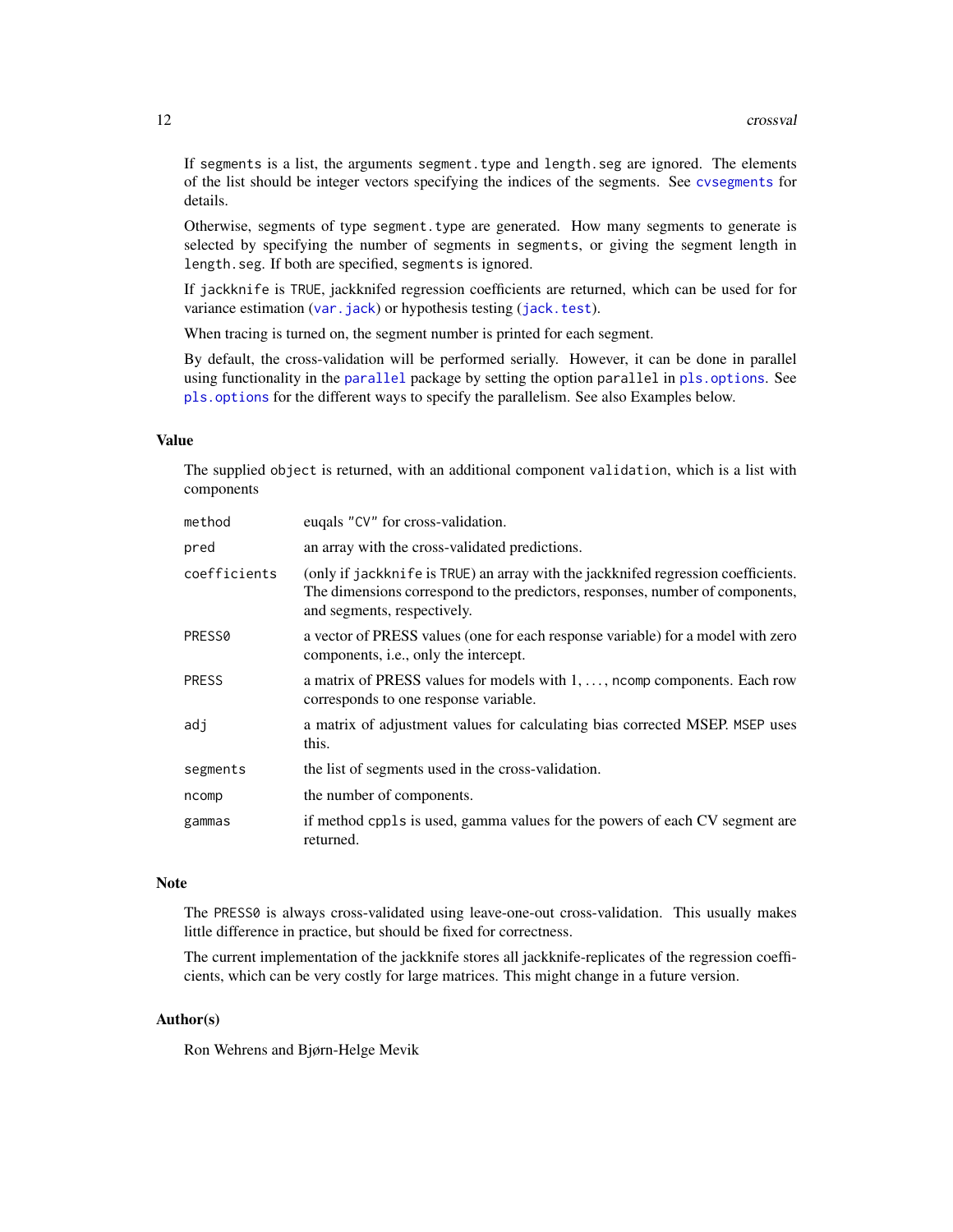#### <span id="page-12-0"></span>crossval and the crossval contract of the crossval contract of the crossval contract of the crossval contract of the crossval contract of the crossval contract of the crossval contract of the crossval contract of the cross

#### References

Mevik, B.-H., Cederkvist, H. R. (2004) Mean Squared Error of Prediction (MSEP) Estimates for Principal Component Regression (PCR) and Partial Least Squares Regression (PLSR). *Journal of Chemometrics*, 18(9), 422–429.

#### See Also

[mvr](#page-20-1) [mvrCv](#page-23-1) [cvsegments](#page-13-1) [MSEP](#page-26-1) [var.jack](#page-50-1) [jack.test](#page-15-1)

#### Examples

```
data(yarn)
yarn.pcr <- pcr(density \sim msc(NIR), 6, data = yarn)
yarn.cv <- crossval(yarn.pcr, segments = 10)
## Not run: plot(MSEP(yarn.cv))
## Not run:
## Parallelised cross-validation, using transient cluster:
pls.options(parallel = 4) # use mclapply (not available on Windows)
pls.options(parallel = quote(parallel::makeCluster(4, type = "PSOCK"))) # parLapply
## A new cluster is created and stopped for each cross-validation:
yarn.cv <- crossval(yarn.pcr)
yarn.loocv <- crossval(yarn.pcr, length.seg = 1)
## Parallelised cross-validation, using persistent cluster:
library(parallel)
## This creates the cluster:
pls.options(parallel = makeCluster(4, type = "FORK")) # not available on Windows
pls.options(parallel = makeCluster(4, type = "PSOCK"))
## The cluster can be used several times:
yarn.cv <- crossval(yarn.pcr)
yarn.loocv <- crossval(yarn.pcr, length.seg = 1)
## The cluster should be stopped manually afterwards:
stopCluster(pls.options()$parallel)
## Parallelised cross-validation, using persistent MPI cluster:
## This requires the packages snow and Rmpi to be installed
library(parallel)
## This creates the cluster:
pls.options(parallel = makeCluster(4, type = "MPI"))
## The cluster can be used several times:
yarn.cv <- crossval(yarn.pcr)
yarn.loocv <- crossval(yarn.pcr, length.seg = 1)
## The cluster should be stopped manually afterwards:
stopCluster(pls.options()$parallel)
## It is good practice to call mpi.exit() or mpi.quit() afterwards:
mpi.exit()
```
## End(Not run)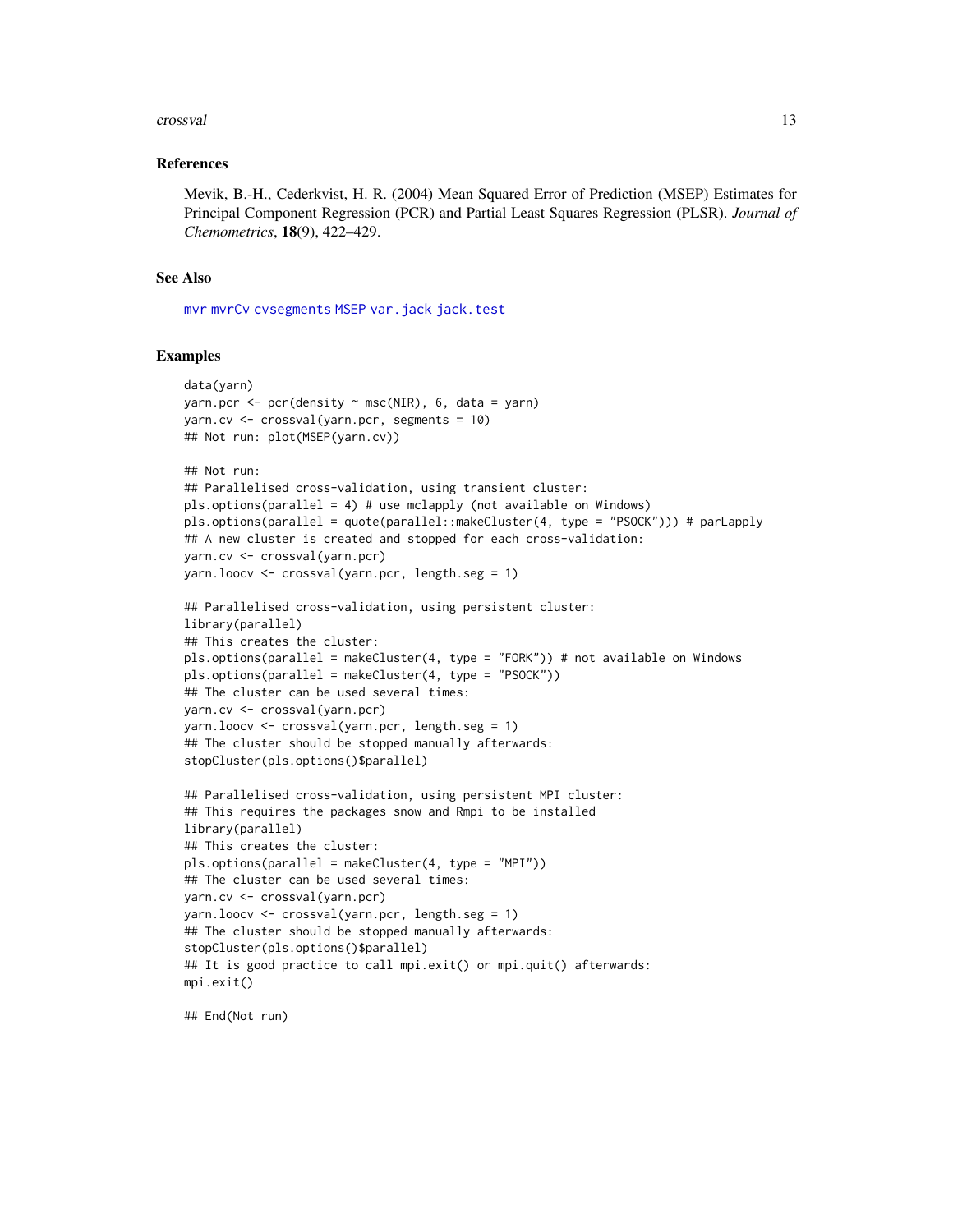# Description

The function generates a list of segments for cross-validation. It can generate random, consecutive and interleaved segments, and supports keeping replicates in the same segment.

#### Usage

```
cvsegments(N, k, length.seg = ceiling(N / k), nrep = 1,
           type = c("random", "consecutive", "interleaved"))
```
#### Arguments

| N          | Integer. The number of rows in the data set.                                                                                             |
|------------|------------------------------------------------------------------------------------------------------------------------------------------|
| k          | Integer. The number of segments to return.                                                                                               |
| length.seg | Integer. The length of the segments. If given, it overrides k.                                                                           |
| nrep       | Integer. The number of (consecutive) rows that are replicates of the same object.<br>Replicates will always be kept in the same segment. |
| type       | One of "random", "consecutive" and "interleaved". The type of segments<br>to generate. Default is "random".                              |

#### Details

If length. seg is specified, it is used to calculate the number of segments to generate. Otherwise k must be specified. If  $k * length \text{.} seg \neq N$ , the  $k * length \text{.} seg - N$  last segments will contain only  $length. seg - 1$  indices.

If type is "random", the indices are allocated to segments in random order. If it is "consecutive", the first segment will contain the first *length.seq* indices, and so on. If type is "interleaved", the first segment will contain the indices  $1$ , length.seg + 1, 2 ∗ lenght.seg + 1, ...,  $(k-1)$  \*  $length.$ seg + 1, and so on.

If  $nrep >$ , it is assumed that each nrep consecutive rows are replicates (repeated measurements) of the same object, and care is taken that replicates are never put in different segments.

Warning: If k does not divide N, a specified length.seg does not divide N, or nrep does not divide length.seg, the number of segments and/or the segment length will be adjusted as needed. Warnings are printed for some of these cases, and one should always inspect the resulting segments to make sure they are as expected.

# Value

A list of vectors. Each vector contains the indices for one segment. The attribute "incomplete" contains the number of incomplete segments, and the attribute "type" contains the type of segments.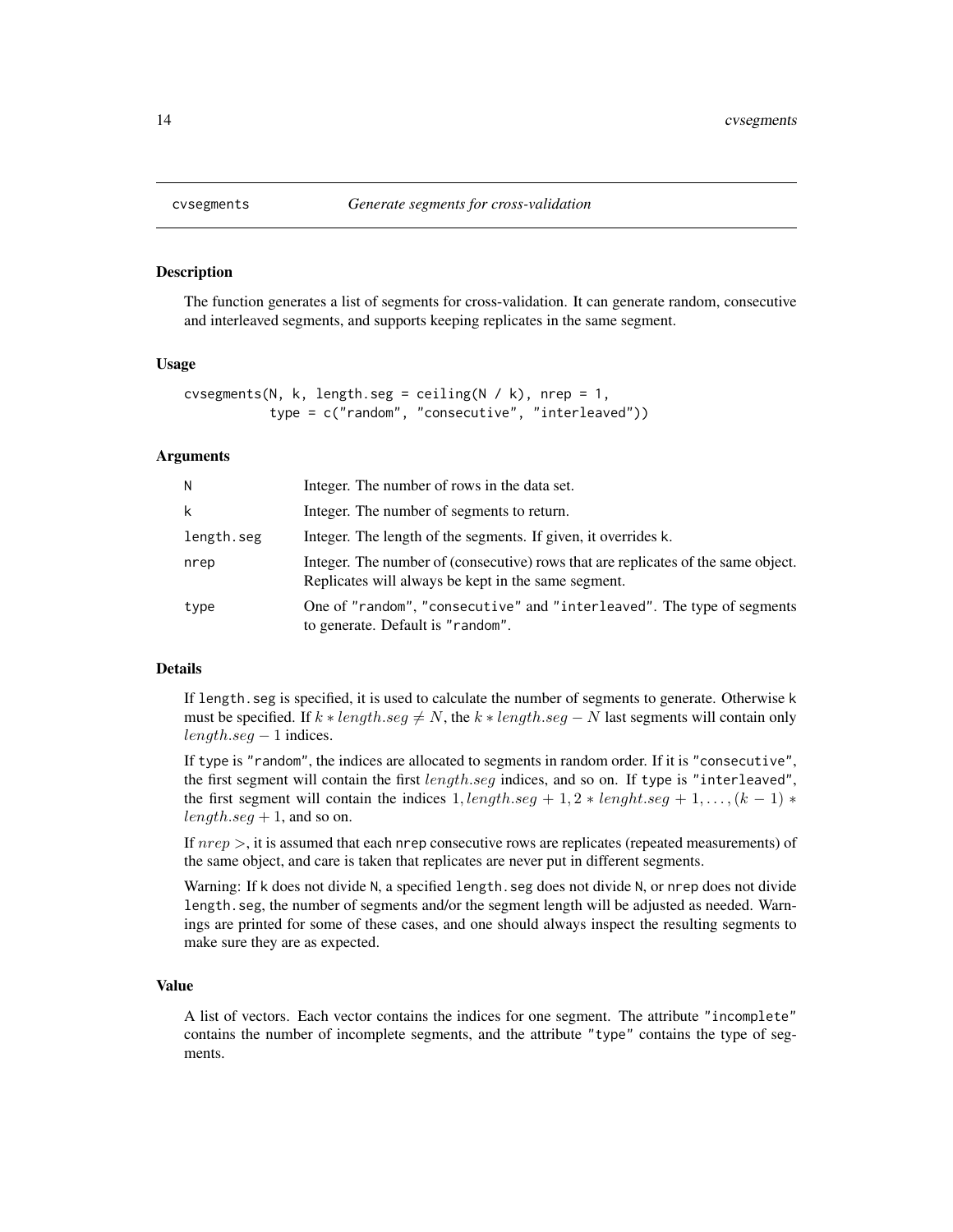#### <span id="page-14-0"></span>gasoline that the set of the set of the set of the set of the set of the set of the set of the set of the set of the set of the set of the set of the set of the set of the set of the set of the set of the set of the set of

#### Author(s)

Bjørn-Helge Mevik and Ron Wehrens

#### Examples

```
## Segments for 10-fold randomised cross-validation:
cvsegments(100, 10)
## Segments with four objects, taken consecutive:
cvsegments(60, length.seg = 4, type = "cons")
## Incomplete segments
segs <- cvsegments(50, length.seg = 3)
attr(segs, "incomplete")
## Leave-one-out cross-validation:
cvsegments(100, 100)
## Leave-one-out with variable/unknown data set size n:
n <- 50
cvsegments(n, length.seg = 1)
## Data set with replicates
cvsegments(100, 25, nrep = 2)
## Note that rows 1 and 2 are in the same segment, rows 3 and 4 in the
## same segment, and so on.
```
gasoline *Octane numbers and NIR spectra of gasoline*

#### Description

A data set with NIR spectra and octane numbers of 60 gasoline samples. The NIR spectra were measured using diffuse reflectance as log(1/R) from 900 nm to 1700 nm in 2 nm intervals, giving 401 wavelengths. Many thanks to John H. Kalivas.

#### Usage

gasoline

#### Format

A data frame with 60 observations on the following 2 variables.

octane a numeric vector. The octane number.

NIR a matrix with 401 columns. The NIR spectrum.

#### Source

Kalivas, John H. (1997) Two Data Sets of Near Infrared Spectra *Chemometrics and Intelligent Laboratory Systems*, 37, 255–259.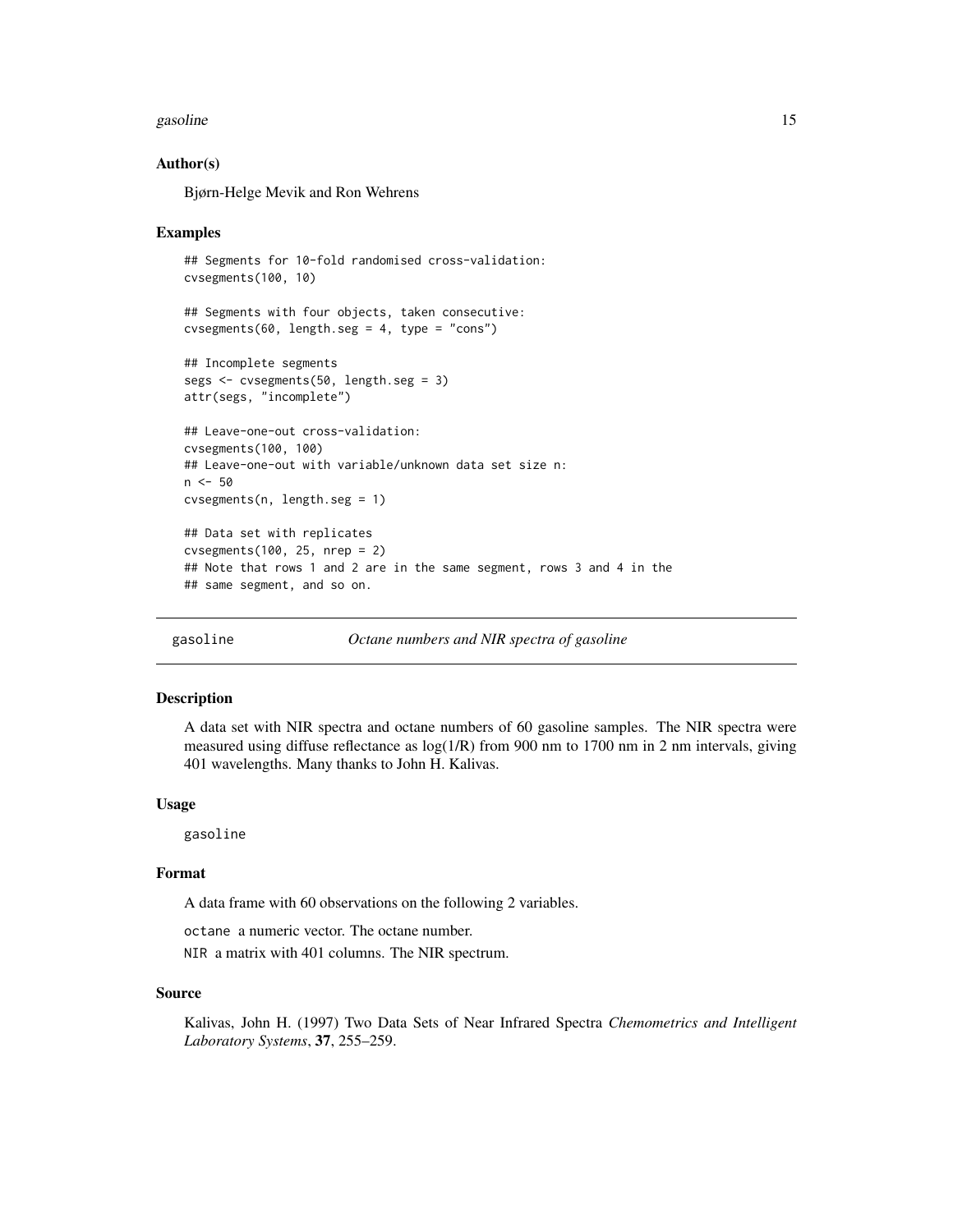<span id="page-15-1"></span><span id="page-15-0"></span>

# Description

Performes approximate t tests of regression coefficients based on jackknife variance estimates.

# Usage

```
jack.test(object, ncomp = object$ncomp, use.mean = TRUE)
## S3 method for class 'jacktest'
print(x, P.values = TRUE, ...)
```
# Arguments

| object       | an myr object. A cross-validated model fitted with jackknife $=$ TRUE.                                                                                                                                |
|--------------|-------------------------------------------------------------------------------------------------------------------------------------------------------------------------------------------------------|
| ncomp        | the number of components to use for estimating the variances                                                                                                                                          |
| use.mean     | logical. If TRUE (default), the mean coefficients are used when estimating the<br>(co)variances; otherwise the coefficients from a model fitted to the entire data<br>set. See var, jack for details. |
| $\mathsf{x}$ | an jacktest object, the result of jack. test.                                                                                                                                                         |
| P.values     | logical. Whether to print $p$ values (default).                                                                                                                                                       |
| $\cdot$      | Further arguments sent to the underlying print function print Coefmat.                                                                                                                                |

# Details

jack. test uses the variance estimates from var. jack to perform  $t$  tests of the regression coefficients. The resulting object has a print method, print.jacktest, which uses [printCoefmat](#page-0-0) for the actual printing.

# Value

jack.test returns an object of class "jacktest", with components

| coefficients | The estimated regression coefficients                    |
|--------------|----------------------------------------------------------|
| sd           | The square root of the jackknife variance estimates      |
| tvalues      | The t statistics                                         |
| df           | The 'degrees of freedom' used for calculating $p$ values |
| pvalues      | The calculated $p$ values                                |
|              |                                                          |

print.jacktest returns the "jacktest" object (invisibly).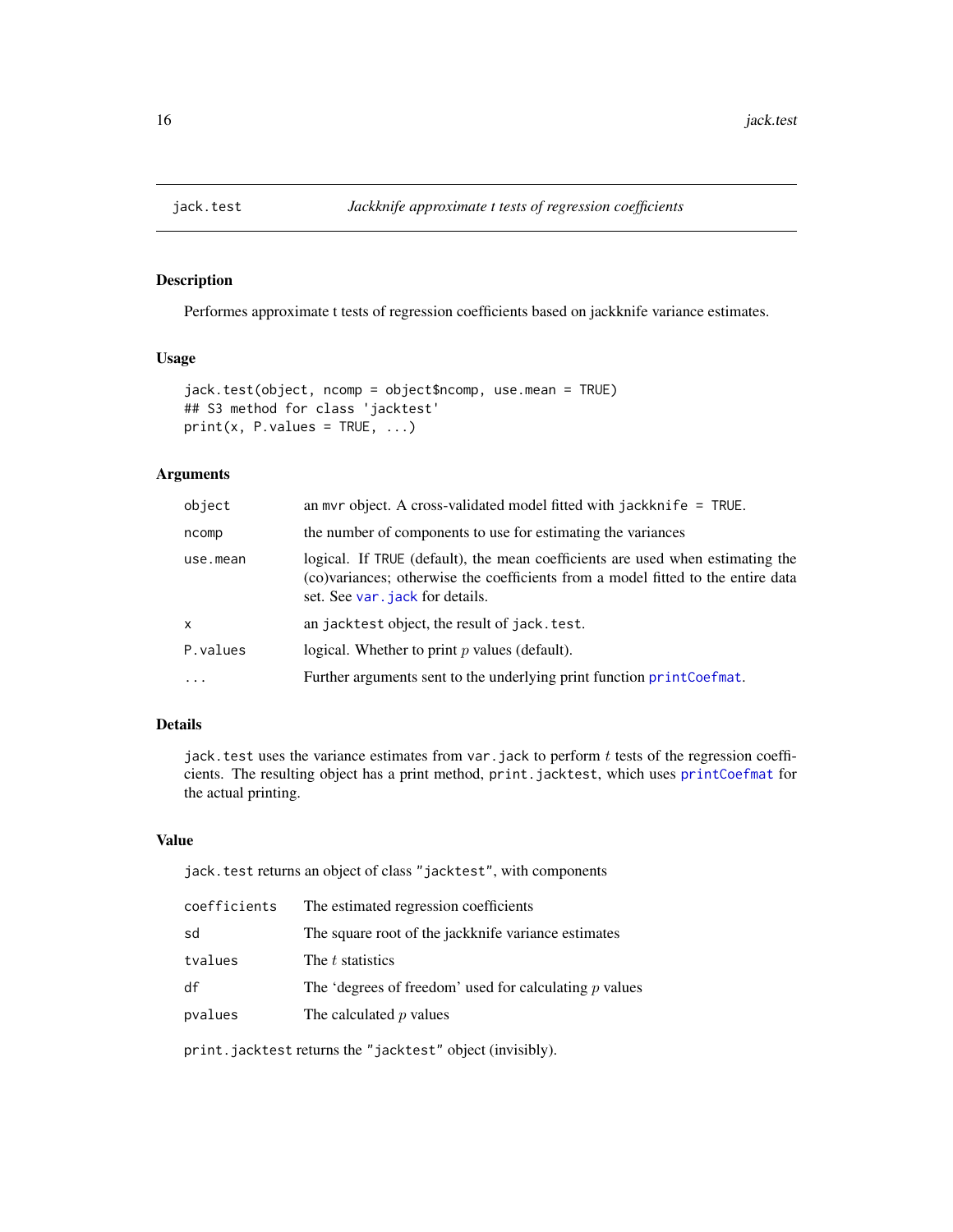# <span id="page-16-0"></span>kernelpls.fit 17

#### Warning

The jackknife variance estimates are known to be biased (see [var.jack](#page-50-1)). Also, the distribution of the regression coefficient estimates and the jackknife variance estimates are unknown (at least in PLSR/PCR). Consequently, the distribution (and in particular, the degrees of freedom) of the resulting t statistics is unknown. The present code simply assumes a t distribution with  $m - 1$ degrees of freedom, where  $m$  is the number of cross-validation segments.

Therefore, the resulting  $p$  values should not be used uncritically, and should perhaps be regarded as mere indicator of (non-)significance.

Finally, also keep in mind that as the number of predictor variables increase, the problem of multiple tests increases correspondingly.

#### Author(s)

Bjørn-Helge Mevik

#### References

Martens H. and Martens M. (2000) Modified Jack-knife Estimation of Parameter Uncertainty in Bilinear Modelling by Partial Least Squares Regression (PLSR). *Food Quality and Preference*, 11, 5–16.

### See Also

[var.jack](#page-50-1), [mvrCv](#page-23-1)

#### Examples

```
data(oliveoil)
mod <- pcr(sensory ~ chemical, data = oliveoil, validation = "LOO", jackknife = TRUE)
jack.test(mod, ncomp = 2)
```
<span id="page-16-1"></span>kernelpls.fit *Kernel PLS (Dayal and MacGregor)*

#### Description

Fits a PLSR model with the kernel algorithm.

### Usage

```
kernelpls.fit(X, Y, ncomp, stripped = FALSE, ...)
```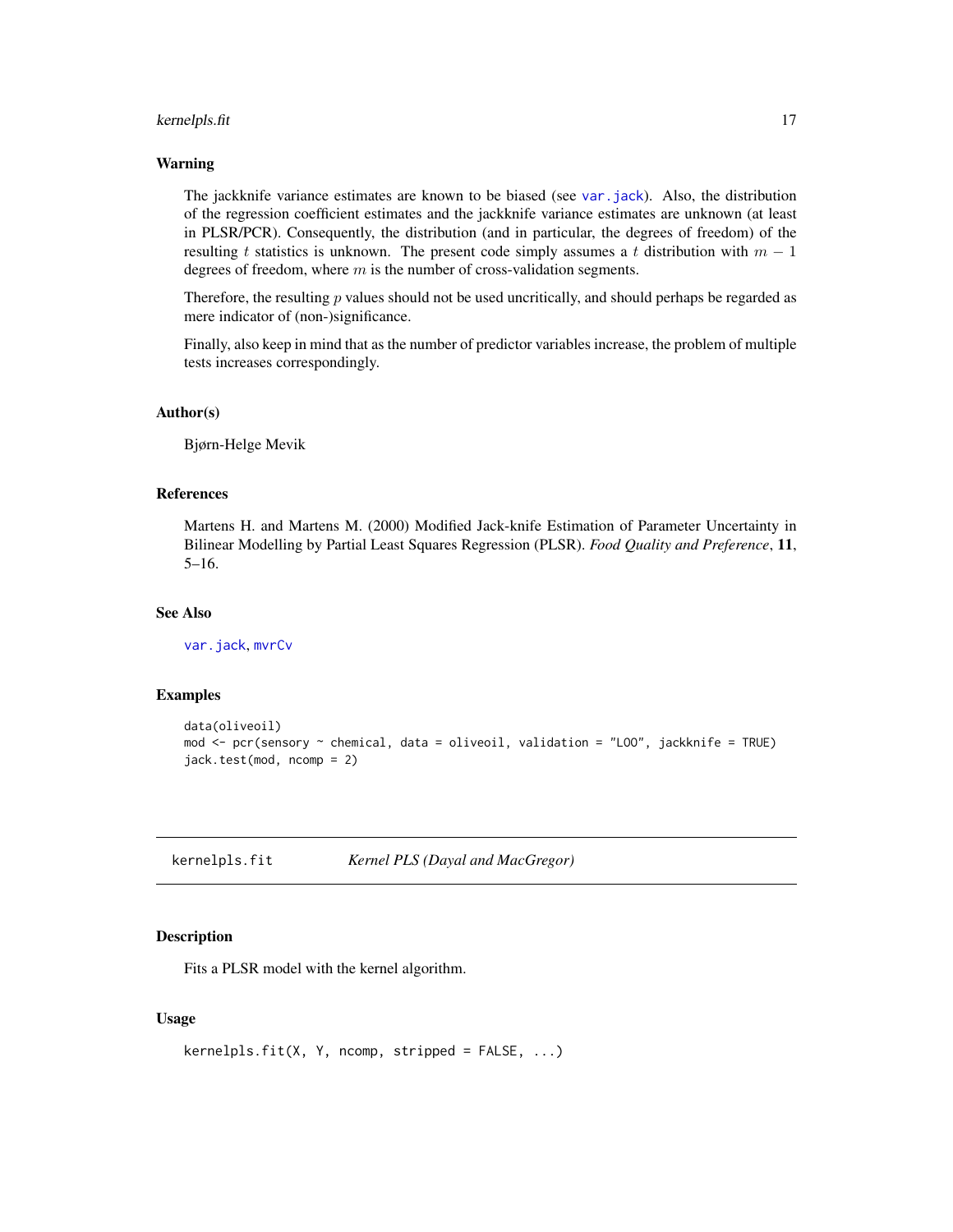# Arguments

| X         | a matrix of observations. NAs and Infs are not allowed.                                                                                                                                                  |
|-----------|----------------------------------------------------------------------------------------------------------------------------------------------------------------------------------------------------------|
| Υ         | a vector or matrix of responses. NAs and Infs are not allowed.                                                                                                                                           |
| ncomp     | the number of components to be used in the modelling.                                                                                                                                                    |
| stripped  | logical. If TRUE the calculations are stripped as much as possible for speed; this<br>is meant for use with cross-validation or simulations when only the coefficients<br>are needed. Defaults to FALSE. |
| $\ddotsc$ | other arguments. Currently ignored.                                                                                                                                                                      |

# Details

This function should not be called directly, but through the generic functions plsr or mvr with the argument method="kernelpls" (default). Kernel PLS is particularly efficient when the number of objects is (much) larger than the number of variables. The results are equal to the NIPALS algorithm. Several different forms of kernel PLS have been described in literature, e.g. by De Jong and Ter Braak, and two algorithms by Dayal and MacGregor. This function implements the fastest of the latter, not calculating the crossproduct matrix of X. In the Dyal & MacGregor paper, this is "algorithm 1".

# Value

A list containing the following components is returned:

| coefficients    | an array of regression coefficients for $1, \ldots$ , north components. The dimensions<br>of coefficients are c(nvar, npred, ncomp) with nvar the number of X<br>variables and npred the number of variables to be predicted in Y. |
|-----------------|------------------------------------------------------------------------------------------------------------------------------------------------------------------------------------------------------------------------------------|
| scores          | a matrix of scores.                                                                                                                                                                                                                |
| loadings        | a matrix of loadings.                                                                                                                                                                                                              |
| loading.weights |                                                                                                                                                                                                                                    |
|                 | a matrix of loading weights.                                                                                                                                                                                                       |
| Yscores         | a matrix of Y-scores.                                                                                                                                                                                                              |
| Yloadings       | a matrix of Y-loadings.                                                                                                                                                                                                            |
| projection      | the projection matrix used to convert X to scores.                                                                                                                                                                                 |
| Xmeans          | a vector of means of the X variables.                                                                                                                                                                                              |
| Ymeans          | a vector of means of the Y variables.                                                                                                                                                                                              |
| fitted.values   | an array of fitted values. The dimensions of fitted values are c(nobj, npred, ncomp)<br>with nobj the number samples and npred the number of Y variables.                                                                          |
| residuals       | an array of regression residuals. It has the same dimensions as fitted. values.                                                                                                                                                    |
| Xvar            | a vector with the amount of X-variance explained by each number of compo-<br>nents.                                                                                                                                                |
| Xtotvar         | Total variance in X.                                                                                                                                                                                                               |

If stripped is TRUE, only the components coefficients, Xmeans and Ymeans are returned.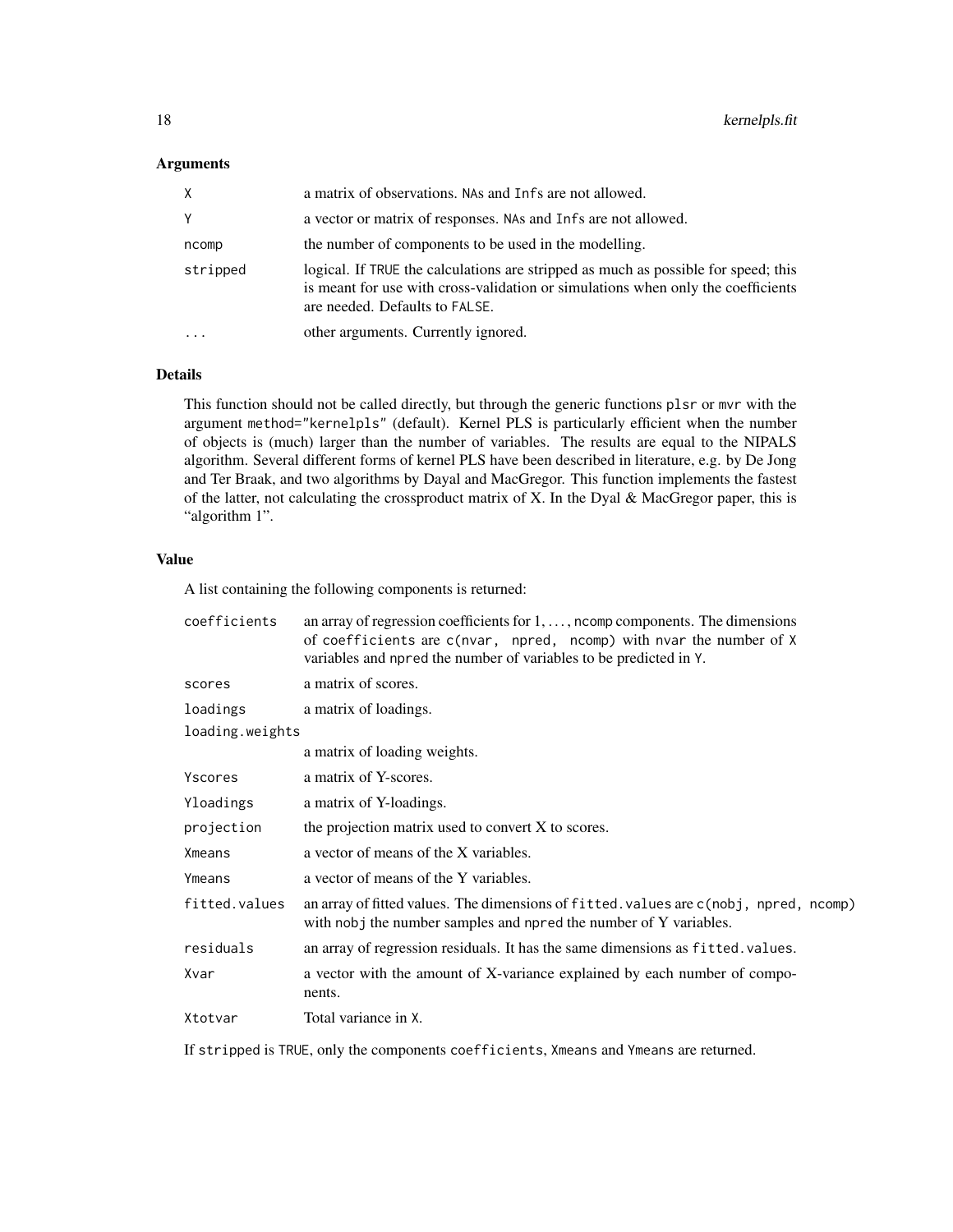### <span id="page-18-0"></span>mayonnaise 19

#### Author(s)

Ron Wehrens and Bjørn-Helge Mevik

# References

de Jong, S. and ter Braak, C. J. F. (1994) Comments on the PLS kernel algorithm. *Journal of Chemometrics*, 8, 169–174.

Dayal, B. S. and MacGregor, J. F. (1997) Improved PLS algorithms. *Journal of Chemometrics*, 11, 73–85.

# See Also

[mvr](#page-20-1) [plsr](#page-20-2) [cppls](#page-20-2) [pcr](#page-20-2) [widekernelpls.fit](#page-51-1) [simpls.fit](#page-42-1) [oscorespls.fit](#page-29-1)

mayonnaise *NIR measurements and oil types of mayonnaise*

# Description

Raw NIR measurements (351 wavelengths, 1100-2500 nm in steps of 4 nm) taken on 54 samples of mayonnaise based on six different oil types (soybean, sunflower, canola, olive, corn, and grapeseed). The resulting 54 samples were measured in triplicates, resulting in  $54 \times 3 = 162$  different spectra (120/42 training/test).

#### Usage

data(mayonnaise)

#### Format

A data frame with 162 observations on the following 4 variables.

NIR a matrix with 351 columns

oil.type a numeric vector

design a matrix with 5 columns

train a logical vector

#### Source

Indahl U, Sahni NS, Kirkhus B, Næs T. Multivariate strategies for classification based on NIRspectra-with application to mayonnaise. Chemometr. Intell. Lab. Sys. 1999; 49: 19-31.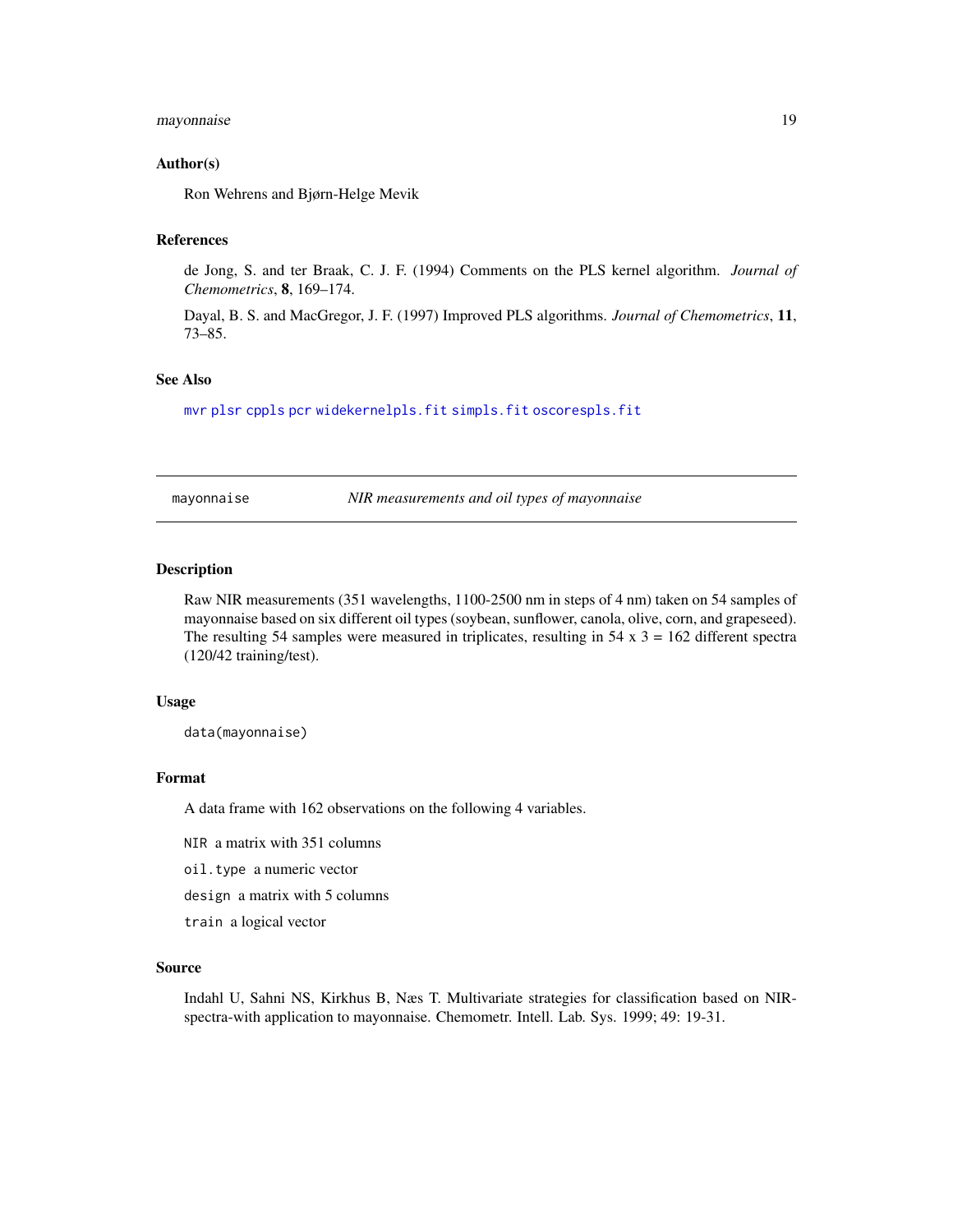# <span id="page-19-1"></span><span id="page-19-0"></span>Description

Performs multiplicative scatter/signal correction on a data matrix.

# Usage

```
msc(X, reference = NULL)
## S3 method for class 'msc'
predict(object, newdata, ...)
## S3 method for class 'msc'
makepredictcall(var, call)
```
# Arguments

| X, newdata | numeric matrices. The data to scatter correct.                                                                |
|------------|---------------------------------------------------------------------------------------------------------------|
| reference  | numeric vector. Spectre to use as reference. If NULL, the column means of X are<br>used.                      |
| object     | an object inheriting from class "msc", normally the result of a call to msc with a<br>single matrix argument. |
| var        | A variable.                                                                                                   |
| call       | The term in the formula, as a call.                                                                           |
| $\ddots$ . | other arguments. Currently ignored.                                                                           |

# Details

makepredictcall.msc is an internal utility function; it is not meant for interactive use. See [makepredictcall](#page-0-0) for details.

# Value

Both msc and predict.msc return a multiplicative scatter corrected matrix, with attribute "reference" the vector used as reference spectre. The matrix is given class c("msc", "matrix"). For predict.msc, the "reference" attribute of object is used as reference spectre.

#### Author(s)

Bjørn-Helge Mevik and Ron Wehrens

# References

Martens, H., Næs, T. (1989) *Multivariate calibration.* Chichester: Wiley.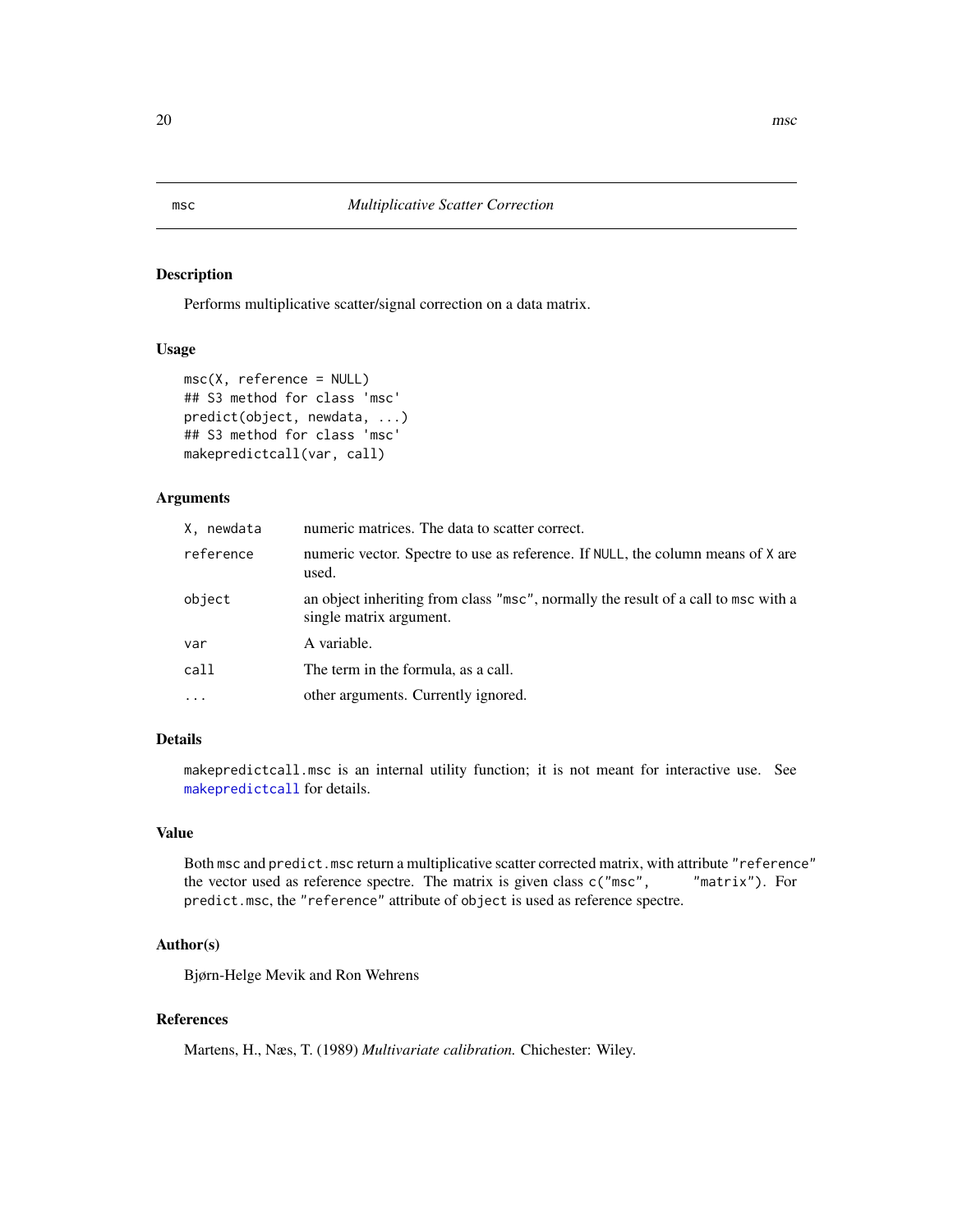<span id="page-20-0"></span> $mvr$  21

## See Also

[mvr](#page-20-1), [pcr](#page-20-2), [plsr](#page-20-2), [stdize](#page-44-1)

#### Examples

```
data(yarn)
## Direct correction:
Ztrain <- msc(yarn$NIR[yarn$train,])
Ztest <- predict(Ztrain, yarn$NIR[!yarn$train,])
```

```
## Used in formula:
mod \leq plsr(density \sim msc(NIR), ncomp = 6, data = yarn[yarn$train,])
pred <- predict(mod, newdata = yarn[!yarn$train,]) # Automatically scatter corrected
```
<span id="page-20-1"></span>mvr *Partial Least Squares and Principal Component Regression*

# <span id="page-20-2"></span>Description

Functions to perform partial least squares regression (PLSR), canonical powered partial least squares (CPPLS) or principal component regression (PCR), with a formula interface. Cross-validation can be used. Prediction, model extraction, plot, print and summary methods exist.

#### Usage

```
mvr(formula, ncomp, Y.add, data, subset, na.action,
   method = pls.options()$mvralg,
    scale = FALSE, validation = c("none", "CV", "LOO"),
    model = TRUE, x = FALSE, y = FALSE, ...)
plsr(..., method = pls.options()$plsralg)
cppls(..., Y.add, weights, method = pls.options()$cpplsalg)
pcr(..., method = pls.options()$pcralg)
```
# Arguments

| formula   | a model formula. Most of the 1m formula constructs are supported. See below.                                                                                                                                                                                                                                                                       |
|-----------|----------------------------------------------------------------------------------------------------------------------------------------------------------------------------------------------------------------------------------------------------------------------------------------------------------------------------------------------------|
| ncomp     | the number of components to include in the model (see below).                                                                                                                                                                                                                                                                                      |
| Y.add     | a vector or matrix of additional responses containing relevant information about<br>the observations. Only used for cppls.                                                                                                                                                                                                                         |
| data      | an optional data frame with the data to fit the model from.                                                                                                                                                                                                                                                                                        |
| subset    | an optional vector specifying a subset of observations to be used in the fitting<br>process.                                                                                                                                                                                                                                                       |
| na.action | a function which indicates what should happen when the data contain missing<br>values. The default is set by the na. action setting of options, and is na. fail<br>if that is unset. The 'factory-fresh' default is not omit. Another possible value<br>is NULL, no action. Value na exclude can be useful. See na omit for other<br>alternatives. |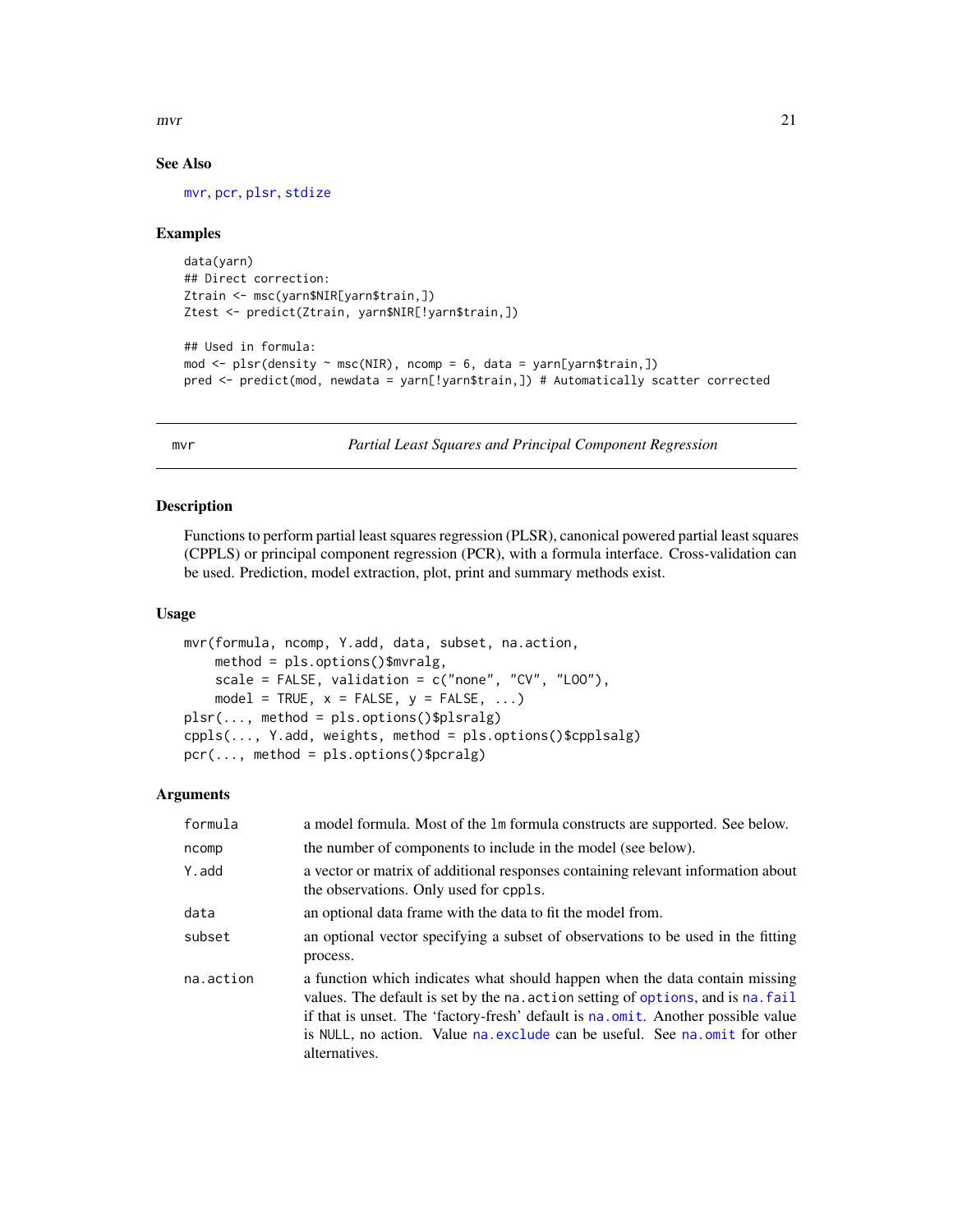<span id="page-21-0"></span>

| method       | the multivariate regression method to be used. If "model.frame", the model<br>frame is returned.                                                                                                                                                                                                                                    |
|--------------|-------------------------------------------------------------------------------------------------------------------------------------------------------------------------------------------------------------------------------------------------------------------------------------------------------------------------------------|
| scale        | numeric vector, or logical. If numeric vector, $X$ is scaled by dividing each<br>variable with the corresponding element of scale. If scale is $TRUE$ , X is scaled<br>by dividing each variable by its sample standard deviation. If cross-validation is<br>selected, scaling by the standard deviation is done for every segment. |
| validation   | character. What kind of (internal) validation to use. See below.                                                                                                                                                                                                                                                                    |
| model        | a logical. If TRUE, the model frame is returned.                                                                                                                                                                                                                                                                                    |
| $\mathsf{x}$ | a logical. If TRUE, the model matrix is returned.                                                                                                                                                                                                                                                                                   |
| y            | a logical. If TRUE, the response is returned.                                                                                                                                                                                                                                                                                       |
| weights      | a vector of individual weights for the observations. Only used for cppls. (Op-<br>tional)                                                                                                                                                                                                                                           |
| $\cdot$      | additional arguments, passed to the underlying fit functions, and myrCy.                                                                                                                                                                                                                                                            |

#### Details

The functions fit PLSR, CPPLS or PCR models with 1, ..., ncomp number of components. Multiresponse models are fully supported.

The type of model to fit is specified with the method argument. Four PLSR algorithms are available: the kernel algorithm ("kernelpls"), the wide kernel algorithm ("widekernelpls"), SIMPLS ("simpls") and the classical orthogonal scores algorithm ("oscorespls"). One CPPLS algorithm is available ("cppls") providing several extensions to PLS. One PCR algorithm is available: using the singular value decomposition ("svdpc"). If method is "model.frame", the model frame is returned. The functions pcr, plsr and cppls are wrappers for mvr, with different values for method.

The formula argument should be a symbolic formula of the form response  $\sim$  terms, where response is the name of the response vector or matrix (for multi-response models) and terms is the name of one or more predictor matrices, usually separated by  $+$ , e.g., water  $\sim$  FTIR or y  $\sim$  X + Z. See [lm](#page-0-0) for a detailed description. The named variables should exist in the supplied data data frame or in the global environment. Note: Do not use  $mvr(mydata$y \sim mydata$X, ...,)$ , instead use mvr( $y \sim X$ , data = mydata, ...). Otherwise, [predict.mvr](#page-34-1) will not work properly. The chapter 'Statistical models in R' of the manual 'An Introduction to R' distributed with R is a good reference on formulas in R.

The number of components to fit is specified with the argument ncomp. It this is not supplied, the maximal number of components is used (taking account of any cross-validation).

If validation = "CV", cross-validation is performed. The number and type of cross-validation segments are specified with the arguments segments and segment.type. See myrCy for details. If validation = "LOO", leave-one-out cross-validation is performed. It is an error to specify the segments when validation = "LOO" is specified.

By default, the cross-validation will be performed serially. However, it can be done in parallel using functionality in the [parallel](#page-0-0) package by setting the option parallel in [pls.options](#page-32-1). See [pls.options](#page-32-1) for the differnt ways to specify the parallelism. See also Examples below.

Note that the cross-validation is optimised for speed, and some generality has been sacrificed. Especially, the model matrix is calculated only once for the complete cross-validation, so models like  $y \sim \text{msc}(X)$  will not be properly cross-validated. However, scaling requested by scale = TRUE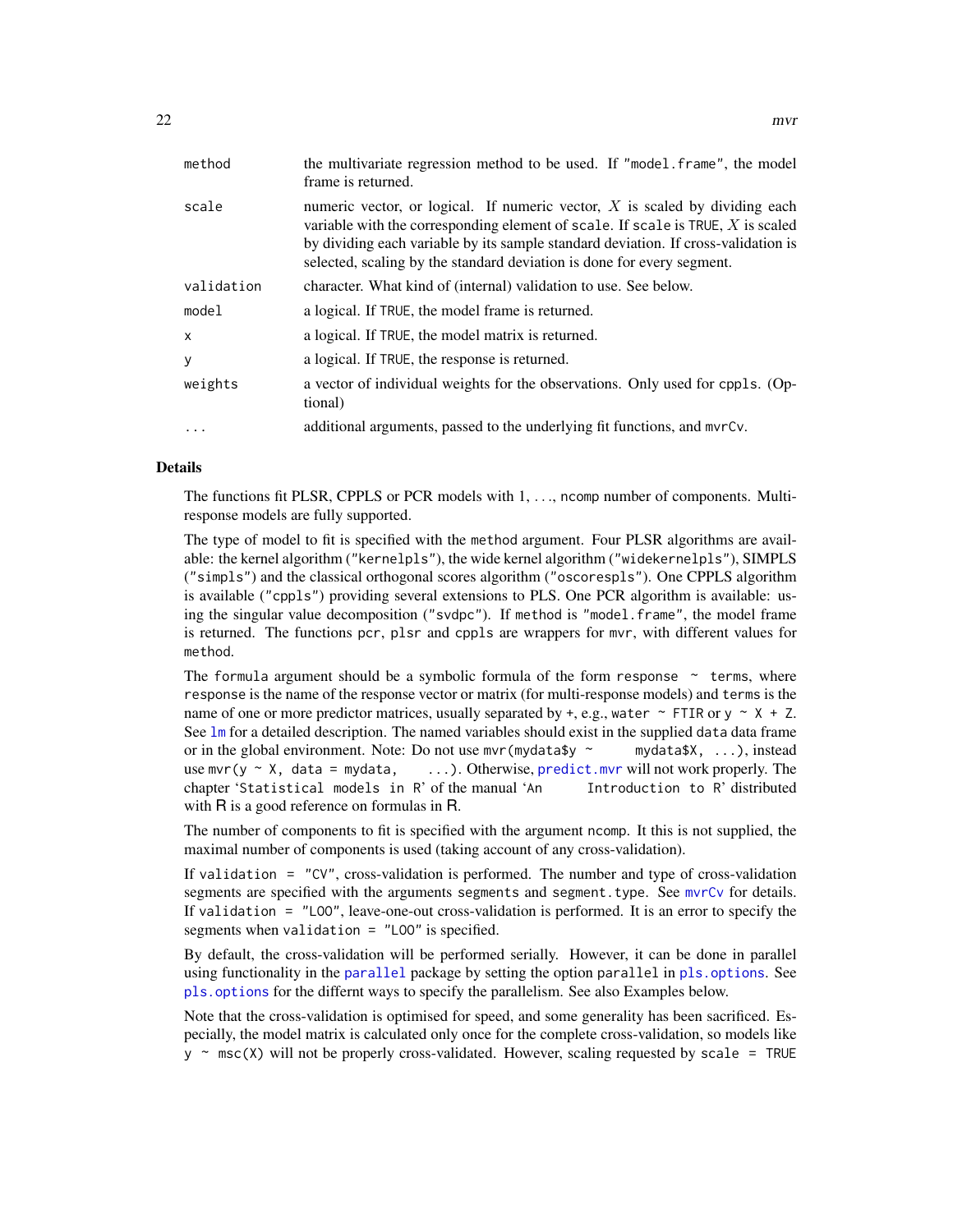<span id="page-22-0"></span>

is properly cross-validated. For proper cross-validation of models where the model matrix must be updated/regenerated for each segment, use the separate function [crossval](#page-10-1).

# Value

If method = "model.frame", the model frame is returned. Otherwise, an object of class mvr is returned. The object contains all components returned by the underlying fit function. In addition, it contains the following components:

| validation | if validation was requested, the results of the cross-validation. See myrCy for<br>details.                                                                                                                 |
|------------|-------------------------------------------------------------------------------------------------------------------------------------------------------------------------------------------------------------|
| fit.time   | the elapsed time for the fit. This is used by crossval to decide whether to turn<br>on tracing.                                                                                                             |
| na.action  | if observations with missing values were removed, na. action contains a vector<br>with their indices. The class of this vector is used by functions like fitted to<br>decide how to treat the observations. |
| ncomp      | the number of components of the model.                                                                                                                                                                      |
| method     | the method used to fit the model. See the argument method for possible values.                                                                                                                              |
| scale      | if scaling was requested (with scale), the scaling used.                                                                                                                                                    |
| call       | the function call.                                                                                                                                                                                          |
| terms      | the model terms.                                                                                                                                                                                            |
| model      | if model $=$ TRUE, the model frame.                                                                                                                                                                         |
| X          | if $x = TRUE$ , the model matrix.                                                                                                                                                                           |
| y          | if $y = TRUE$ , the model response.                                                                                                                                                                         |
|            |                                                                                                                                                                                                             |

### Author(s)

Ron Wehrens and Bjørn-Helge Mevik

# References

Martens, H., Næs, T. (1989) *Multivariate calibration.* Chichester: Wiley.

# See Also

[kernelpls.fit](#page-16-1), [widekernelpls.fit](#page-51-1), [simpls.fit](#page-42-1), [oscorespls.fit](#page-29-1), [cppls.fit](#page-7-1), [svdpc.fit](#page-46-1), [mvrCv](#page-23-1), [crossval](#page-10-1), [loadings](#page-41-1), [scores](#page-41-2), [loading.weights](#page-41-1), [coef.mvr](#page-2-1), [predict.mvr](#page-34-1), [R2](#page-26-1), [MSEP](#page-26-1), [RMSEP](#page-26-1), [plot.mvr](#page-31-1)

#### Examples

```
data(yarn)
## Default methods:
yarn.pcr <- pcr(density \sim NIR, 6, data = yarn, validation = "CV")
yarn.pls \leq plsr(density \sim NIR, 6, data = yarn, validation = "CV")
yarn.cppls <- cppls(density \sim NIR, 6, data = yarn, validation = "CV")
```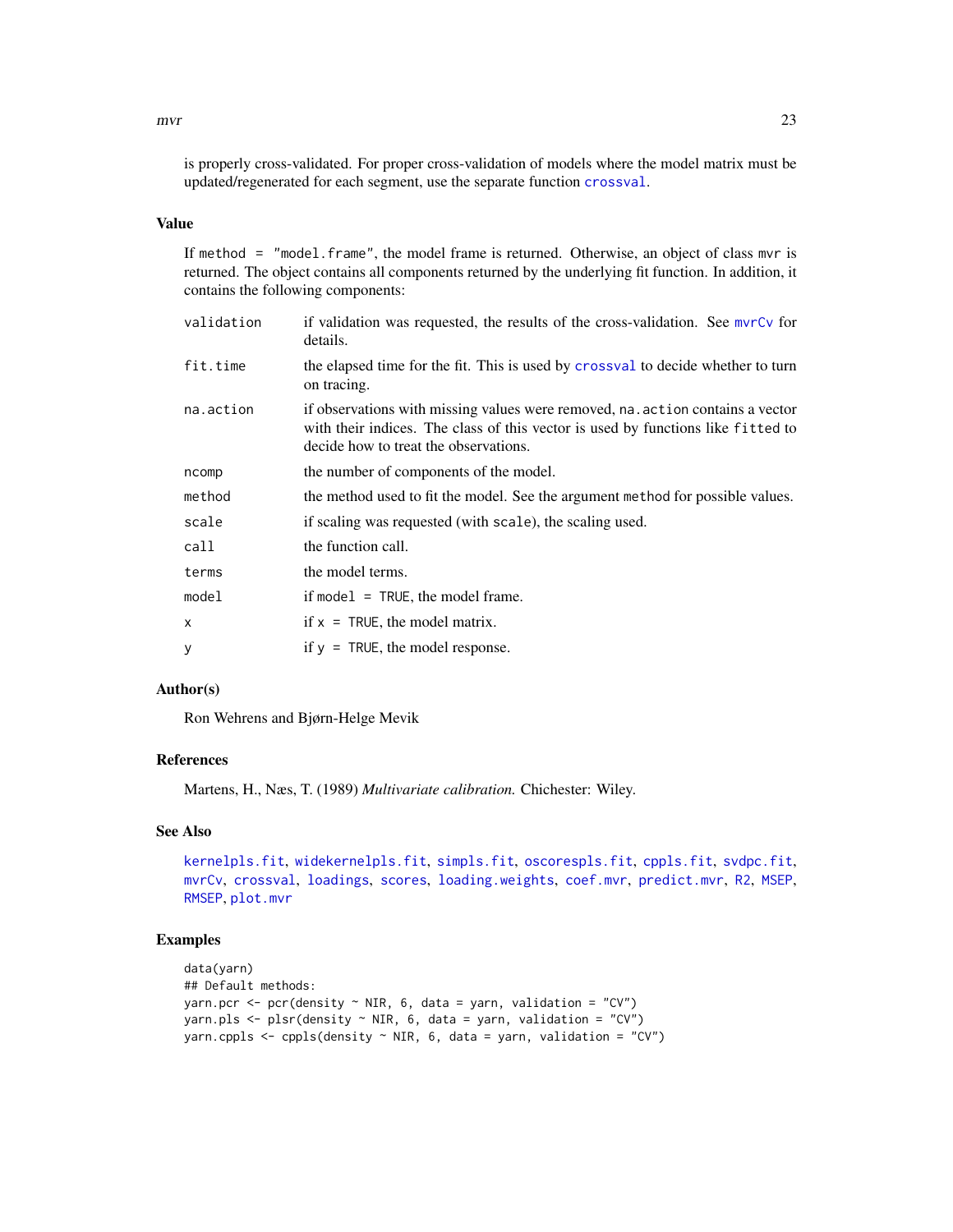```
## Alternative methods:
yarn.oscorespls \leq mvr(density \sim NIR, 6, data = yarn, validation = "CV",
                      method = "oscorespls")
yarn.simpls \leq mvr(density \sim NIR, 6, data = yarn, validation = "CV",
                  method = "simpls")
## Not run:
## Parallelised cross-validation, using transient cluster:
pls.options(parallel = 4) # use mclapply
pls.options(parallel = quote(makeCluster(4, type = "PSOCK"))) # use parLapply
## A new cluster is created and stopped for each cross-validation:
yarn.pls \leq plsr(density \sim NIR, 6, data = yarn, validation = "CV")
yarn.pcr <- pcr(density \sim NIR, 6, data = yarn, validation = "CV")
## Parallelised cross-validation, using persistent cluster:
library(parallel)
## This creates the cluster:
pls.options(parallel = makeCluster(4, type = "PSOCK"))
## The cluster can be used several times:
yarn.pls \leq plsr(density \sim NIR, 6, data = yarn, validation = "CV")
yarn.pcr \leq pcr(density \sim NIR, 6, data = yarn, validation = "CV")
## The cluster should be stopped manually afterwards:
stopCluster(pls.options()$parallel)
## Parallelised cross-validation, using persistent MPI cluster:
## This requires the packages snow and Rmpi to be installed
library(parallel)
## This creates the cluster:
pls.options(parallel = makeCluster(4, type = "MPI"))
## The cluster can be used several times:
yarn.pls \leq plsr(density \sim NIR, 6, data = yarn, validation = "CV")
yarn.pcr <- pcr(density \sim NIR, 6, data = yarn, validation = "CV")
## The cluster should be stopped manually afterwards:
stopCluster(pls.options()$parallel)
## It is good practice to call mpi.exit() or mpi.quit() afterwards:
mpi.exit()
## End(Not run)
## Multi-response models:
data(oliveoil)
sens.pcr <- pcr(sensory ~ chemical, ncomp = 4, scale = TRUE, data = oliveoil)
sens.pls <- plsr(sensory ~ chemical, ncomp = 4, scale = TRUE, data = oliveoil)
## Classification
# A classification example utilizing additional response information
# (Y.add) is found in the cppls.fit manual ('See also' above).
```
<span id="page-23-1"></span>mvrCv *Cross-validation*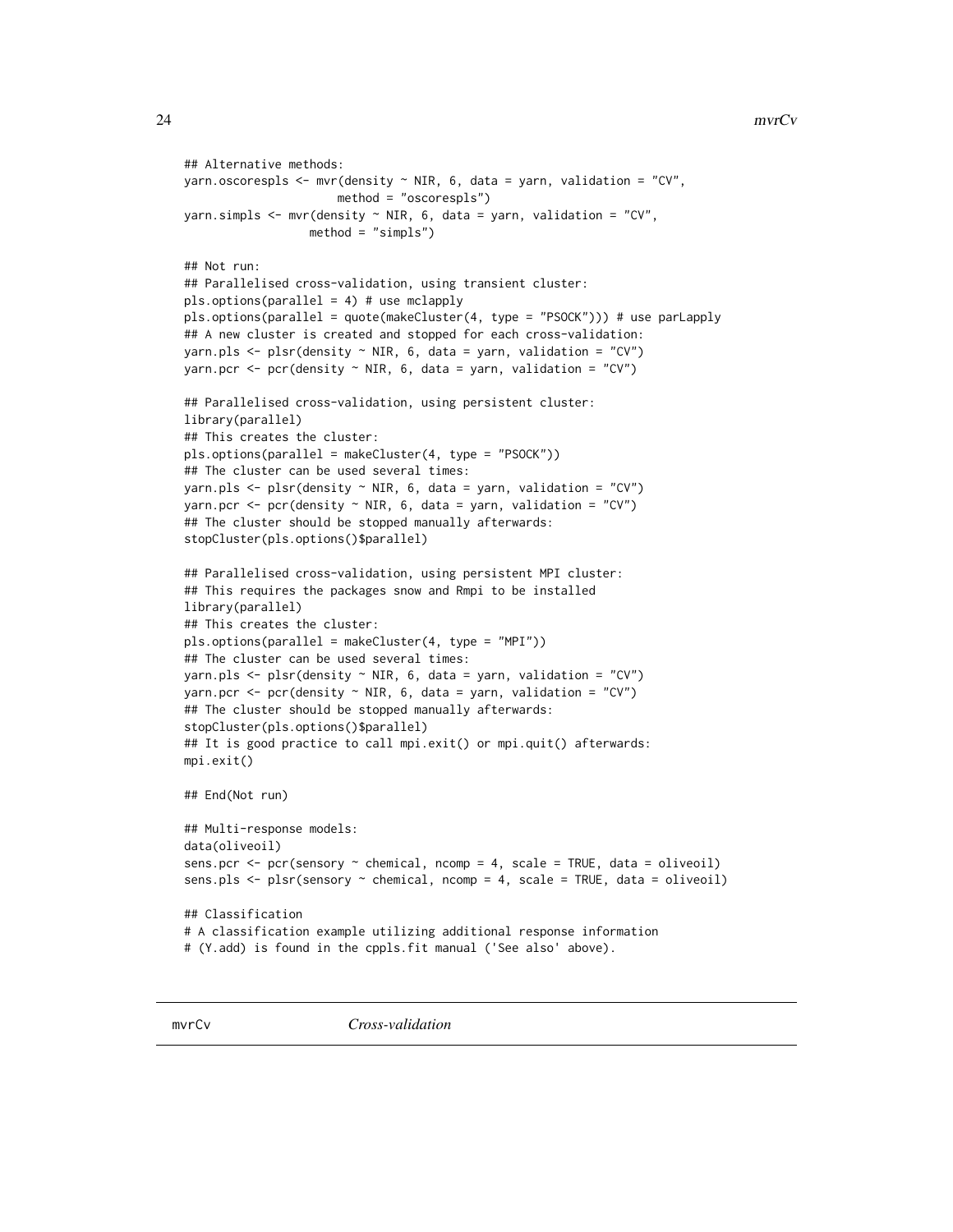#### <span id="page-24-0"></span> $mvrCv$  25

# Description

Performs the cross-validation calculations for mvr.

#### Usage

```
mvrCv(X, Y, ncomp, Y.add = NULL, weights = NULL,method = pls.options()$mvralg, scale = FALSE,
      segments = 10, segment.type = c("random", "consecutive", "interleaved"),
      length.seg, jackknife = FALSE, trace = FALSE, \ldots)
```
#### Arguments

| X            | a matrix of observations. NAs and Infs are not allowed.                                                                                                                                |
|--------------|----------------------------------------------------------------------------------------------------------------------------------------------------------------------------------------|
| Y            | a vector or matrix of responses. NAs and Infs are not allowed.                                                                                                                         |
| ncomp        | the number of components to be used in the modelling.                                                                                                                                  |
| Y.add        | a vector or matrix of additional responses containing relevant information about<br>the observations. Only used for cppls.                                                             |
| weights      | a vector of individual weights for the observations. Only used for cppls. (Op-<br>tional)                                                                                              |
| method       | the multivariate regression method to be used.                                                                                                                                         |
| scale        | logical. If TRUE, the learning $X$ data for each segment is scaled by dividing each<br>variable by its sample standard deviation. The prediction data is scaled by the<br>same amount. |
| segments     | the number of segments to use, or a list with segments (see below).                                                                                                                    |
| segment.type | the type of segments to use. Ignored if segments is a list.                                                                                                                            |
| length.seg   | Positive integer. The length of the segments to use. If specified, it overrides<br>segments unless segments is a list.                                                                 |
| jackknife    | logical. Whether jackknifing of regression coefficients should be performed.                                                                                                           |
| trace        | logical; if TRUE, the segment number is printed for each segment.                                                                                                                      |
| $\cdots$     | additional arguments, sent to the underlying fit function.                                                                                                                             |

# Details

This function is not meant to be called directly, but through the generic functions pcr, plsr, cppls or mvr with the argument validation set to "CV" or "LOO". All arguments to mvrCv can be specified in the generic function call.

If segments is a list, the arguments segment.type and length.seg are ignored. The elements of the list should be integer vectors specifying the indices of the segments. See [cvsegments](#page-13-1) for details.

Otherwise, segments of type segment.type are generated. How many segments to generate is selected by specifying the number of segments in segments, or giving the segment length in length.seg. If both are specified, segments is ignored.

If jackknife is TRUE, jackknifed regression coefficients are returned, which can be used for for variance estimation ([var.jack](#page-50-1)) or hypothesis testing ([jack.test](#page-15-1)).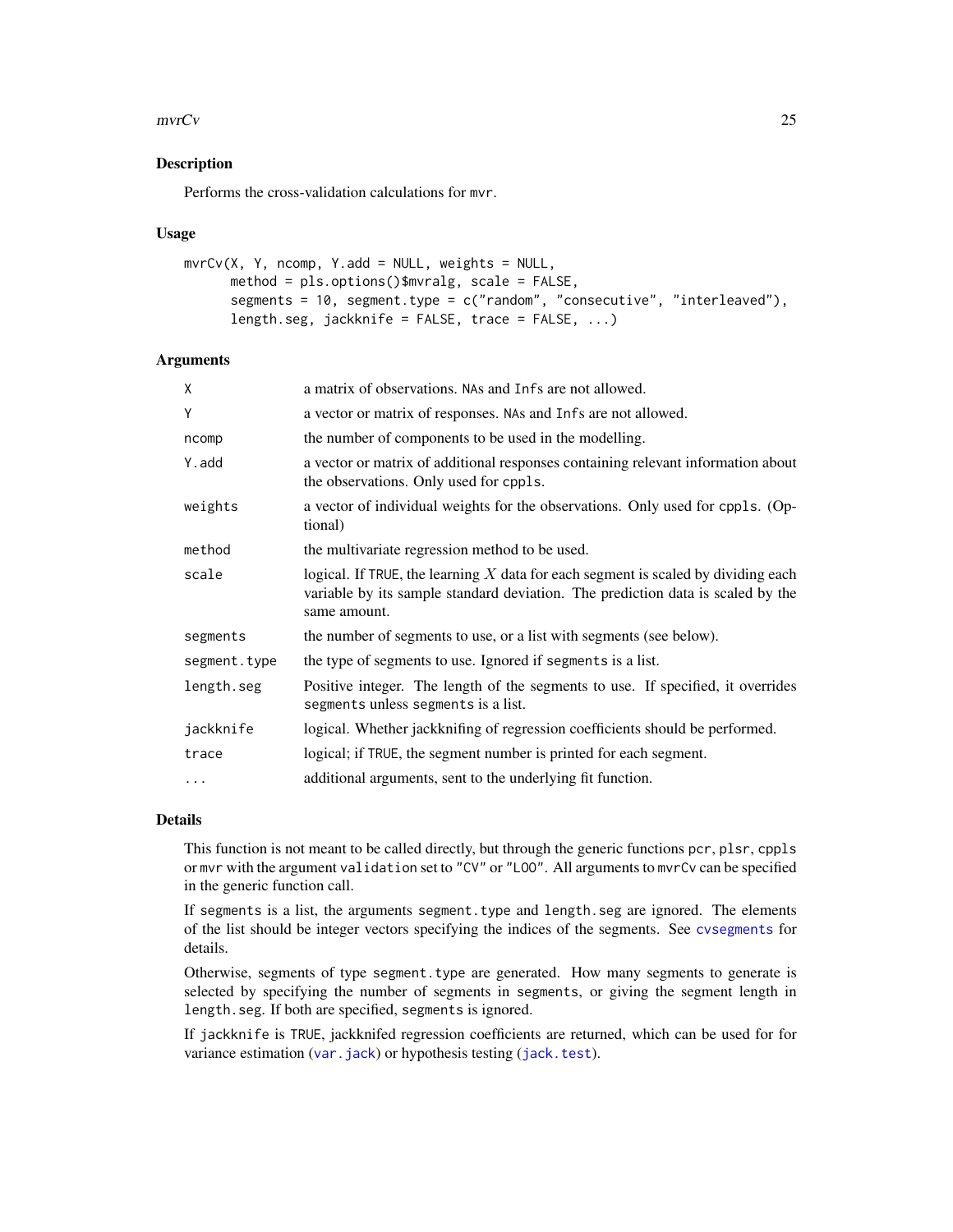X and Y do not need to be centered.

Note that this function cannot be used in situations where  $X$  needs to be recalculated for each segment (except for scaling by the standard deviation), for instance with msc or other preprocessing. For such models, use the more general (but slower) function [crossval](#page-10-1).

Also note that if needed, the function will silently(!) reduce ncomp to the maximal number of components that can be cross-validated, which is  $n - l - 1$ , where n is the number of observations and  $l$  is the length of the longest segment. The (possibly reduced) number of components is returned as the component ncomp.

By default, the cross-validation will be performed serially. However, it can be done in parallel using functionality in the [parallel](#page-0-0) package by setting the option parallel in [pls.options](#page-32-1). See [pls.options](#page-32-1) for the different ways to specify the parallelism.

## Value

A list with the following components:

| method             | equals "CV" for cross-validation.                                                                                                                                                                 |
|--------------------|---------------------------------------------------------------------------------------------------------------------------------------------------------------------------------------------------|
| pred               | an array with the cross-validated predictions.                                                                                                                                                    |
| coefficients       | (only if jackknife is TRUE) an array with the jackknifed regression coefficients.<br>The dimensions correspond to the predictors, responses, number of components,<br>and segments, respectively. |
| PRESS <sub>0</sub> | a vector of PRESS values (one for each response variable) for a model with zero<br>components, <i>i.e.</i> , only the intercept.                                                                  |
| <b>PRESS</b>       | a matrix of PRESS values for models with 1, , north components. Each row<br>corresponds to one response variable.                                                                                 |
| adj                | a matrix of adjustment values for calculating bias corrected MSEP. MSEP uses<br>this.                                                                                                             |
| segments           | the list of segments used in the cross-validation.                                                                                                                                                |
| ncomp              | the actual number of components used.                                                                                                                                                             |
| gamma              | if method cppls is used, gamma values for the powers of each CV segment are<br>returned.                                                                                                          |

#### Note

The PRESS0 is always cross-validated using leave-one-out cross-validation. This usually makes little difference in practice, but should be fixed for correctness.

The current implementation of the jackknife stores all jackknife-replicates of the regression coefficients, which can be very costly for large matrices. This might change in a future version.

### Author(s)

Ron Wehrens and Bjørn-Helge Mevik

<span id="page-25-0"></span>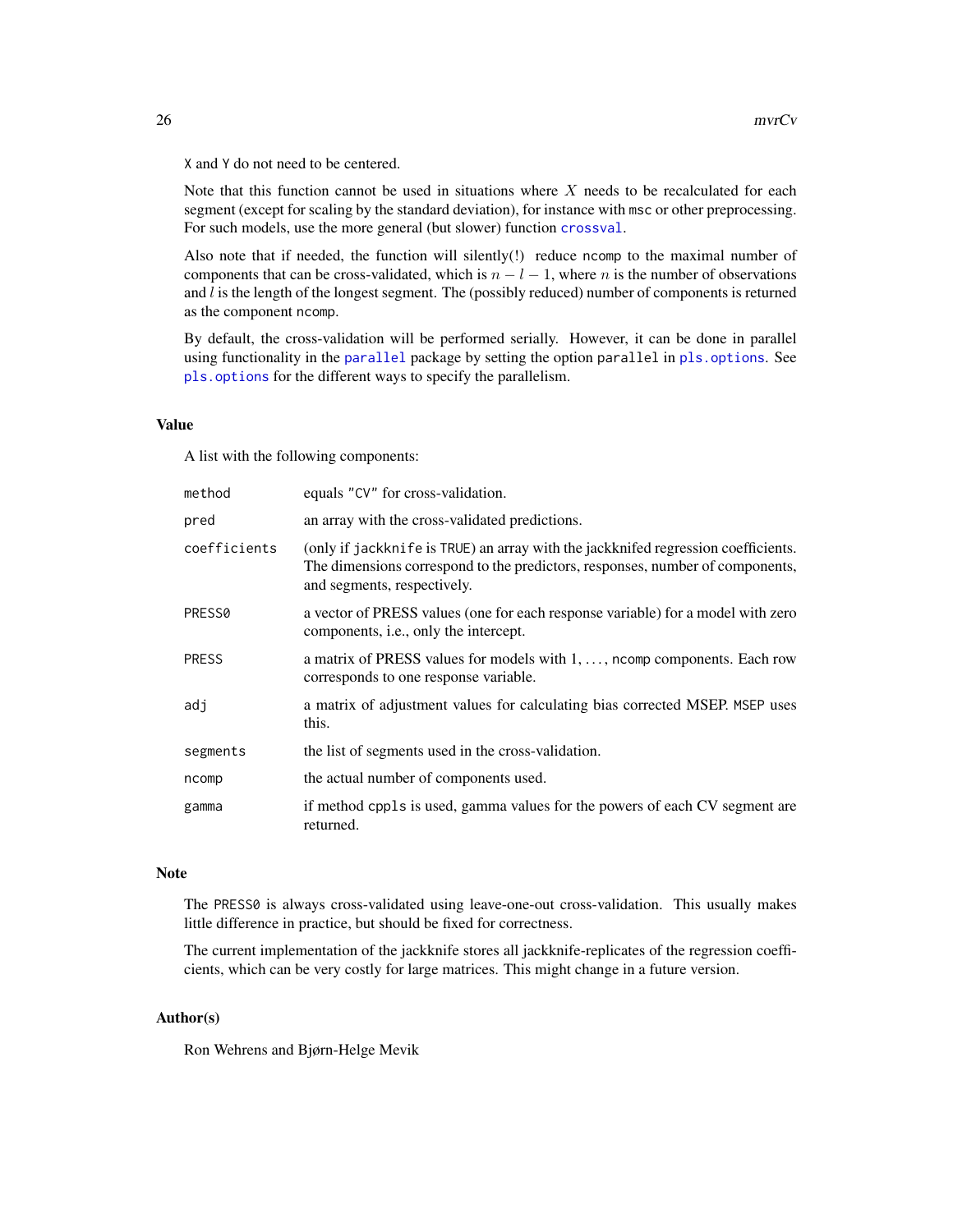#### <span id="page-26-0"></span>mvrVal 27

#### References

Mevik, B.-H., Cederkvist, H. R. (2004) Mean Squared Error of Prediction (MSEP) Estimates for Principal Component Regression (PCR) and Partial Least Squares Regression (PLSR). *Journal of Chemometrics*, 18(9), 422–429.

#### See Also

[mvr](#page-20-1) [crossval](#page-10-1) [cvsegments](#page-13-1) [MSEP](#page-26-1) [var.jack](#page-50-1) [jack.test](#page-15-1)

#### Examples

```
data(yarn)
yarn.pcr <- pcr(density \sim NIR, 6, data = yarn, validation = "CV", segments = 10)
## Not run: plot(MSEP(yarn.pcr))
```
mvrVal *MSEP, RMSEP and R2 of PLSR and PCR models*

#### <span id="page-26-1"></span>Description

Functions to estimate the mean squared error of prediction (MSEP), root mean squared error of prediction (RMSEP) and  $R^2$  (A.K.A. coefficient of multiple determination) for fitted PCR and PLSR models. Test-set, cross-validation and calibration-set estimates are implemented.

#### Usage

```
MSEP(object, ...)
## S3 method for class 'mvr'
MSEP(object, estimate, newdata, ncomp = 1:object$ncomp, comps,
     intercept = cumulative, se = FALSE, ...)RMSEP(object, ...)
## S3 method for class 'mvr'
RMSEP(object, ...)
R2(object, ...)
## S3 method for class 'mvr'
R2(object, estimate, newdata, ncomp = 1:object$ncomp, comps,
   intercept = cumulative, se = FALSE, ...)mvrValstats(object, estimate, newdata, ncomp = 1:object$ncomp, comps,
            intercept = cumulative, se = FALSE, ...)
```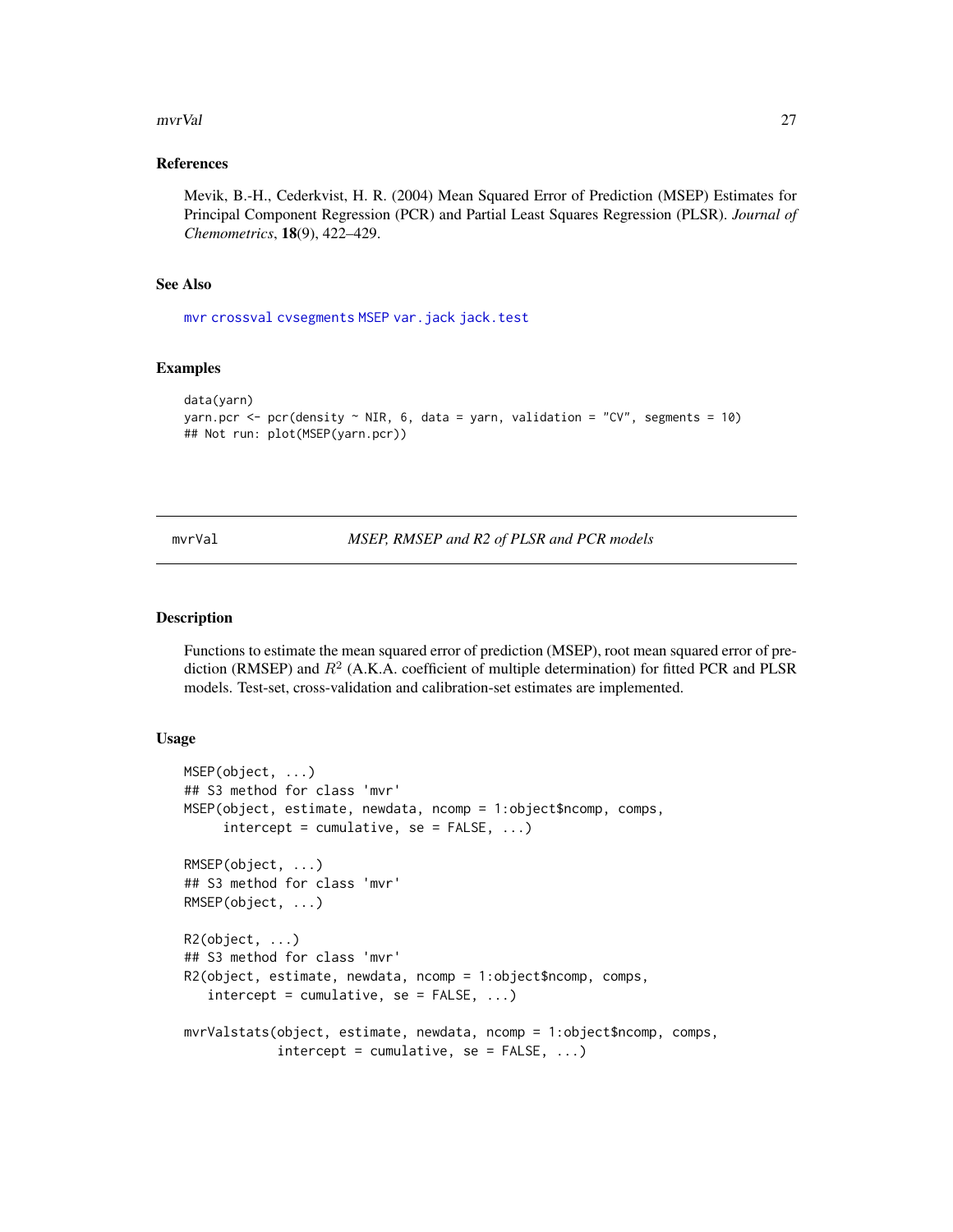28 mvrVal

#### **Arguments**

| object       | an myr object                                                                                                                                                                                 |
|--------------|-----------------------------------------------------------------------------------------------------------------------------------------------------------------------------------------------|
| estimate     | a character vector. Which estimators to use. Should be a subset of c("all", "train", "CV", "adjCV",<br>"adjCV" is only available for (R)MSEP. See below for how the estimators are<br>chosen. |
| newdata      | a data frame with test set data.                                                                                                                                                              |
| ncomp, comps | a vector of positive integers. The components or number of components to use.<br>See below.                                                                                                   |
| intercept    | logical. Whether estimates for a model with zero components should be returned<br>as well.                                                                                                    |
| se           | logical. Whether estimated standard errors of the estimates should be calculated.<br>Not implemented yet.                                                                                     |
| .            | further arguments sent to underlying functions or (for RMSEP) to MSEP                                                                                                                         |
|              |                                                                                                                                                                                               |

### Details

RMSEP simply calls MSEP and takes the square root of the estimates. It therefore accepts the same arguments as MSEP.

Several estimators can be used. "train" is the training or calibration data estimate, also called (R)MSEC. For R2, this is the unadjusted  $R^2$ . It is overoptimistic and should not be used for assessing models. "CV" is the cross-validation estimate, and "adjCV" (for RMSEP and MSEP) is the bias-corrected cross-validation estimate. They can only be calculated if the model has been crossvalidated. Finally, "test" is the test set estimate, using newdata as test set.

Which estimators to use is decided as follows (see below for mvrValstats). If estimate is not specified, the test set estimate is returned if newdata is specified, otherwise the CV and adjusted CV (for RMSEP and MSEP) estimates if the model has been cross-validated, otherwise the training data estimate. If estimate is "all", all possible estimates are calculated. Otherwise, the specified estimates are calculated.

Several model sizes can also be specified. If comps is missing (or is NULL), length(ncomp) models are used, with ncomp[1] components, ..., ncomp[length(ncomp)] components. Otherwise, a single model with the components comps[1], ..., comps[length(comps)] is used. If intercept is TRUE, a model with zero components is also used (in addition to the above).

The  $R^2$  values returned by "R2" are calculated as  $1 - SSE/SST$ , where SST is the (corrected) total sum of squares of the response, and  $SSE$  is the sum of squared errors for either the fitted values (i.e., the residual sum of squares), test set predictions or cross-validated predictions (i.e., the  $PRESS$ ). For estimate = "train", this is equivalent to the squared correlation between the fitted values and the response. For estimate = "train", the estimate is often called the prediction  $R^2$ .

mvrValstats is a utility function that calculates the statistics needed by MSEP and R2. It is not intended to be used interactively. It accepts the same arguments as MSEP and R2. However, the estimate argument must be specified explicitly: no partial matching and no automatic choice is made. The function simply calculates the types of estimates it knows, and leaves the other untouched.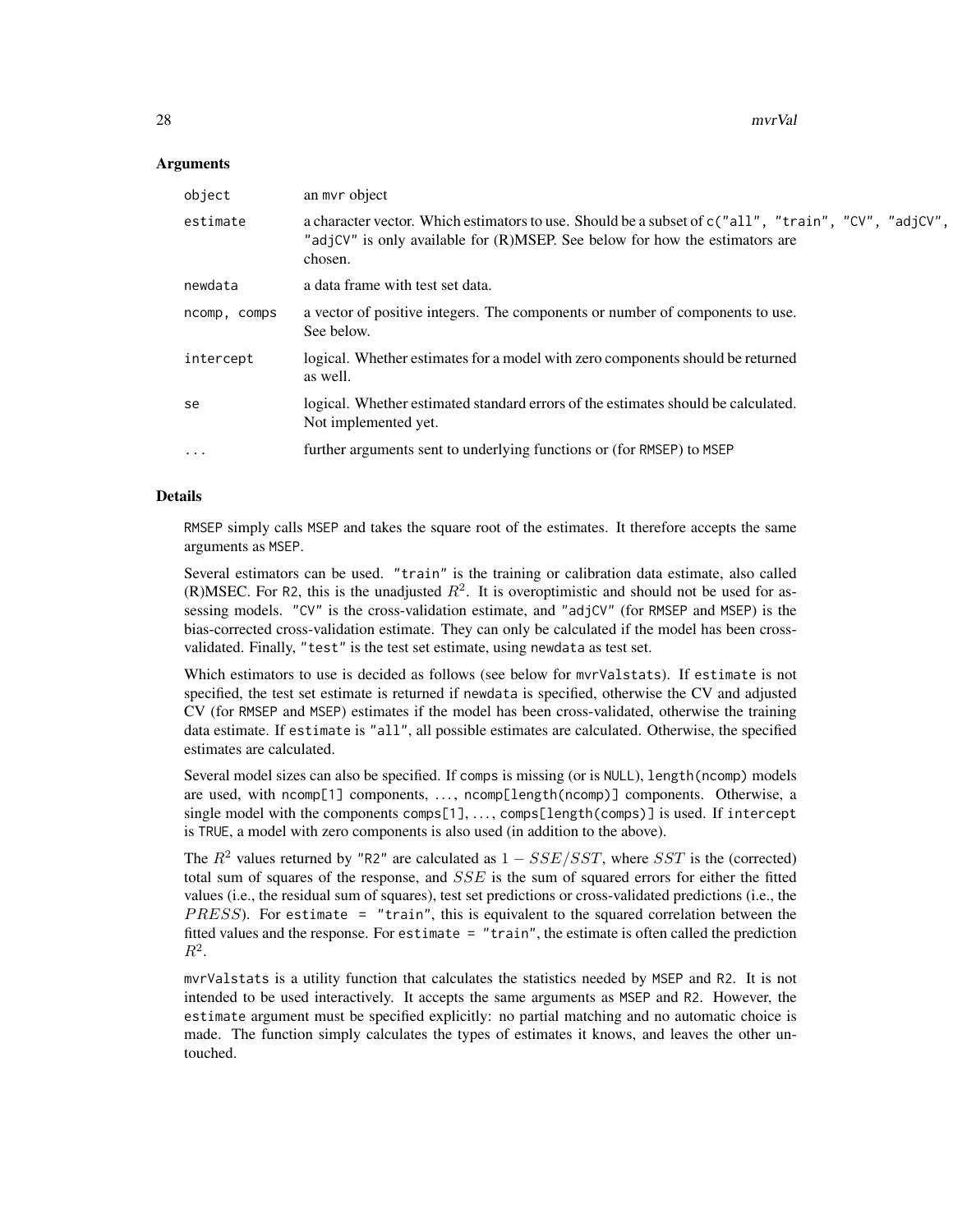#### <span id="page-28-0"></span>mvrVal 29

### Value

mvrValstats returns a list with components

- SSE three-dimensional array of SSE values. The first dimension is the different estimators, the second is the response variables and the third is the models.
- SST matrix of SST values. The first dimension is the different estimators and the second is the response variables.
- nobj a numeric vector giving the number of objects used for each estimator.

comps the components specified, with 0 prepended if intercept is TRUE.

cumulative TRUE if comps was NULL or not specified.

The other functions return an object of class "mvrVal", with components

val three-dimensional array of estimates. The first dimension is the different estimators, the second is the response variables and the third is the models.

type "MSEP", "RMSEP" or "R2".

comps the components specified, with 0 prepended if intercept is TRUE.

cumulative TRUE if comps was NULL or not specified.

call the function call

#### Author(s)

Ron Wehrens and Bjørn-Helge Mevik

#### References

Mevik, B.-H., Cederkvist, H. R. (2004) Mean Squared Error of Prediction (MSEP) Estimates for Principal Component Regression (PCR) and Partial Least Squares Regression (PLSR). *Journal of Chemometrics*, 18(9), 422–429.

#### See Also

[mvr](#page-20-1), [crossval](#page-10-1), [mvrCv](#page-23-1), [validationplot](#page-47-1), [plot.mvrVal](#page-47-2)

# Examples

```
data(oliveoil)
mod \leq plsr(sensory \sim chemical, ncomp = 4, data = oliveoil, validation = "LOO")
RMSEP(mod)
## Not run: plot(R2(mod))
```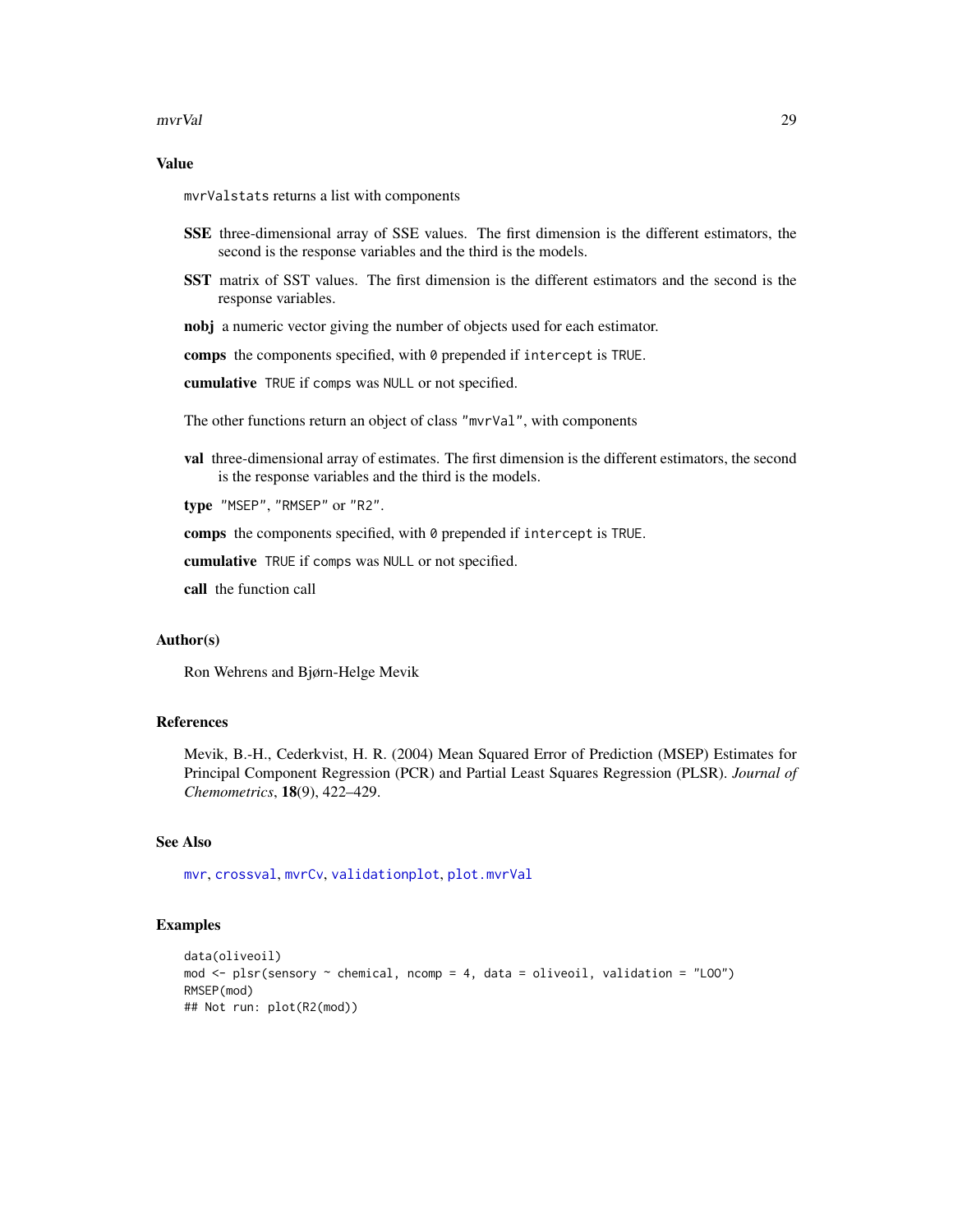<span id="page-29-0"></span>

# Description

A data set with scores on 6 attributes from a sensory panel and measurements of 5 physico-chemical quality parameters on 16 olive oil samples. The first five oils are Greek, the next five are Italian and the last six are Spanish.

#### Usage

oliveoil

# Format

A data frame with 16 observations on the following 2 variables.

sensory a matrix with 6 columns. Scores for attributes 'yellow', 'green', 'brown', 'glossy', 'transp', and 'syrup'.

chemical a matrix with 5 columns. Measurements of acidity, peroxide, K232, K270, and DK.

#### Source

Massart, D. L., Vandeginste, B. G. M., Buydens, L. M. C., de Jong, S., Lewi, P. J., Smeyers-Verbeke, J. (1998) *Handbook of Chemometrics and Qualimetrics: Part B*. Elsevier. Tables 35.1 and 35.4.

<span id="page-29-1"></span>oscorespls.fit *Orthogonal scores PLSR*

#### Description

Fits a PLSR model with the orthogonal scores algorithm (aka the NIPALS algorithm).

### Usage

```
oscorespls.fit(X, Y, ncomp, stripped = FALSE,
              tol = .Machine$double.eps^0.5, ...)
```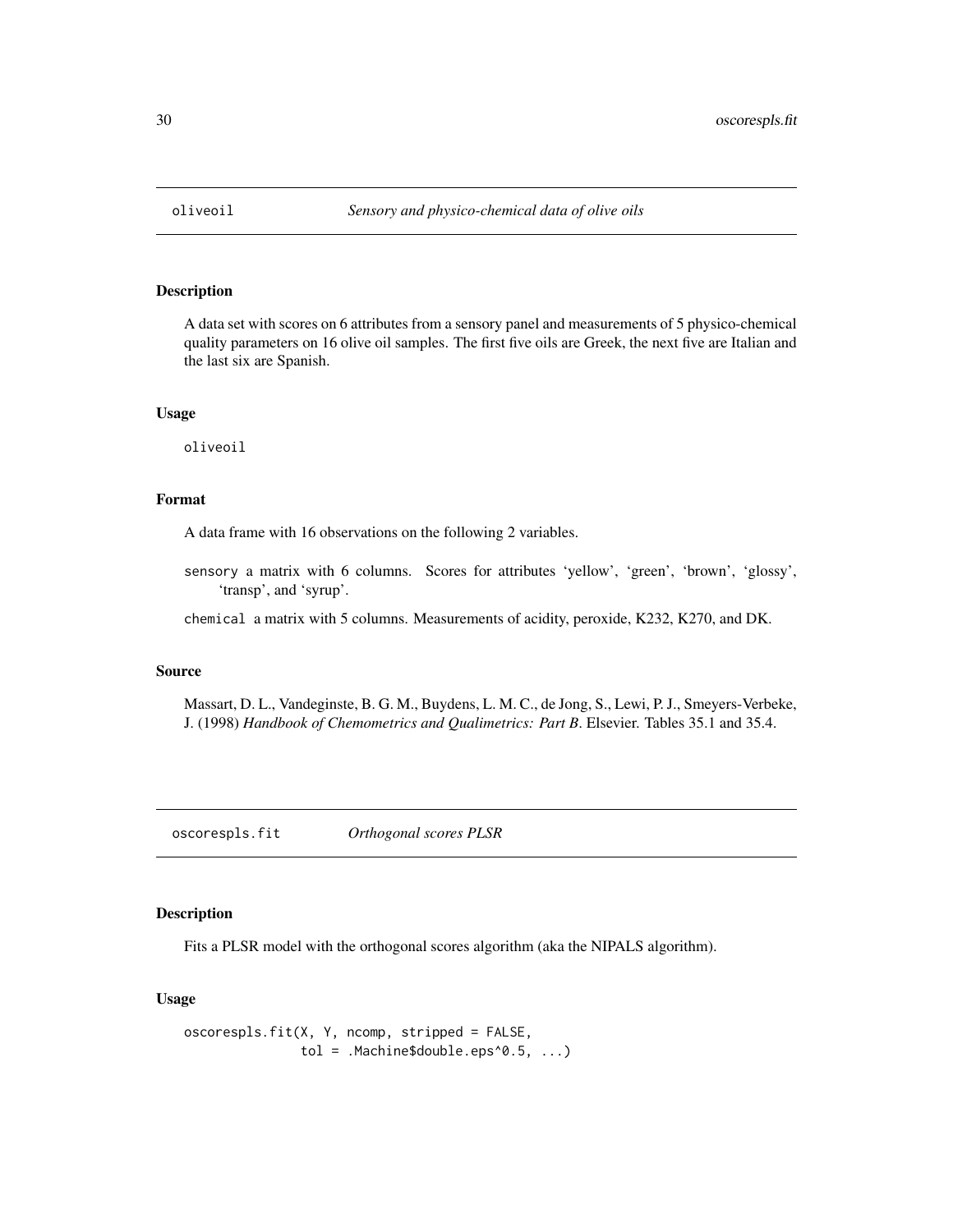# oscorespls.fit 31

# Arguments

| X        | a matrix of observations. NAs and Infs are not allowed.                                                                                                                                                  |
|----------|----------------------------------------------------------------------------------------------------------------------------------------------------------------------------------------------------------|
| Y        | a vector or matrix of responses. NAs and Infs are not allowed.                                                                                                                                           |
| ncomp    | the number of components to be used in the modelling.                                                                                                                                                    |
| stripped | logical. If TRUE the calculations are stripped as much as possible for speed; this<br>is meant for use with cross-validation or simulations when only the coefficients<br>are needed. Defaults to FALSE. |
| tol      | numeric. The tolerance used for determining convergence in multi-response<br>models.                                                                                                                     |
|          | other arguments. Currently ignored.                                                                                                                                                                      |

# Details

This function should not be called directly, but through the generic functions plsr or mvr with the argument method="oscorespls". It implements the orthogonal scores algorithm, as described in Martens and Næs (1989). This is one of the two "classical" PLSR algorithms, the other being the orthogonal loadings algorithm.

# Value

A list containing the following components is returned:

| coefficients    | an array of regression coefficients for $1, \ldots$ , ncomp components. The dimensions<br>of coefficients are c(nvar, npred, ncomp) with nvar the number of X<br>variables and npred the number of variables to be predicted in Y. |  |
|-----------------|------------------------------------------------------------------------------------------------------------------------------------------------------------------------------------------------------------------------------------|--|
| scores          | a matrix of scores.                                                                                                                                                                                                                |  |
| loadings        | a matrix of loadings.                                                                                                                                                                                                              |  |
| loading.weights |                                                                                                                                                                                                                                    |  |
|                 | a matrix of loading weights.                                                                                                                                                                                                       |  |
| Yscores         | a matrix of Y-scores.                                                                                                                                                                                                              |  |
| Yloadings       | a matrix of Y-loadings.                                                                                                                                                                                                            |  |
| projection      | the projection matrix used to convert X to scores.                                                                                                                                                                                 |  |
| Xmeans          | a vector of means of the X variables.                                                                                                                                                                                              |  |
| Ymeans          | a vector of means of the Y variables.                                                                                                                                                                                              |  |
| fitted.values   | an array of fitted values. The dimensions of fitted values are c(nobj, npred, ncomp)<br>with nobj the number samples and npred the number of Y variables.                                                                          |  |
| residuals       | an array of regression residuals. It has the same dimensions as fitted. values.                                                                                                                                                    |  |
| Xvar            | a vector with the amount of X-variance explained by each number of compo-<br>nents.                                                                                                                                                |  |
| Xtotvar         | Total variance in X.                                                                                                                                                                                                               |  |

If stripped is TRUE, only the components coefficients, Xmeans and Ymeans are returned.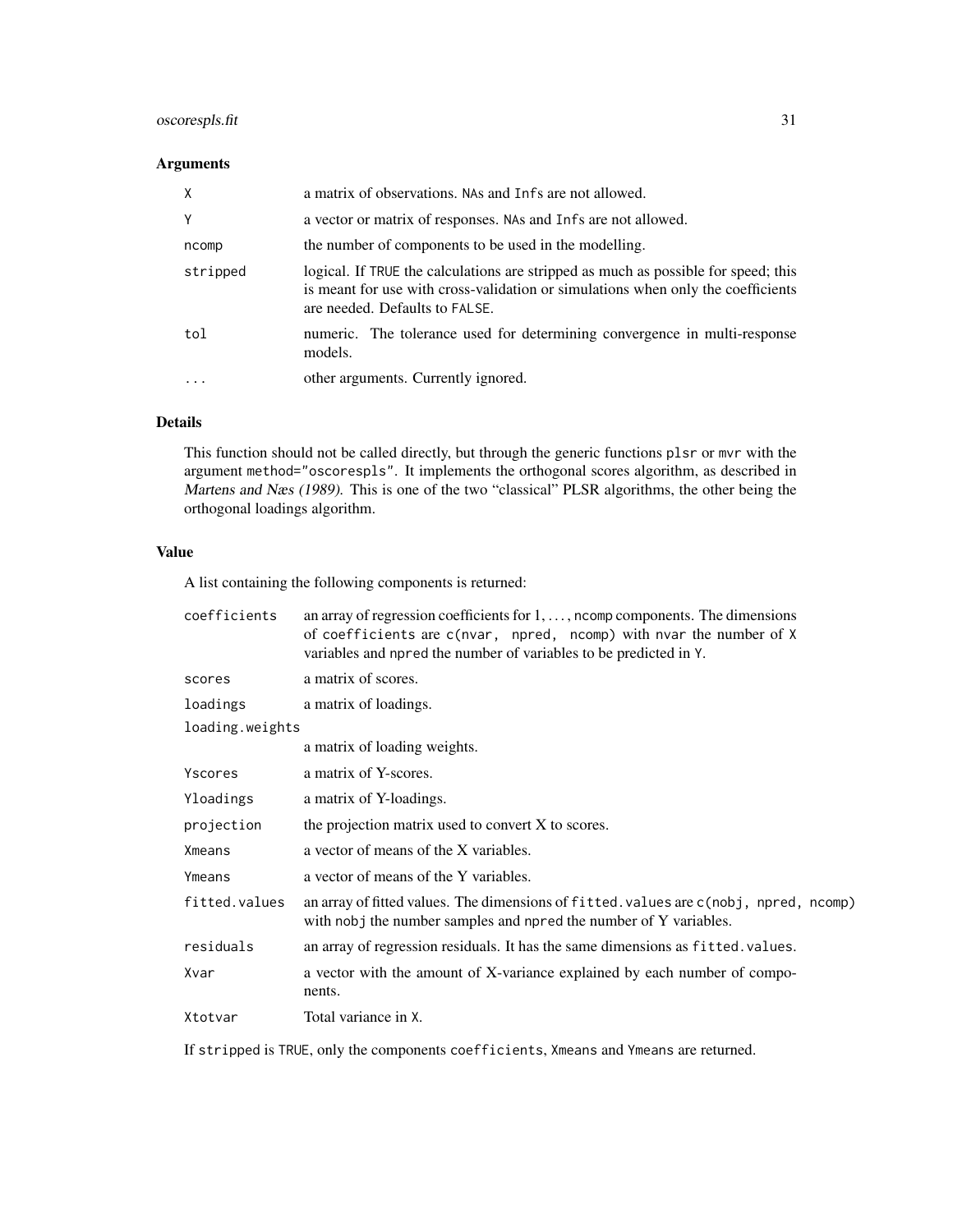#### <span id="page-31-0"></span>Author(s)

Ron Wehrens and Bjørn-Helge Mevik

#### References

Martens, H., Næs, T. (1989) *Multivariate calibration.* Chichester: Wiley.

#### See Also

[mvr](#page-20-1) [plsr](#page-20-2) [pcr](#page-20-2) [kernelpls.fit](#page-16-1) [widekernelpls.fit](#page-51-1) [simpls.fit](#page-42-1)

<span id="page-31-1"></span>plot.mvr *Plot Method for MVR objects*

# Description

plot.mvr plots predictions, coefficients, scores, loadings, biplots, correlation loadings or validation plots (RMSEP curves, etc.).

#### Usage

```
## S3 method for class 'mvr'
plot(x, plottype = c("prediction", "validation", "coefficients",
                     "scores", "loadings", "biplot", "correlation"), ...)
```
# Arguments

| X        | an object of class mvr. The fitted model to plot.         |
|----------|-----------------------------------------------------------|
| plottype | character. What kind of plot to plot.                     |
| .        | further arguments, sent to the underlying plot functions. |

# Details

The function is simply a wrapper for the underlying plot functions used to make the selected plots. See [predplot.mvr](#page-35-1), [validationplot](#page-47-1), [coefplot](#page-5-1), [scoreplot](#page-37-1), [loadingplot](#page-37-2), [biplot.mvr](#page-1-1) or [corrplot](#page-37-2) for details. Note that all arguments except x and plottype must be named.

### Value

plot.mvr returns whatever the underlying plot function returns.

#### Author(s)

Ron Wehrens and Bjørn-Helge Mevik

#### See Also

[mvr](#page-20-1), [predplot.mvr](#page-35-1), [validationplot](#page-47-1), [coefplot](#page-5-1), [scoreplot](#page-37-1), [loadingplot](#page-37-2), [biplot.mvr](#page-1-1), [corrplot](#page-37-2)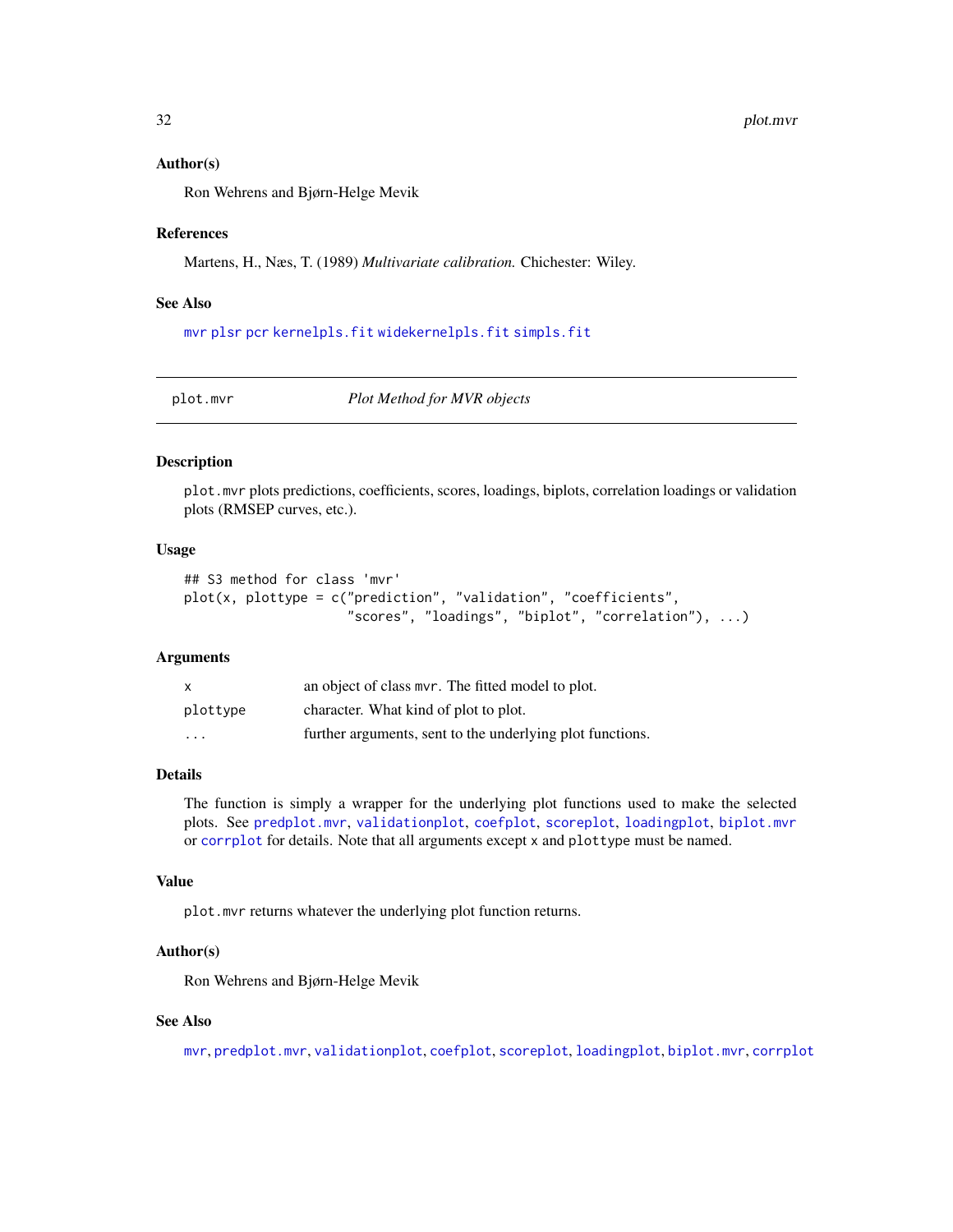#### <span id="page-32-0"></span>pls.options 33

#### Examples

```
data(yarn)
nir.pcr \leq pcr(density \sim NIR, ncomp = 9, data = yarn, validation = "CV")
## Not run:
plot(nir.pcr, ncomp = 5) # Plot of cross-validated predictions
plot(nir.pcr, "scores") # Score plot
plot(nir.pcr, "loadings", comps = 1:3) # The three first loadings
plot(nir.pcr, "coef", ncomp = 5) # Coefficients
plot(nir.pcr, "val") # RMSEP curves
plot(nir.pcr, "val", val.type = "MSEP", estimate = "CV") # CV MSEP
```
## End(Not run)

<span id="page-32-1"></span>pls.options *Set or return options for the pls package*

#### Description

A function to set options for the **pls** package, or to return the current options.

#### Usage

```
pls.options(...)
```
#### Arguments

... a single list, a single character vector, or any number of named arguments (name  $=$  value).

#### Details

If called with no arguments, or with an empty list as the single argument, pls.options returns the current options.

If called with a character vector as the single argument, a list with the arguments named in the vector are returned.

If called with a non-empty list as the single argument, the list elements should be named, and are treated as named arguments to the function.

Otherwise, pls.options should be called with one or more named arguments name = value. For each argument, the option named name will be given the value value.

The recognised options are:

[mvr](#page-20-1)alg The fit method to use in mvr and [mvrCv](#page-23-1). The value should be one of the allowed methods. Defaults to "kernelpls". Can be overridden with the argument method in mvr and mvrCv.

pcralg The fit method to use in [pcr](#page-20-2). The value should be one of the allowed methods. Defaults to "svdpc". Can be overridden with the argument method in pcr.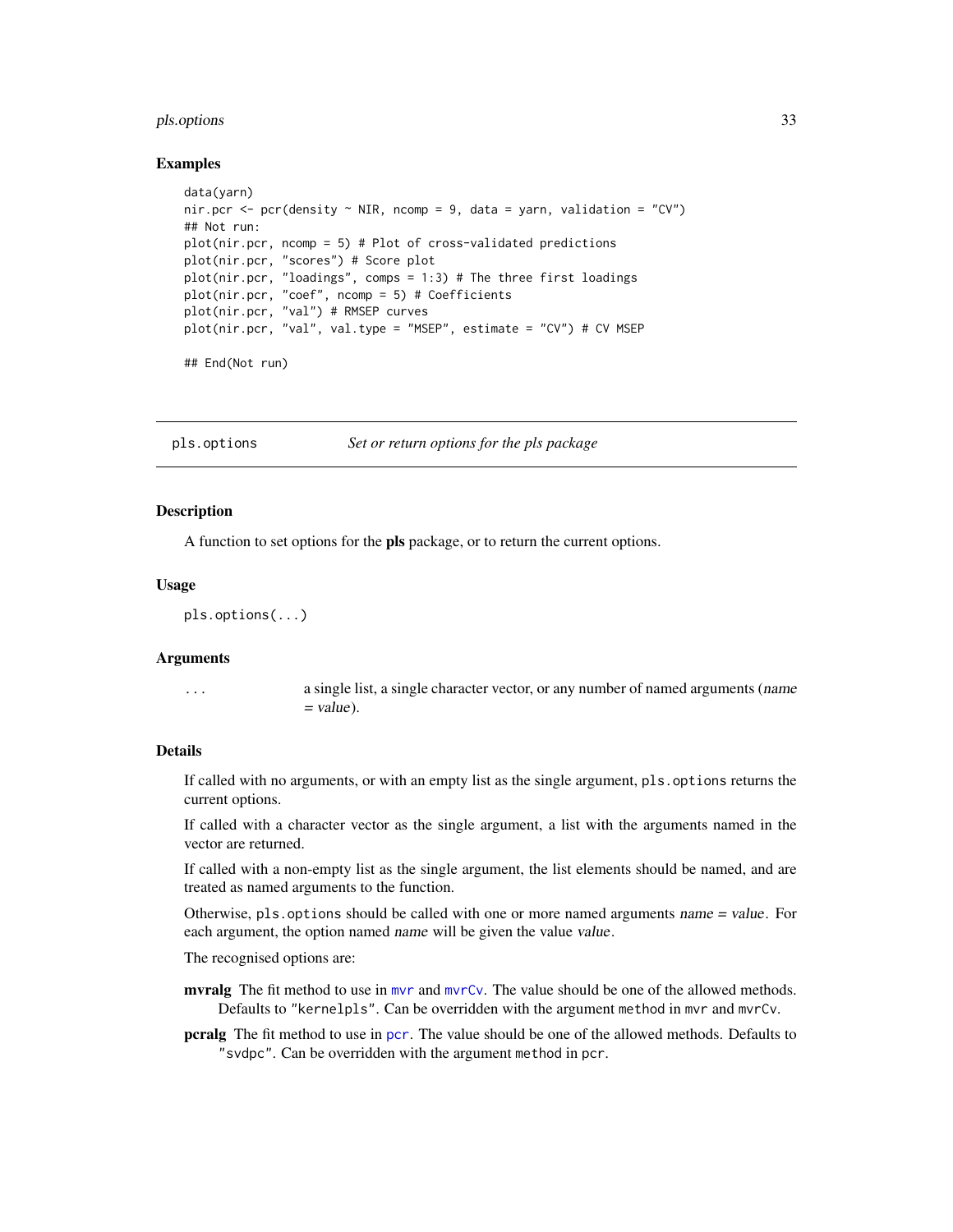- <span id="page-33-0"></span>plsralg The fit method to use in [plsr](#page-20-2). The value should be one of the allowed methods. Defaults to "kernelpls". Can be overridden with the argument method in plsr.
- cpplsalg The fit method to use in [cppls](#page-20-2). The value should be one of the allowed methods. Defaults to "cppls". Can be overridden with the argument method in cppls.
- parallel Specification of how the cross-validation (CV) in [mvr](#page-20-1) should be performed. If the specification is NULL (default) or 1, the CV is done serially, otherwise it is done in parallel using functionality from the [parallel](#page-0-0) package.

If it is an integer greater than 1, the CV is done in parallel with the specified number of processes, using [mclapply](#page-0-0).

If it is a cluster object created by [makeCluster](#page-0-0), the CV is done in parallel on that cluster, using [parLapply](#page-0-0). The user should stop the cluster herself when it is no longer needed, using [stopCluster](#page-0-0).

Finally, if the specification is an unevaluated call to [makeCluster](#page-0-0), the call is evaluated, and the CV is done in parallel on the resulting cluster, using [parLapply](#page-0-0). In this case, the cluster will be stopped (with [stopCluster](#page-0-0)) after the CV. Thus, in the final case, the cluster is created and destroyed for each CV, just like when using [mclapply](#page-0-0).

- w.tol The tolerance used for removing values close to 0 in the vectors of loading weights in [cppls](#page-20-2). Defaults to .Machine\$double.eps.
- X.tol The tolerance used for removing predictor variables with L1 norms close to 0 in [cppls](#page-20-2). Defaults to 10^-12.

#### Value

A list with the (possibly changed) options. If any named argument (or list element) was provided, the list is returned invisibly.

#### Note

The function is a slight modification of the function  $\mathsf{sm}$  options from the package  $\mathsf{sm}$ .

#### Author(s)

Bjørn-Helge Mevik and Ron Wehrens

#### Examples

```
## Return current options:
pls.options()
pls.options("plsralg")
pls.options(c("plsralg", "pcralg"))
```

```
## Set options:
pls.options(plsralg = "simpls", mvralg = "simpls")
pls.options(list(plsralg = "simpls", mvralg = "simpls")) # Equivalent
pls.options()
```

```
## Restore `factory settings':
rm(.pls.Options)
pls.options()
```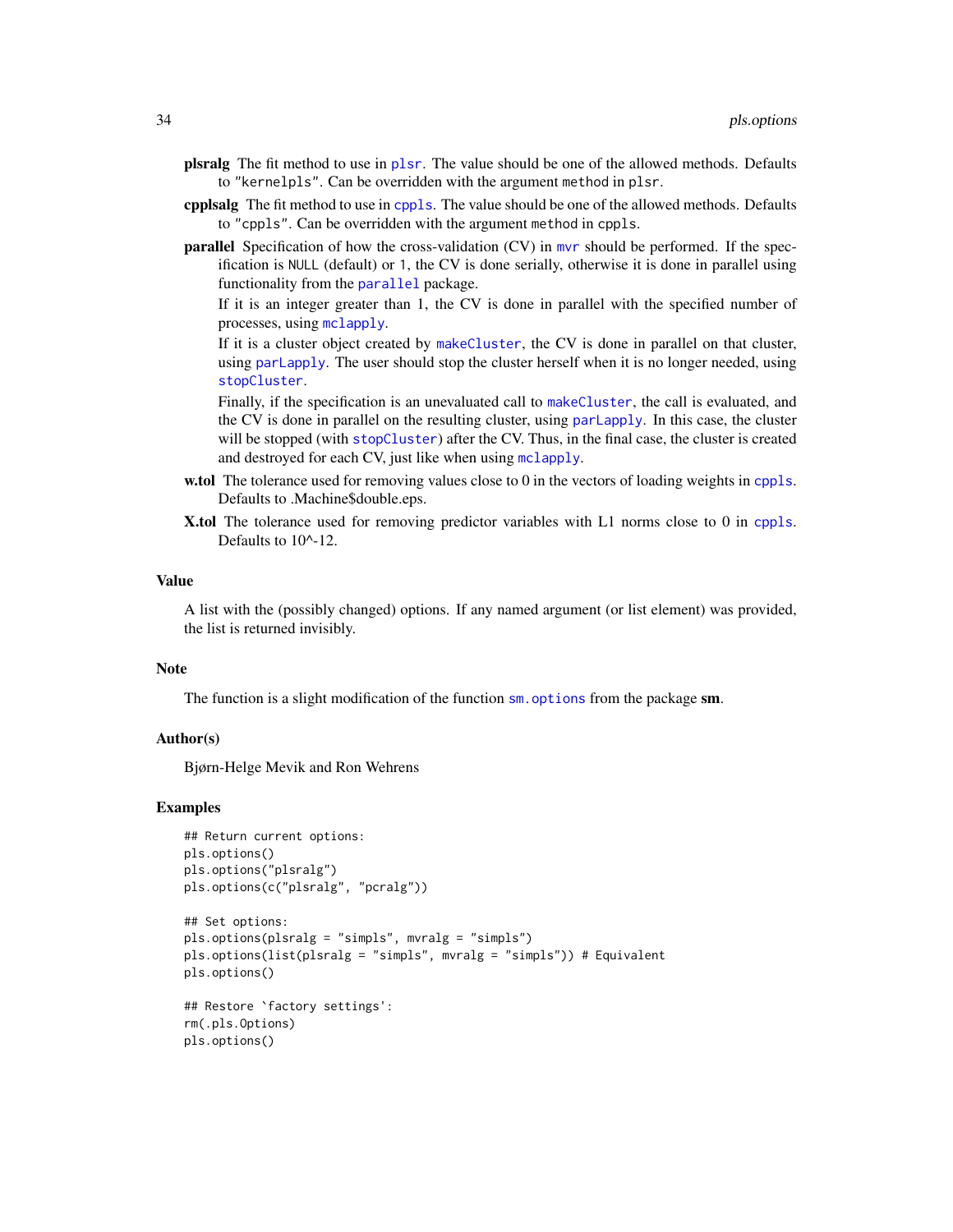<span id="page-34-1"></span><span id="page-34-0"></span>

#### **Description**

Prediction for mvr (PCR, PLSR) models. New responses or scores are predicted using a fitted model and a new matrix of observations.

#### Usage

```
## S3 method for class 'mvr'
predict(object, newdata, ncomp = 1:object$ncomp, comps,
        type = c("response", "scores"), na.action = na.pass, ...)
```
#### Arguments

| object          | an myr object. The fitted model                                                                                                          |
|-----------------|------------------------------------------------------------------------------------------------------------------------------------------|
| newdata         | a data frame. The new data. If missing, the training data is used.                                                                       |
| ncomp.<br>comps | vector of positive integers. The components to use in the prediction. See below.                                                         |
| type            | character. Whether to predict scores or response values                                                                                  |
| na.action       | function determining what should be done with missing values in newdata. The<br>default is to predict NA. See na. omit for alternatives. |
| .               | further arguments. Currently not used                                                                                                    |

# Details

When type is "response" (default), predicted response values are returned. If comps is missing (or is NULL), predictions for length(ncomp) models with ncomp[1] components, ncomp[2] components, etc., are returned. Otherwise, predictions for a single model with the exact components in comps are returned. (Note that in both cases, the intercept is always included in the predictions. It can be removed by subtracting the Ymeans component of the fitted model.)

When type is "scores", predicted score values are returned for the components given in comps. If comps is missing or NULL, ncomps is used instead.

It is also possible to supply a matrix instead of a data frame as newdata, which is then assumed to be the  $X$  data matrix. Note that the usual checks for the type of the data are then omitted. Also note that this is *only* possible with predict; it will not work in functions like [predplot](#page-35-2), [RMSEP](#page-26-1) or [R2](#page-26-1), because they also need the response variable of the new data.

#### Value

When type is "response", a three dimensional array of predicted response values is returned. The dimensions correspond to the observations, the response variables and the model sizes, respectively.

When type is "scores", a score matrix is returned.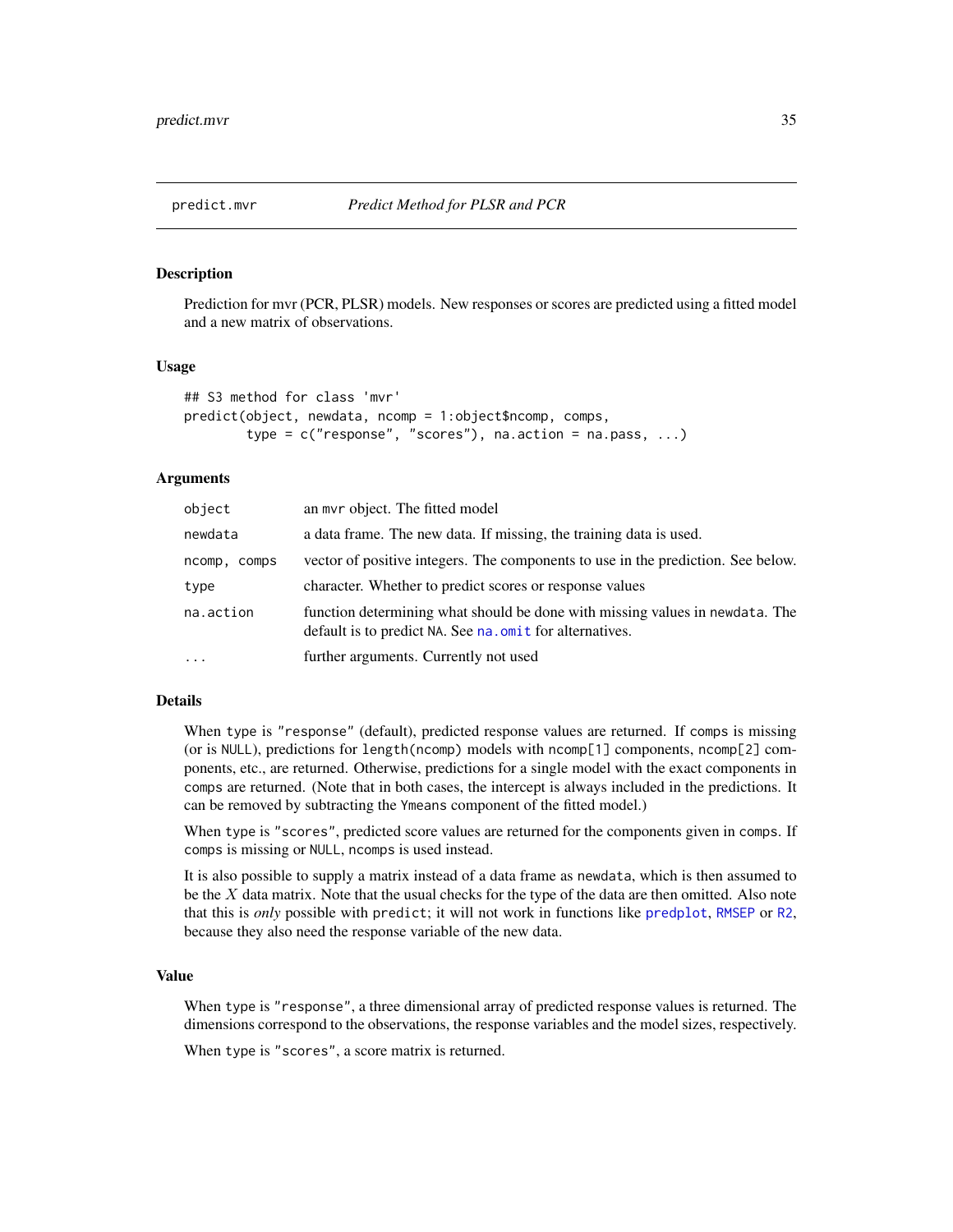#### Note

A warning message like ''newdata' had 10 rows but variable(s) found have 106 rows' means that not all variables were found in the newdata data frame. This (usually) happens if the formula contains terms like yarn\$NIR. Do not use such terms; use the data argument instead. See [mvr](#page-20-1) for details.

# Author(s)

Ron Wehrens and Bjørn-Helge Mevik

#### See Also

[mvr](#page-20-1), [summary.mvr](#page-45-1), [coef.mvr](#page-2-1), [plot.mvr](#page-31-1)

# Examples

```
data(yarn)
nir.mvr \leq mvr(density \sim NIR, ncomp = 5, data = yarn[yarn$train,])## Predicted responses for models with 1, 2, 3 and 4 components
pred.resp \leq predict(nir.mvr, ncomp = 1:4, newdata = yarn[!yarn$train,])
## Predicted responses for a single model with components 1, 2, 3, 4
predict(nir.mvr, comps = 1:4, newdata = yarn[!yarn$train,])
## Predicted scores
predict(nir.mvr, comps = 1:3, type = "scores", newdata = yarn[!yarn$train,])
```
<span id="page-35-2"></span>

predplot *Prediction Plots*

#### <span id="page-35-1"></span>Description

Functions to plot predicted values against measured values for a fitted model.

#### Usage

```
predplot(object, ...)
## Default S3 method:
predplot(object, ...)
## S3 method for class 'mvr'
predplot(object, ncomp = object$ncomp, which, newdata, nCols,
         nRows, xlab = "measured", ylab = "predicted", main,
         ..., font.main, cex.main)
predplotXy(x, y, line = FALSE, labels, type = "p", main = "Prediction plot",
           xlab = "measured response", ylab = "predicted response",
           line.col = par("col"), line. Ity = NULL, line. lwd = NULL, ...)
```
<span id="page-35-0"></span>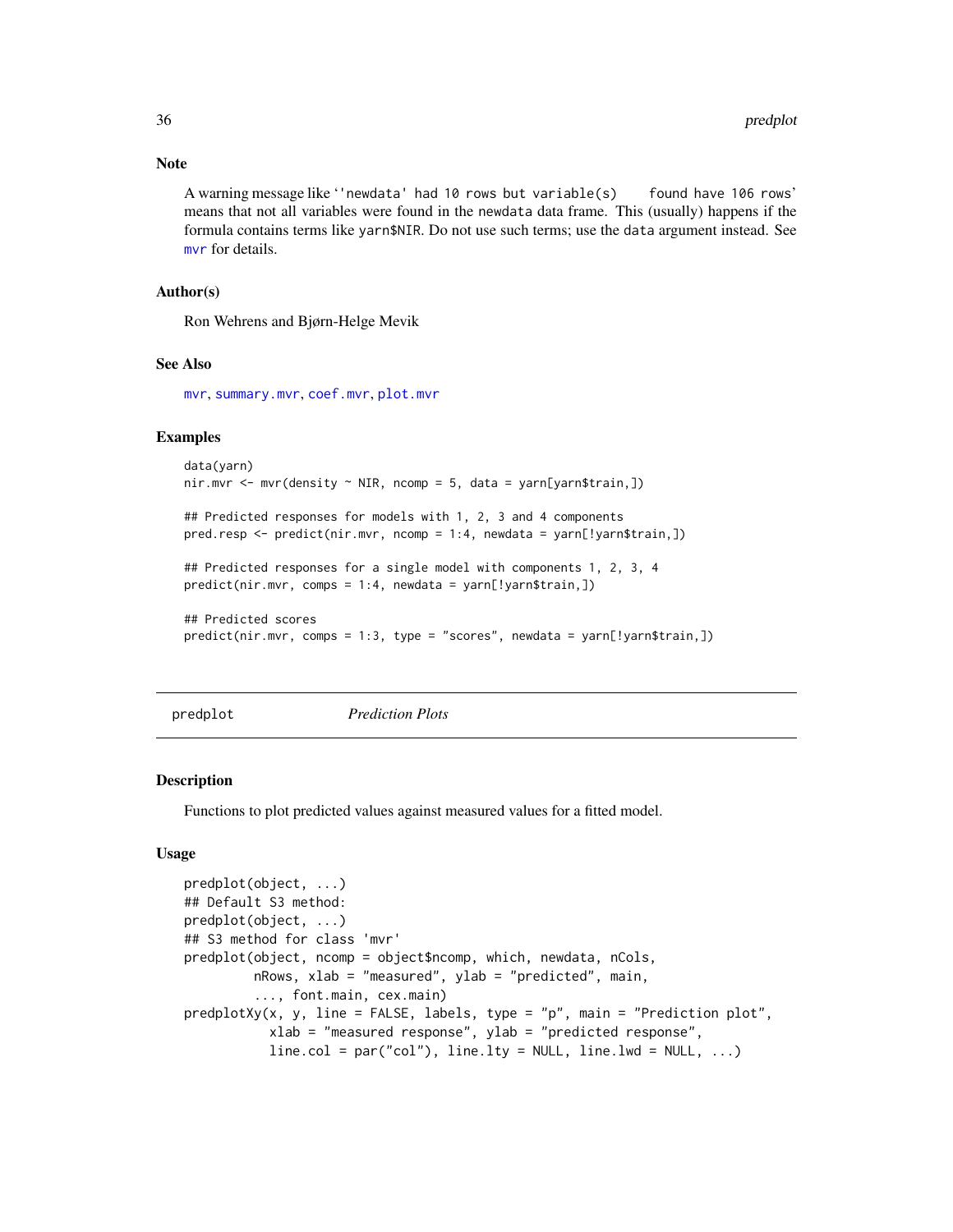#### <span id="page-36-0"></span>predplot 37

#### **Arguments**

| object                       | a fitted model.                                                                                                                                                                                                                                                                                                                           |
|------------------------------|-------------------------------------------------------------------------------------------------------------------------------------------------------------------------------------------------------------------------------------------------------------------------------------------------------------------------------------------|
| ncomp                        | integer vector. The model sizes (numbers of components) to use for prediction.                                                                                                                                                                                                                                                            |
| which                        | character vector. Which types of predictions to plot. Should be a subset of<br>c("train", "validation", "test"). If not specified, plot.mvr selects test<br>set predictions if newdata is supplied, otherwise cross-validated predictions if<br>the model has been cross-validated, otherwise fitted values from the calibration<br>data. |
| newdata                      | data frame. New data to predict.                                                                                                                                                                                                                                                                                                          |
| nCols, nRows                 | integer. The number of coloumns and rows the plots will be laid out in. If not<br>specified, plot. mvr tries to be intelligent.                                                                                                                                                                                                           |
| xlab, ylab                   | titles for $x$ and $y$ axes. Typically character strings, but can be expressions or<br>lists. See title for details.                                                                                                                                                                                                                      |
| labels                       | optional. Alternative plot labels to use. Either a vector of labels, or "names" or<br>"numbers" to use the row names or row numbers of the data as labels.                                                                                                                                                                                |
| type                         | character. What type of plot to make. Defaults to "p" (points). See plot for a<br>complete list of types. The argument is ignored if labels is specified.                                                                                                                                                                                 |
| main                         | optional main title for the plot. See Details.                                                                                                                                                                                                                                                                                            |
| font.main                    | font to use for main titles. See par for details. Also see Details below.                                                                                                                                                                                                                                                                 |
| cex.main                     | numeric. The magnification to be used for main titles relative to the current size.<br>Also see Details below.                                                                                                                                                                                                                            |
| X                            | numeric vector. The observed response values.                                                                                                                                                                                                                                                                                             |
| У                            | numeric vector. The predicted response values.                                                                                                                                                                                                                                                                                            |
| line                         | logical. Whether a target line should be drawn.                                                                                                                                                                                                                                                                                           |
| line.col, line.lty, line.lwd |                                                                                                                                                                                                                                                                                                                                           |
|                              | character or numeric. The col, 1ty and 1wd parametres for the target line. See<br>par for details.                                                                                                                                                                                                                                        |
| $\cdots$                     | further arguments sent to underlying plot functions.                                                                                                                                                                                                                                                                                      |

### Details

predplot is a generic function for plotting predicted versus measured response values, with default and mvr methods currently implemented. The default method is very simple, and doesn't handle multiple responses or new data.

The mvr method, handles multiple responses, model sizes and types of predictions by making one plot for each combination. It can also be called through the plot method for mvr, by specifying plottype = "prediction" (the default).

The argument main can be used to specify the main title of the plot. It is handled in a non-standard way. If there is only on (sub) plot, main will be used as the main title of the plot. If there is *more* than one (sub) plot, however, the presence of main will produce a corresponding 'global' title on the page. Any graphical parametres, e.g., cex.main, supplied to coefplot will only affect the 'ordinary' plot titles, not the 'global' one. Its appearance can be changed by setting the parameters with [par](#page-0-0), which will affect *both* titles (with the exception of font.main and cex.main, which will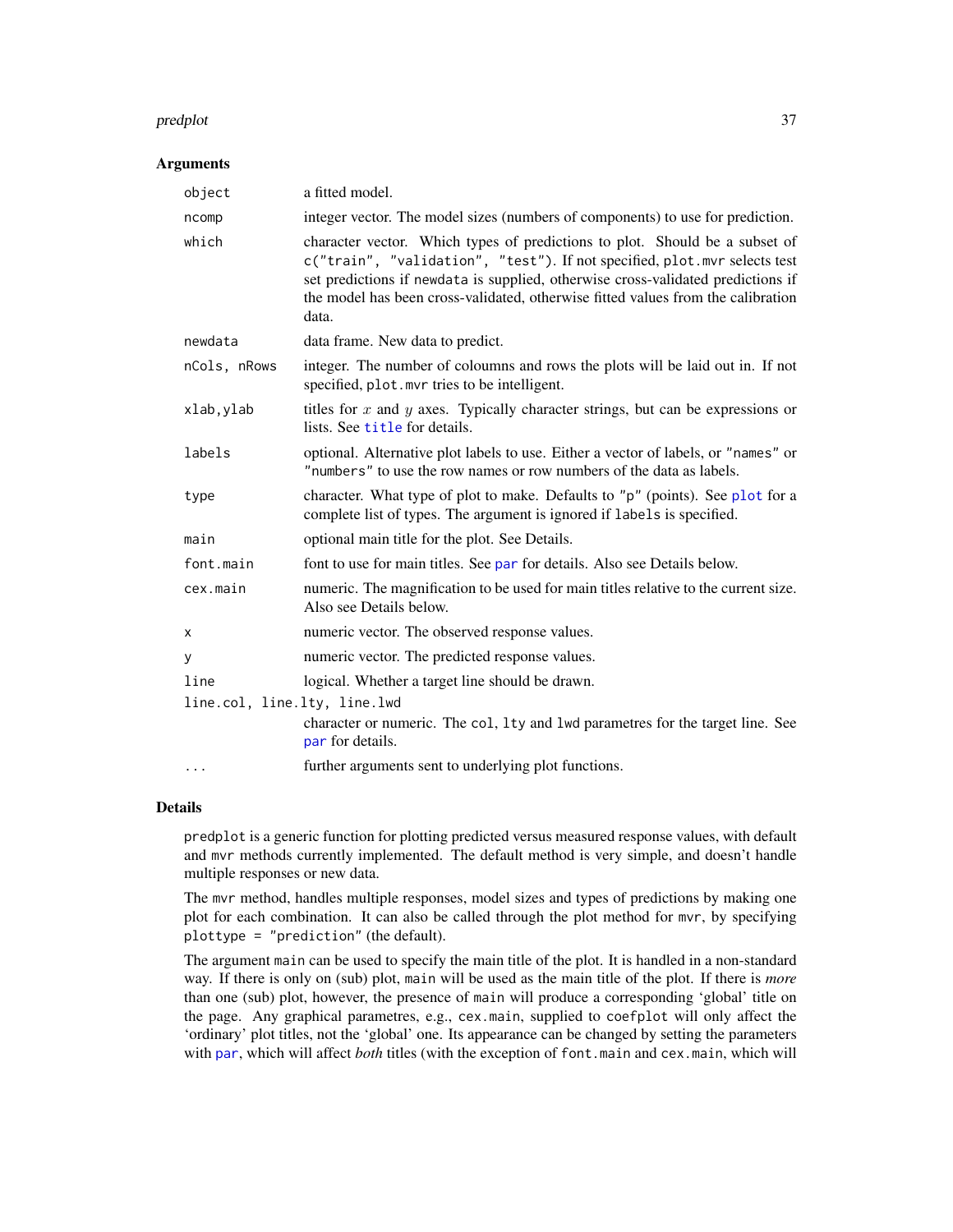<span id="page-37-0"></span>only affect the 'global' title when there is more than one plot). (To have different settings for the two titles, one can override the par settings with arguments to predplot.)

predplotXy is an internal function and is not meant for interactive use. It is called by the predplot methods, and its arguments, e.g, line, can be given in the predplot call.

#### Value

The functions invisibly return a matrix with the (last) plotted data.

# Note

The font.main and cex.main must be (completely) named. This is to avoid that any argument cex or font matches them.

Tip: If the labels specified with labels are too long, they get clipped at the border of the plot region. This can be avoided by supplying the graphical parameter  $xpd = TRUE$  in the plot call.

# Author(s)

Ron Wehrens and Bjørn-Helge Mevik

#### See Also

[mvr](#page-20-1), [plot.mvr](#page-31-1)

#### Examples

```
data(yarn)
mod <- plsr(density ~ NIR, ncomp = 10, data = yarn[yarn$train,], validation = "CV")
## Not run:
predplot(mod, ncomp = 1:6)
plot(mod, ncomp = 1:6) # Equivalent to the previous
## Both cross-validated and test set predictions:
predplot(mod, ncomp = 4:6, which = c("validation", "test"),newdata = yarn[!yarn$train,])
## End(Not run)
data(oliveoil)
mod.sens <- plsr(sensory ~ chemical, ncomp = 4, data = oliveoil)
## Not run: plot(mod.sens, ncomp = 2:4) # Several responses gives several plots
```
<span id="page-37-1"></span>scoreplot *Plots of Scores, Loadings and Correlation Loadings*

#### <span id="page-37-2"></span>**Description**

Functions to make scatter plots of scores or correlation loadings, and scatter or line plots of loadings.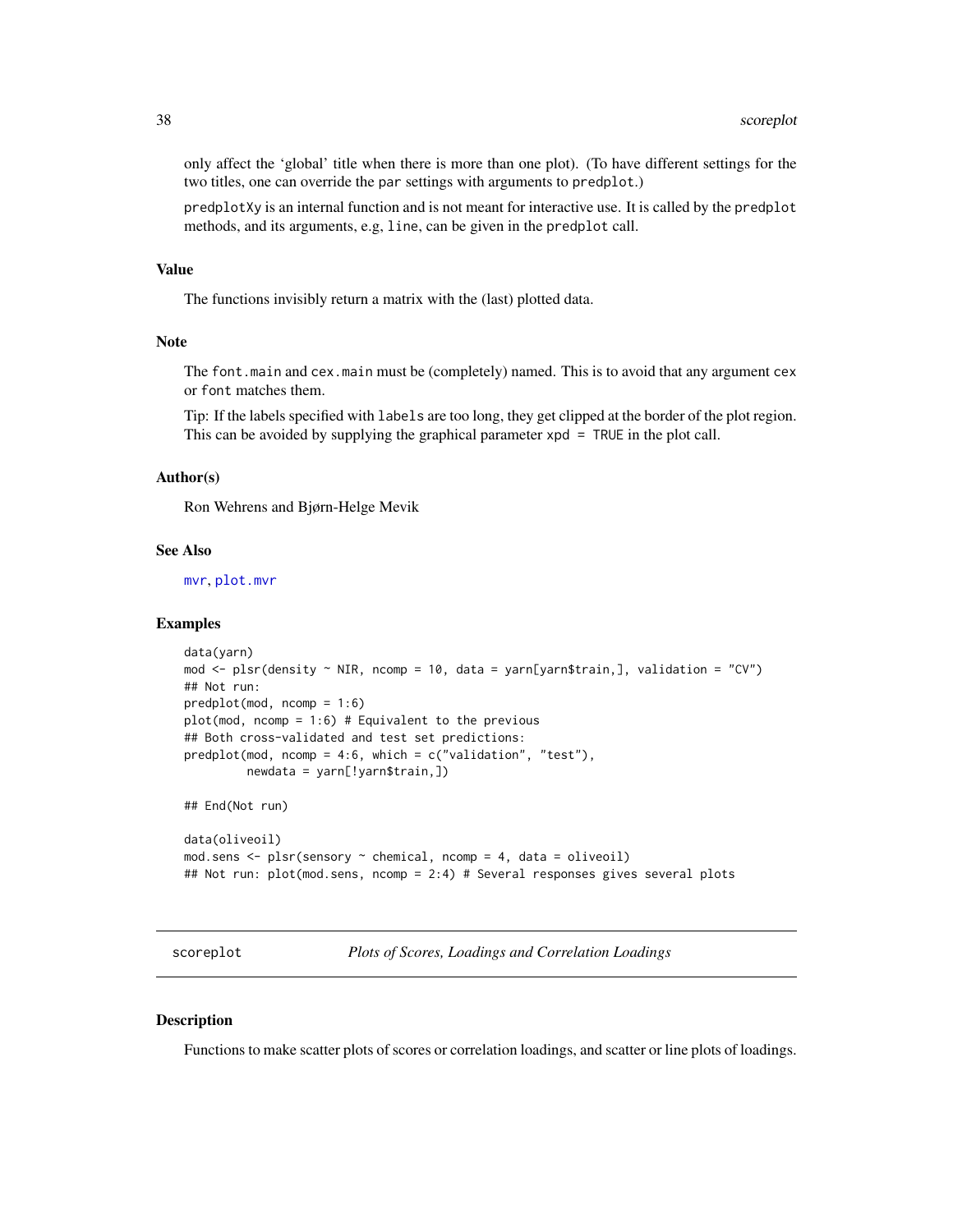#### <span id="page-38-0"></span>scoreplot 39

# Usage

```
scoreplot(object, ...)
## Default S3 method:
scoreplot(object, comps = 1:2, labels, identify = FALSE, type = "p",
          xlab, ylab, ...)
## S3 method for class 'scores'
plot(x, \ldots)loadingplot(object, ...)
## Default S3 method:
loadingplot(object, comps = 1:2, scatter = FALSE, labels,
            identify = FALSE, type, lty, lwd = NULL, pch, cex = NULL,
            col, legendpos, xlab, ylab, pretty.xlabels = TRUE, xlim, ...)
## S3 method for class 'loadings'
plot(x, \ldots)corrplot(object, compos = 1:2, labels, radii = c(sqrt(1/2), 1),
```
# identify = FALSE, type = "p", xlab, ylab, ...)

# Arguments

| object    | an R object. The fitted model.                                                                                                                                                                                                                     |
|-----------|----------------------------------------------------------------------------------------------------------------------------------------------------------------------------------------------------------------------------------------------------|
| comps     | integer vector. The components to plot.                                                                                                                                                                                                            |
| scatter   | logical. Whether the loadings should be plotted as a scatter instead of as lines.                                                                                                                                                                  |
| labels    | optional. Alternative plot labels or $x$ axis labels. See Details.                                                                                                                                                                                 |
| radii     | numeric vector, giving the radii of the circles drawn in corrplot. The default<br>radii represent 50% and 100% explained variance of the $X$ variables by the<br>chosen components.                                                                |
| identify  | logical. Whether to use identify to interactively identify points. See below.                                                                                                                                                                      |
| type      | character. What type of plot to make. Defaults to "p" (points) for scatter plots<br>and "1" (lines) for line plots. See plot for a complete list of types (not all types<br>are possible/meaningful for all plots).                                |
| lty       | vector of line types (recycled as neccessary). Line types can be specified as<br>integers or character strings (see par for the details).                                                                                                          |
| lwd       | vector of positive numbers (recycled as neccessary), giving the width of the<br>lines.                                                                                                                                                             |
| pch       | plot character. A character string or a vector of single characters or integers<br>(recycled as neccessary). See points for all alternatives.                                                                                                      |
| cex       | numeric vector of character expansion sizes (recycled as neccessary) for the<br>plotted symbols.                                                                                                                                                   |
| col       | character or integer vector of colors for plotted lines and symbols (recycled as<br>necessary). See par for the details.                                                                                                                           |
| legendpos | Legend position. Optional. Ignored if scatter is TRUE. If present, a legend is<br>drawn at the given position. The position can be specified symbolically (e.g.,<br>"topright"). This requires $R \ge 2.1.0$ . Alternatively, the<br>$legendpos =$ |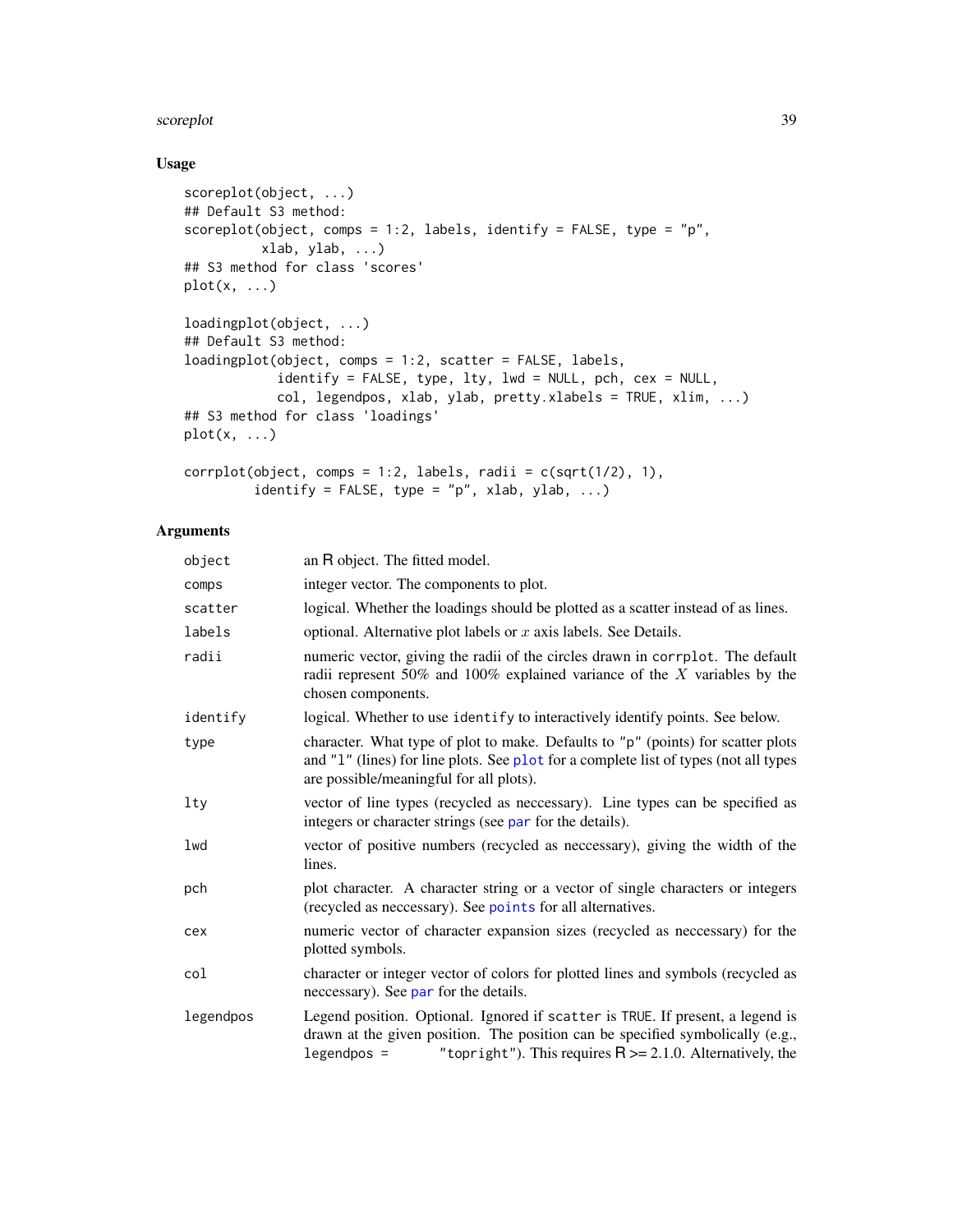<span id="page-39-0"></span>

|              | position can be specified explicitly (legendpos = $t(c(x, y))$ ) or interactively<br>$(legendpos = locator)).$       |
|--------------|----------------------------------------------------------------------------------------------------------------------|
| xlab,ylab    | titles for $x$ and $y$ axes. Typically character strings, but can be expressions or<br>lists. See title for details. |
|              | pretty. xlabels logical. If TRUE, loading plot tries to plot the x labels more nicely. See Details.                  |
| xlim         | optional vector of length two, with the $x$ limits of the plot.                                                      |
| $\mathsf{x}$ | a scores or loadings object. The scores or loadings to plot.                                                         |
| $\cdots$     | further arguments sent to the underlying plot function(s).                                                           |

#### Details

plot.scores is simply a wrapper calling scoreplot, passing all arguments. Similarly for plot.loadings.

scoreplot is generic, currently with a default method that works for matrices and any object for which [scores](#page-41-2) returns a matrix. The default scoreplot method makes one or more scatter plots of the scores, depending on how many components are selected. If one or two components are selected, and identify is TRUE, the function [identify](#page-0-0) is used to interactively identify points.

Also loadingplot is generic, with a default method that works for matrices and any object where [loadings](#page-41-1) returns a matrix. If scatter is TRUE, the default method works exactly like the default scoreplot method. Otherwise, it makes a lineplot of the selected loading vectors, and if identify is TRUE, uses [identify](#page-0-0) to interactively identify points. Also, if legendpos is given, a legend is drawn at the position indicated.

corrplot works exactly like the default scoreplot method, except that at least two components must be selected. The "correlation loadings", i.e. the correlations between each variable and the selected components (see References), are plotted as pairwise scatter plots, with concentric circles of radii given by radii. Each point corresponds to an  $X$  variable. The squared distance between the point and origin equals the fraction of the variance of the variable explained by the components in the panel. The default radii corresponds to 50% and 100% explained variance.

scoreplot, loadingplot and corrplot can also be called through the plot method for mvr objects, by specifying plottype as "scores", "loadings" or "correlation", respectively. See [plot.mvr](#page-31-1).

The argument labels can be a vector of labels or one of "names" and "numbers".

If a scatter plot is produced (i.e., scoreplot, corrplot, or loadingplot with scatter = TRUE), the labels are used instead of plot symbols for the points plotted. If labels is "names" or "numbers", the row names or row numbers of the matrix (scores, loadings or correlation loadings) are used.

If a line plot is produced (i.e., loadingplot), the labels are used as  $x$  axis labels. If labels is "names" or "numbers", the variable names are used as labels, the difference being that with "numbers", the variable names are converted to numbers, if possible. Variable names of the forms '"number"' or '"number text"' (where the space is optional), are handled.

The argument pretty.xlabels is only used when labels is specified for a line plot. If TRUE (default), the code tries to use a 'pretty' selection of labels. If labels is "numbers", it also uses the numerical values of the labels for horisontal spacing. If one has excluded parts of the spectral region, one might therefore want to use pretty.xlabels = FALSE.

## Value

The functions return whatever the underlying plot function (or identify) returns.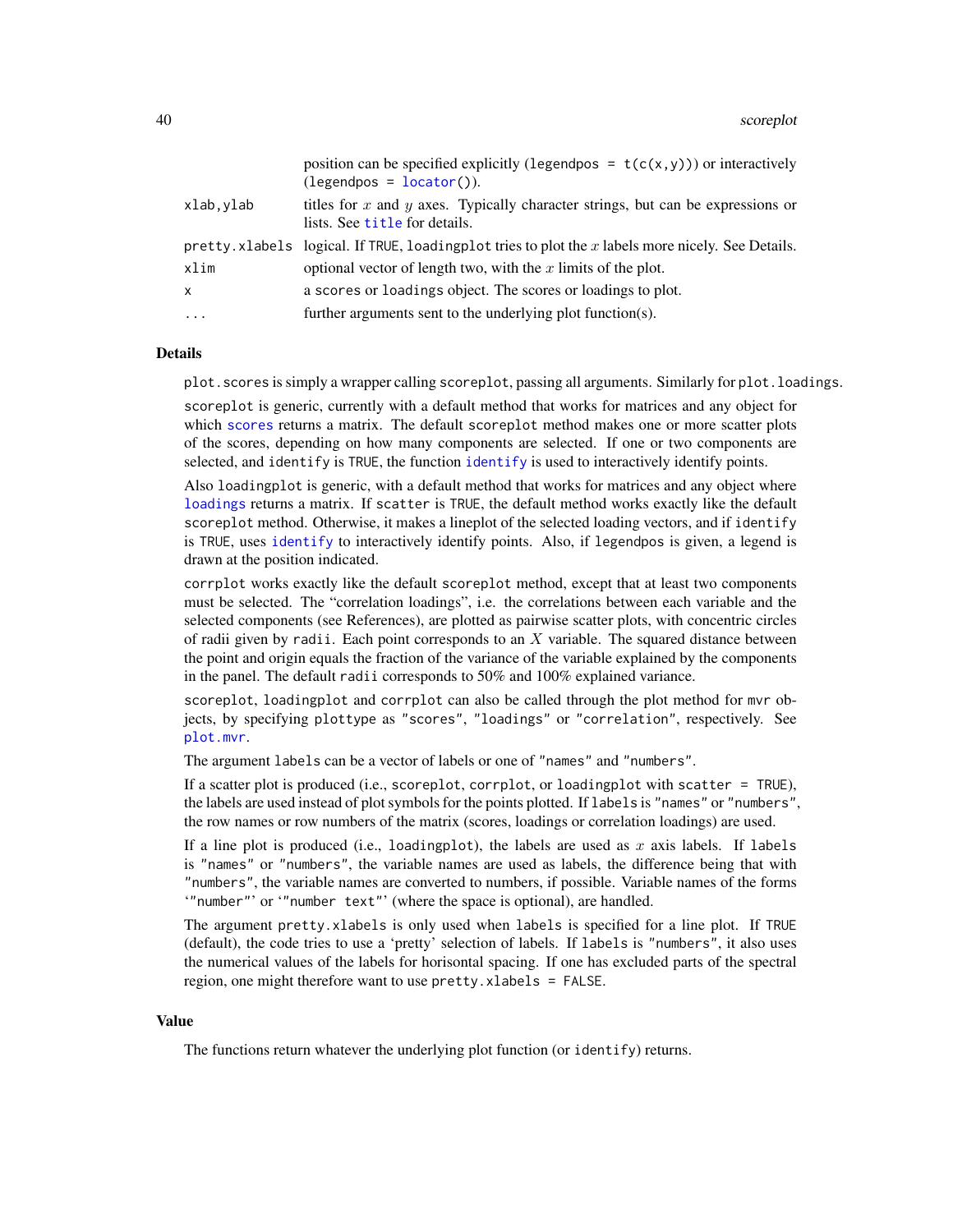#### <span id="page-40-0"></span>scoreplot that the set of the set of the set of the set of the set of the set of the set of the set of the set of the set of the set of the set of the set of the set of the set of the set of the set of the set of the set o

#### Note

[legend](#page-0-0) has many options. If you want greater control over the appearance of the legend, omit the legendpos argument and call legend manually.

Graphical parametres (such as pch and cex) can also be used with scoreplot and corrplot. They are not listed in the argument list simply because they are not handled specifically in the function (unlike in loadingplot), but passed directly to the underlying plot functions by ....

Tip: If the labels specified with labels are too long, they get clipped at the border of the plot region. This can be avoided by supplying the graphical parameter xpd = TRUE in the plot call.

The handling of labels and pretty.xlabels in coefplot is experimental.

# Author(s)

Ron Wehrens and Bjørn-Helge Mevik

#### References

Martens, H., Martens, M. (2000) Modified Jack-knife Estimation of Parameter Uncertainty in Bilinear Modelling by Partial Least Squares Regression (PLSR). *Food Quality and Preference*, 11(1–2), 5–16.

#### See Also

[mvr](#page-20-1), [plot.mvr](#page-31-1), [scores](#page-41-2), [loadings](#page-41-1), [identify](#page-0-0), [legend](#page-0-0)

## Examples

```
data(yarn)
mod \le plsr(density \sim NIR, ncomp = 10, data = yarn)
## These three are equivalent:
## Not run:
scoreplot(mod, comps = 1:5)
plot(scores(mod), comps = 1:5)
plot(mod, plottype = "scores", comps = 1:5)
loadingplot(mod, comps = 1:5)
loadingplot(mod, comps = 1:5, legendpos = "topright") # With legend
loadingplot(mod, comps = 1:5, scatter = TRUE) # Plot as scatterplots
corrplot(mod, comps = 1:2)
correlation(mod, comps = 1:3)## End(Not run)
```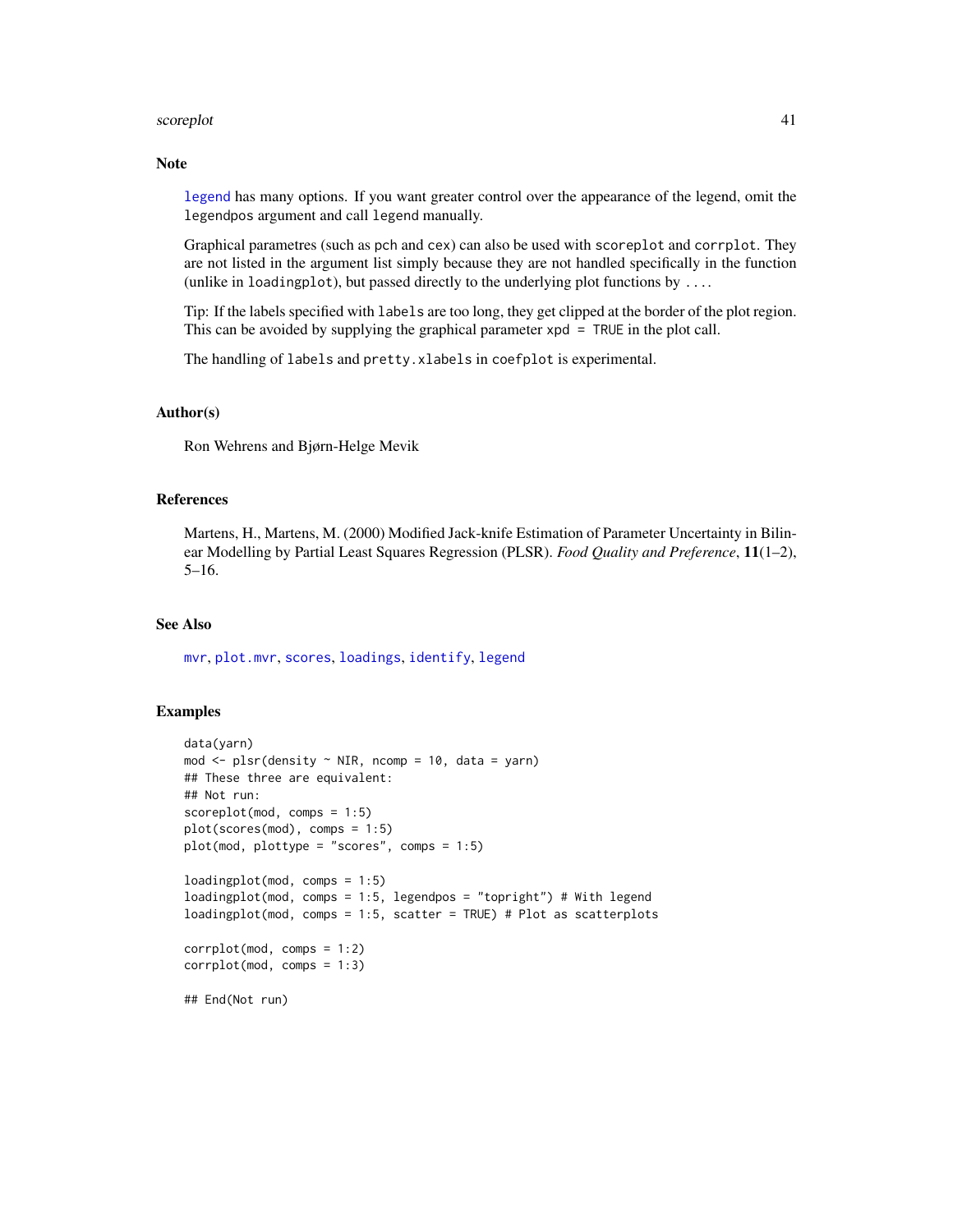#### <span id="page-41-2"></span><span id="page-41-1"></span><span id="page-41-0"></span>Description

These functions extract score and loading matrices from fitted mvr models.

#### Usage

```
scores(object, ...)
## Default S3 method:
scores(object, ...)
loadings(object, ...)
## Default S3 method:
loadings(object, ...)
loading.weights(object)
Yscores(object)
Yloadings(object)
```
# Arguments

| object                  | a fitted model to extract from.      |
|-------------------------|--------------------------------------|
| $\cdot$ $\cdot$ $\cdot$ | extra arguments, currently not used. |

#### Details

All functions extract the indicated matrix from the fitted model, and will work with any object having a suitably named component.

The default scores and loadings methods also handle prcomp objects (their scores and loadings components are called x and rotation, resp.), and add an attribute "explvar" with the variance explained by each component, if this is available. (See [explvar](#page-2-2) for details.)

# Value

A matrix with scores or loadings.

# Note

There is a loadings function in package stats. It simply returns any element named "loadings". See [loadings](#page-41-1) for details. The function can be accessed as stats::loadings(...).

#### Author(s)

Ron Wehrens and Bjørn-Helge Mevik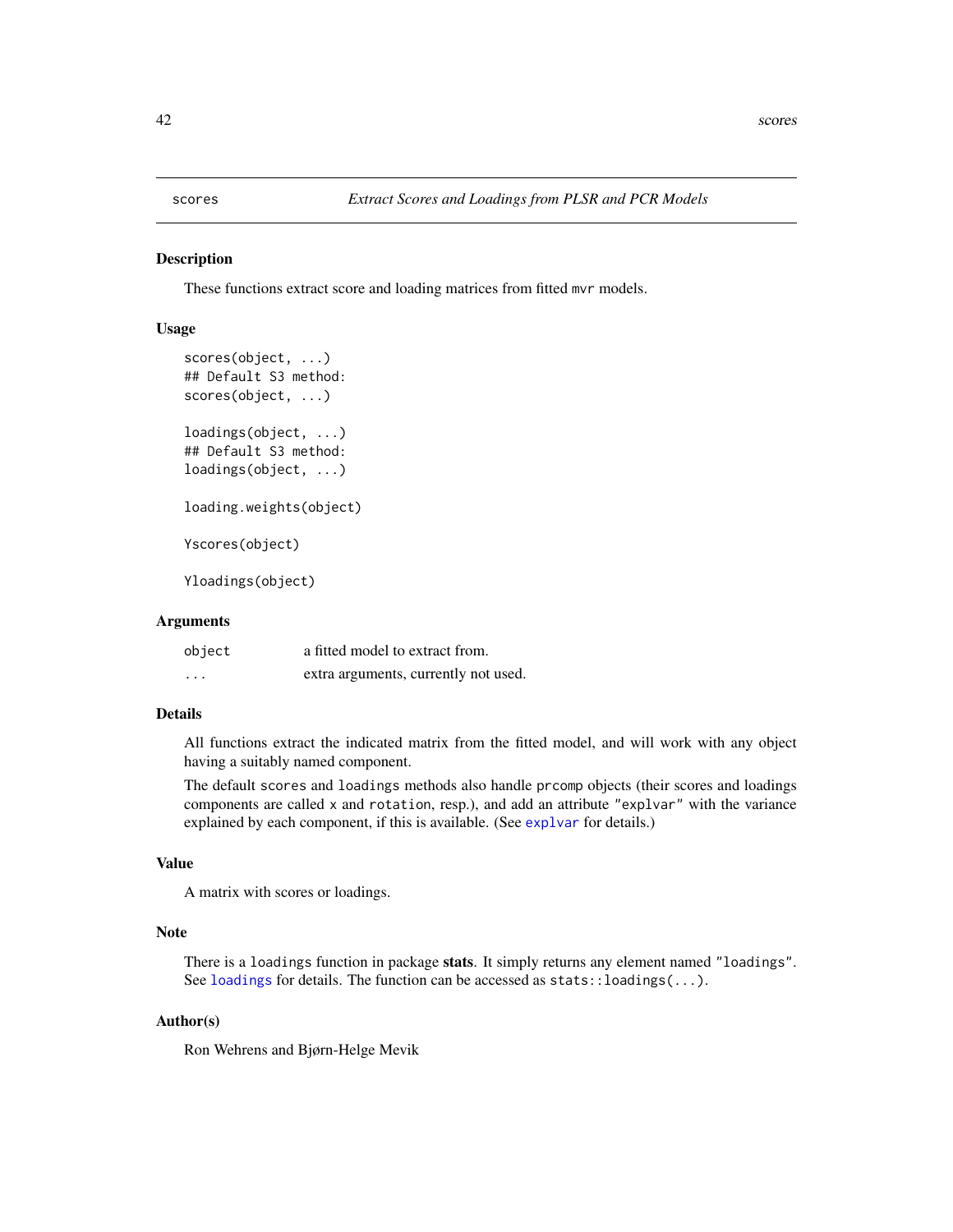#### <span id="page-42-0"></span>simpls.fit 43

# See Also

[mvr](#page-20-1), [coef.mvr](#page-2-1)

# Examples

```
data(yarn)
plsmod <- plsr(density ~ NIR, 6, data = yarn)
scores(plsmod)
loadings(plsmod)[,1:4]
```
### <span id="page-42-1"></span>simpls.fit *Sijmen de Jong's SIMPLS*

#### Description

Fits a PLSR model with the SIMPLS algorithm.

#### Usage

```
simpls.fit(X, Y, ncomp, stripped = FALSE, ...)
```
#### Arguments

| X        | a matrix of observations. NAs and Infs are not allowed.                                                                                                                                                  |
|----------|----------------------------------------------------------------------------------------------------------------------------------------------------------------------------------------------------------|
| Y        | a vector or matrix of responses. NAs and Infs are not allowed.                                                                                                                                           |
| ncomp    | the number of components to be used in the modelling.                                                                                                                                                    |
| stripped | logical. If TRUE the calculations are stripped as much as possible for speed; this<br>is meant for use with cross-validation or simulations when only the coefficients<br>are needed. Defaults to FALSE. |
| $\cdot$  | other arguments. Currently ignored.                                                                                                                                                                      |

## Details

This function should not be called directly, but through the generic functions plsr or mvr with the argument method="simpls". SIMPLS is much faster than the NIPALS algorithm, especially when the number of X variables increases, but gives slightly different results in the case of multivariate Y. SIMPLS truly maximises the covariance criterion. According to de Jong, the standard PLS2 algorithms lie closer to ordinary least-squares regression where a precise fit is sought; SIMPLS lies closer to PCR with stable predictions.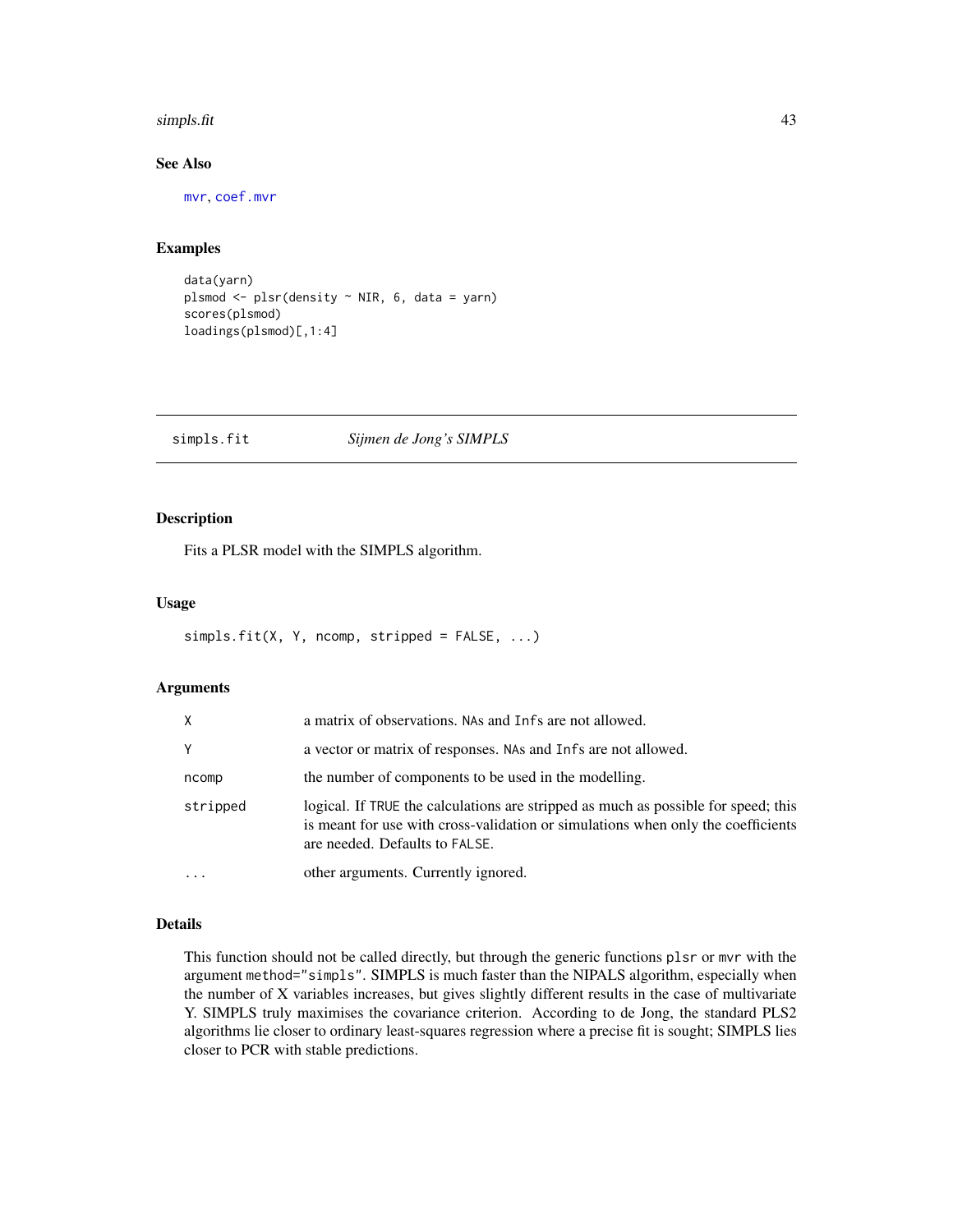# <span id="page-43-0"></span>Value

A list containing the following components is returned:

| coefficients  | an array of regression coefficients for $1, \ldots$ , ncomp components. The dimensions<br>of coefficients are c(nvar, npred, ncomp) with nvar the number of X<br>variables and npred the number of variables to be predicted in Y. |
|---------------|------------------------------------------------------------------------------------------------------------------------------------------------------------------------------------------------------------------------------------|
| scores        | a matrix of scores.                                                                                                                                                                                                                |
| loadings      | a matrix of loadings.                                                                                                                                                                                                              |
| Yscores       | a matrix of Y-scores.                                                                                                                                                                                                              |
| Yloadings     | a matrix of Y-loadings.                                                                                                                                                                                                            |
| projection    | the projection matrix used to convert X to scores.                                                                                                                                                                                 |
| <b>Xmeans</b> | a vector of means of the X variables.                                                                                                                                                                                              |
| Ymeans        | a vector of means of the Y variables.                                                                                                                                                                                              |
| fitted.values | an array of fitted values. The dimensions of fitted. values are c(nobj, npred, ncomp)<br>with nobj the number samples and npred the number of Y variables.                                                                         |
| residuals     | an array of regression residuals. It has the same dimensions as fitted values.                                                                                                                                                     |
| Xvar          | a vector with the amount of X-variance explained by each number of compo-<br>nents.                                                                                                                                                |
| Xtotvar       | Total variance in X.                                                                                                                                                                                                               |

If stripped is TRUE, only the components coefficients, Xmeans and Ymeans are returned.

# Author(s)

Ron Wehrens and Bjørn-Helge Mevik

### References

de Jong, S. (1993) SIMPLS: an alternative approach to partial least squares regression. *Chemometrics and Intelligent Laboratory Systems*, 18, 251–263.

# See Also

[mvr](#page-20-1) [plsr](#page-20-2) [pcr](#page-20-2) [kernelpls.fit](#page-16-1) [widekernelpls.fit](#page-51-1) [oscorespls.fit](#page-29-1)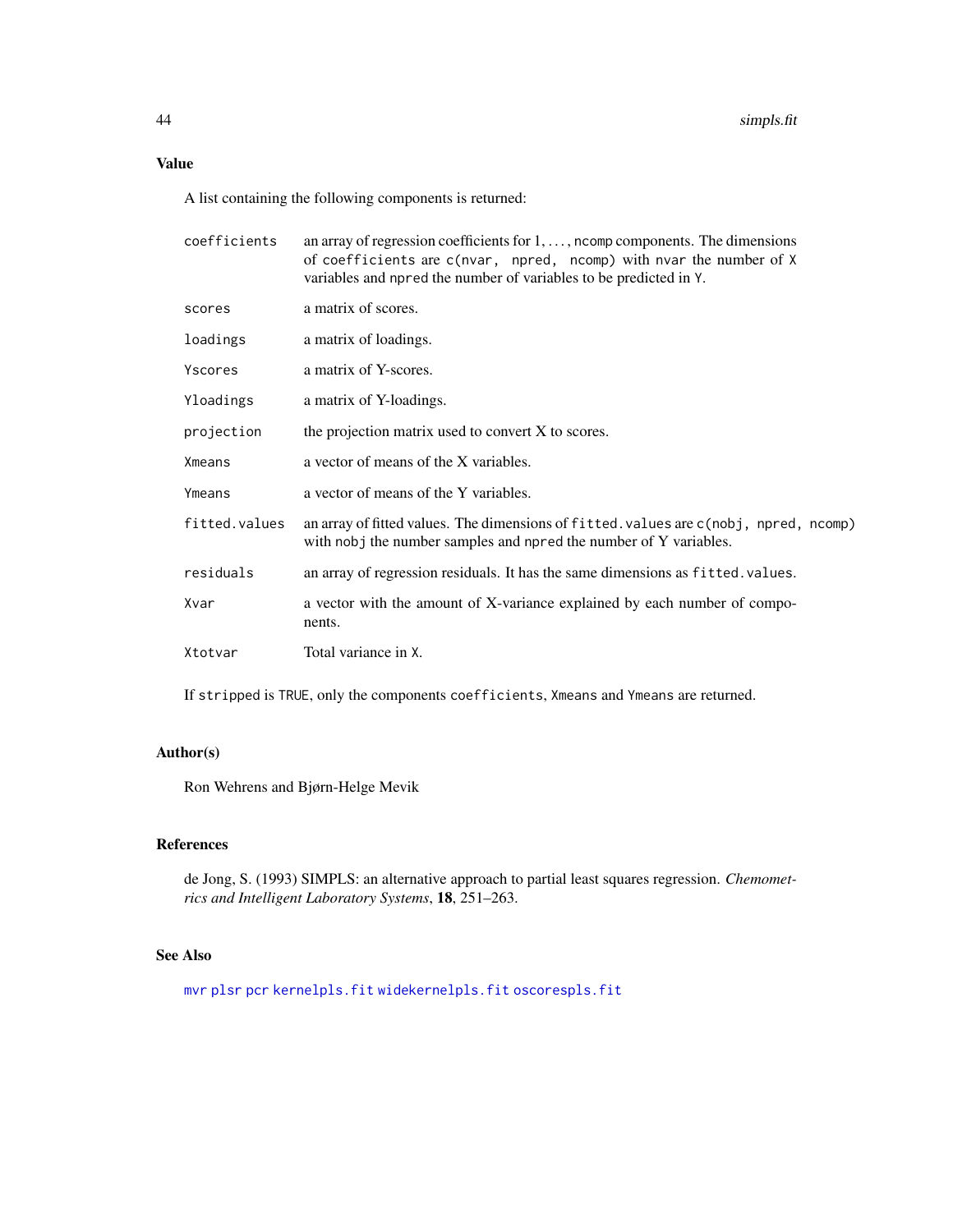<span id="page-44-1"></span><span id="page-44-0"></span>

#### **Description**

Performs standardization (centering and scaling) of a data matrix.

# Usage

```
stdize(x, center = TRUE, scale = TRUE)## S3 method for class 'stdized'
predict(object, newdata, ...)
## S3 method for class 'stdized'
makepredictcall(var, call)
```
#### Arguments

| x, newdata | numeric matrices. The data to standardize.                                          |
|------------|-------------------------------------------------------------------------------------|
| center     | logical value or numeric vector of length equal to the number of coloumns of x.     |
| scale      | logical value or numeric vector of length equal to the number of coloumns of x.     |
| object     | an object inheriting from class "stdized", normally the result of a call to stdize. |
| var        | A variable.                                                                         |
| call       | The term in the formula, as a call.                                                 |
| $\ddots$   | other arguments. Currently ignored.                                                 |
|            |                                                                                     |

# Details

makepredictcall.stdized is an internal utility function; it is not meant for interactive use. See [makepredictcall](#page-0-0) for details.

If center is TRUE, x is centered by subtracting the coloumn mean from each coloumn. If center is a numeric vector, it is used in place of the coloumn means.

If scale is TRUE, x is scaled by dividing each coloumn by its sample standard deviation. If scale is a numeric vector, it is used in place of the standard deviations.

#### Value

Both stdize and predict.stdized return a scaled and/or centered matrix, with attributes "stdized: center" and/or "stdized:scale" the vector used for centering and/or scaling. The matrix is given class c("stdized", "matrix").

# Note

stdize is very similar to [scale](#page-0-0). The difference is that when scale = TRUE, stdize divides the coloumns by their standard deviation, while scale uses the root-mean-square of the coloumns. If center is TRUE, this is equivalent, but in general it is not.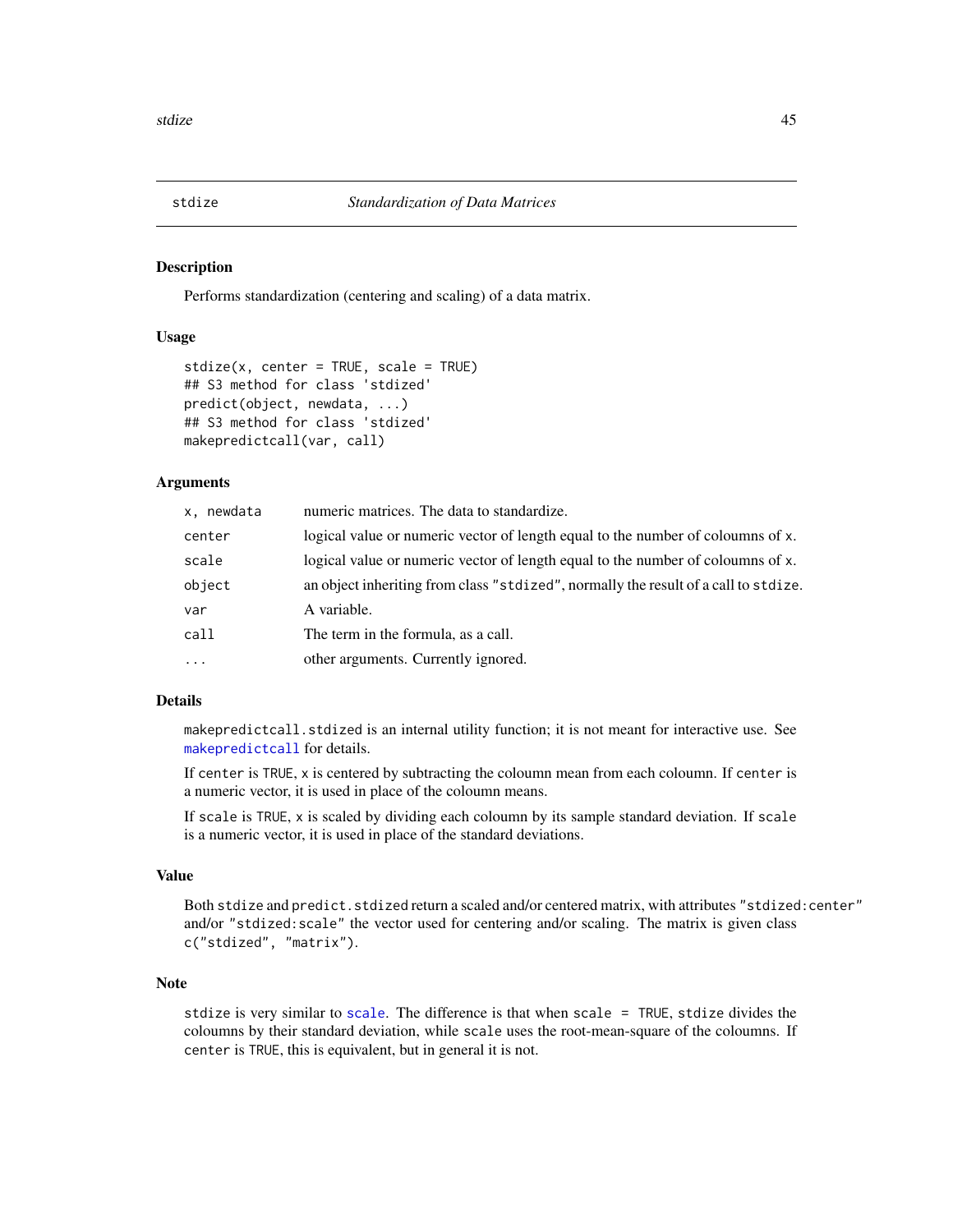#### <span id="page-45-0"></span>Author(s)

Bjørn-Helge Mevik and Ron Wehrens

#### See Also

[mvr](#page-20-1), [pcr](#page-20-2), [plsr](#page-20-2), [msc](#page-19-1), [scale](#page-0-0)

# Examples

```
data(yarn)
## Direct standardization:
Ztrain <- stdize(yarn$NIR[yarn$train,])
Ztest <- predict(Ztrain, yarn$NIR[!yarn$train,])
## Used in formula:
mod \le plsr(density \sim stdize(NIR), ncomp = 6, data = yarn[yarn$train,])
pred <- predict(mod, newdata = yarn[!yarn$train,]) # Automatically standardized
```
<span id="page-45-1"></span>summary.mvr *Summary and Print Methods for PLSR and PCR objects*

#### Description

Summary and print methods for mvr and mvrVal objects.

#### Usage

```
## S3 method for class 'mvr'
summary(object, what = c("all", "validation", "training"),
        digits = 4, print.gap = 2, ...## S3 method for class 'mvr'
print(x, \ldots)## S3 method for class 'mvrVal'
print(x, digits = 4, print.gap = 2, ...)
```
#### Arguments

| x, object | an myr object                                                              |
|-----------|----------------------------------------------------------------------------|
| what      | one of "all", "validation" or "training"                                   |
| digits    | integer. Minimum number of significant digits in the output. Default is 4. |
| print.gap | Integer. Gap between coloumns of the printed tables.                       |
| $\cdots$  | Other arguments sent to underlying methods.                                |

# Details

If what is "training", the explained variances are given; if it is "validation", the cross-validated RMSEPs (if available) are given; if it is "all", both are given.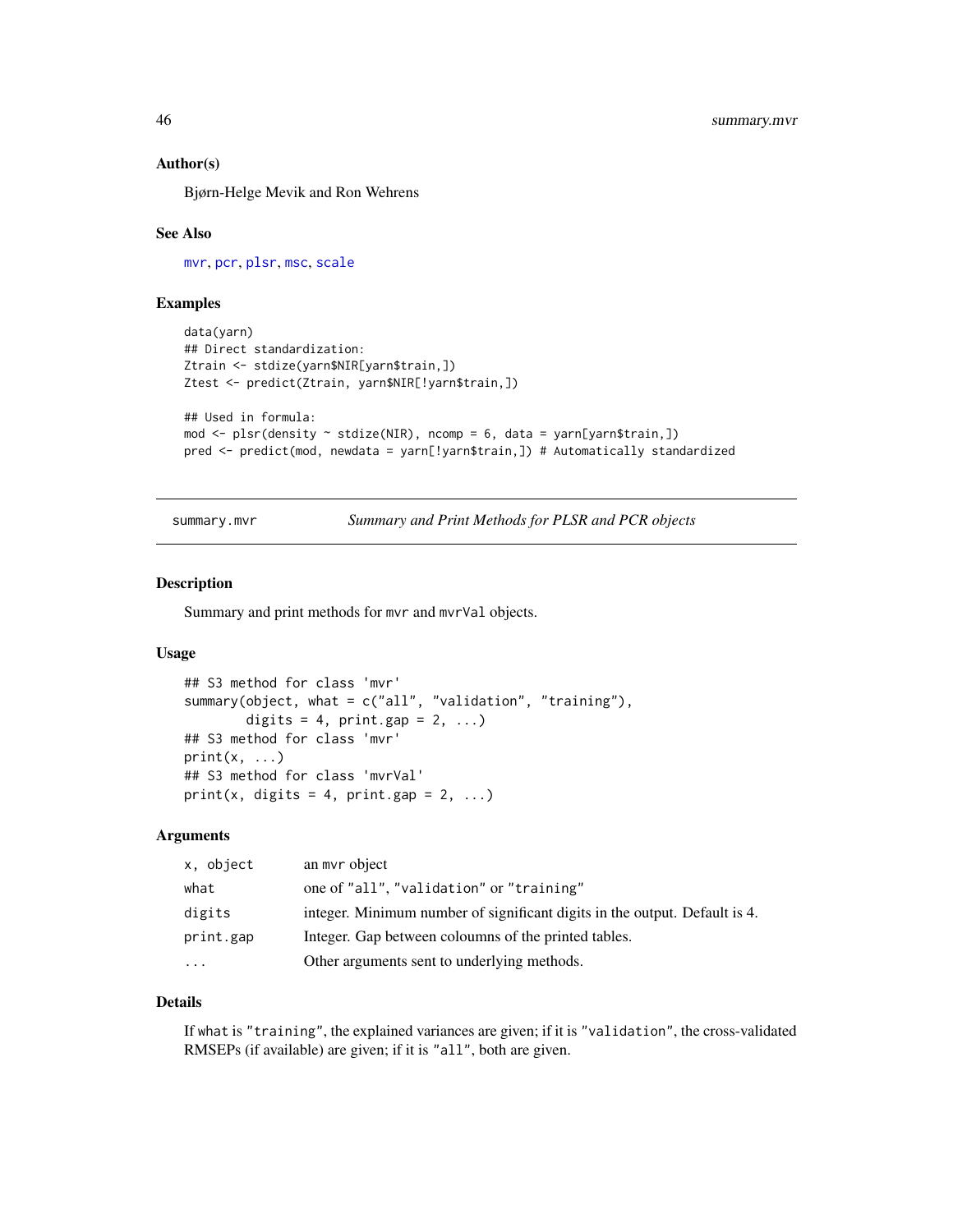#### <span id="page-46-0"></span>svdpc.fit 47

# Value

print.mvr and print.mvrVal return the object invisibly.

# Author(s)

Ron Wehrens and Bjørn-Helge Mevik

# See Also

[mvr](#page-20-1), [pcr](#page-20-2), [plsr](#page-20-2), [RMSEP](#page-26-1), [MSEP](#page-26-1)

# Examples

```
data(yarn)
nir.mvr <- mvr(density \sim NIR, ncomp = 8, validation = "LOO", data = yarn)
nir.mvr
summary(nir.mvr)
RMSEP(nir.mvr)
```
svdpc.fit *Principal Component Regression*

# Description

Fits a PCR model using the singular value decomposition.

# Usage

```
s \lor d \text{pc}.fit(X, Y, n \text{comp}, string \text{ped} = FALSE, ...)
```
# Arguments

| X        | a matrix of observations. NAs and Infs are not allowed.                                                                                                                                                  |
|----------|----------------------------------------------------------------------------------------------------------------------------------------------------------------------------------------------------------|
| Y        | a vector or matrix of responses. NAs and Infs are not allowed.                                                                                                                                           |
| ncomp    | the number of components to be used in the modelling.                                                                                                                                                    |
| stripped | logical. If TRUE the calculations are stripped as much as possible for speed; this<br>is meant for use with cross-validation or simulations when only the coefficients<br>are needed. Defaults to FALSE. |
|          | other arguments. Currently ignored.                                                                                                                                                                      |

# Details

This function should not be called directly, but through the generic functions pcr or mvr with the argument method="svdpc". The singular value decomposition is used to calculate the principal components.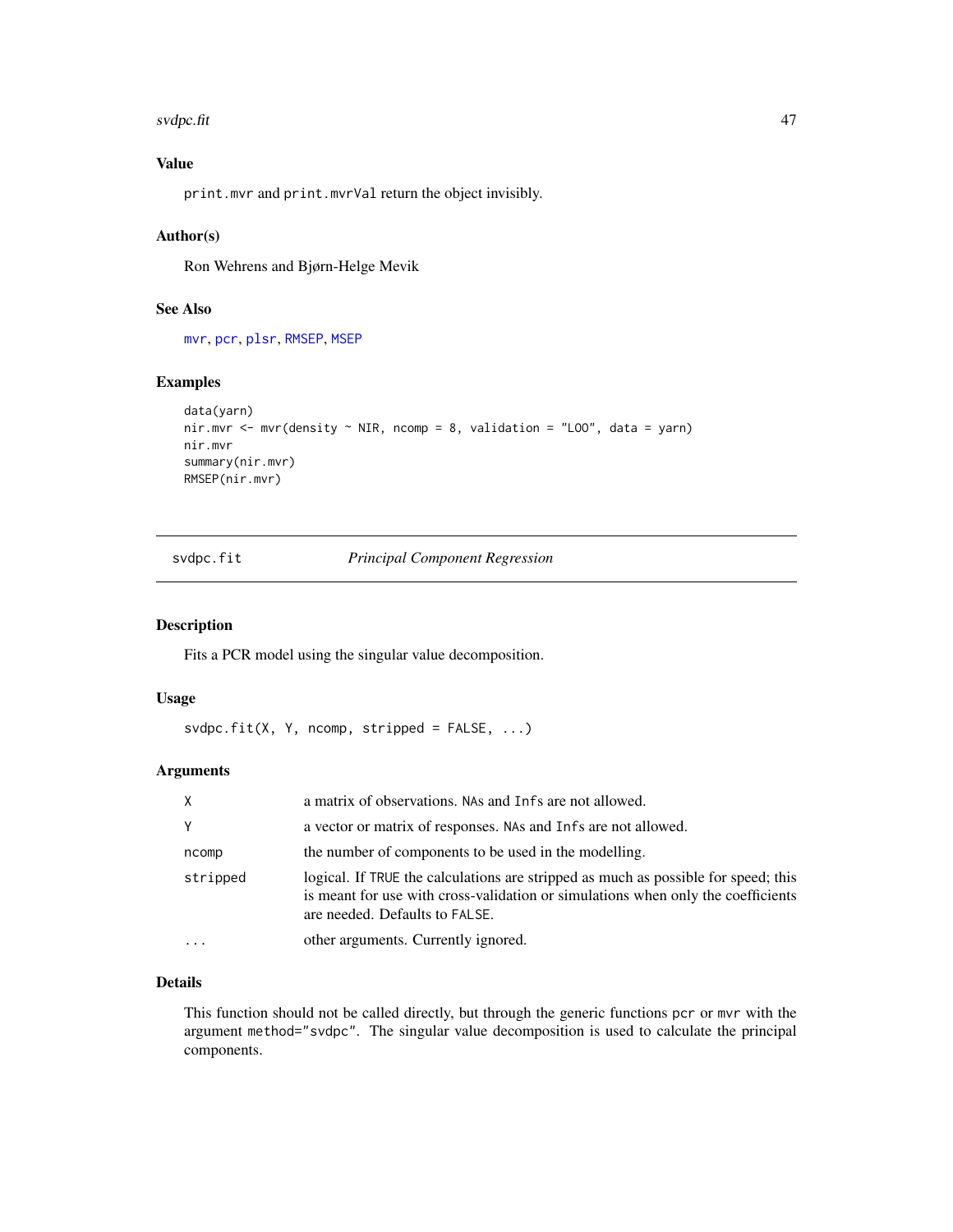# <span id="page-47-0"></span>Value

A list containing the following components is returned:

| coefficients  | an array of regression coefficients for $1, \ldots$ , north components. The dimensions<br>of coefficients are c(nvar, npred, ncomp) with nvar the number of X<br>variables and npred the number of variables to be predicted in Y. |
|---------------|------------------------------------------------------------------------------------------------------------------------------------------------------------------------------------------------------------------------------------|
| scores        | a matrix of scores.                                                                                                                                                                                                                |
| loadings      | a matrix of loadings.                                                                                                                                                                                                              |
| Yloadings     | a matrix of Y-loadings.                                                                                                                                                                                                            |
| projection    | the projection matrix used to convert X to scores.                                                                                                                                                                                 |
| Xmeans        | a vector of means of the X variables.                                                                                                                                                                                              |
| Ymeans        | a vector of means of the Y variables.                                                                                                                                                                                              |
| fitted.values | an array of fitted values. The dimensions of fitted values are c(nobj, npred, ncomp)<br>with nobj the number samples and npred the number of Y variables.                                                                          |
| residuals     | an array of regression residuals. It has the same dimensions as fitted. values.                                                                                                                                                    |
| Xvar          | a vector with the amount of X-variance explained by each number of compo-<br>nents.                                                                                                                                                |
| Xtotvar       | Total variance in X.                                                                                                                                                                                                               |
|               |                                                                                                                                                                                                                                    |

If stripped is TRUE, only the components coefficients, Xmeans and Ymeans are returned.

# Author(s)

Ron Wehrens and Bjørn-Helge Mevik

### References

Martens, H., Næs, T. (1989) *Multivariate calibration.* Chichester: Wiley.

# See Also

[mvr](#page-20-1) [plsr](#page-20-2) [pcr](#page-20-2) [cppls](#page-20-2)

<span id="page-47-1"></span>validationplot *Validation Plots*

# <span id="page-47-2"></span>Description

Functions to plot validation statistics, such as RMSEP or  $R^2$ , as a function of the number of components.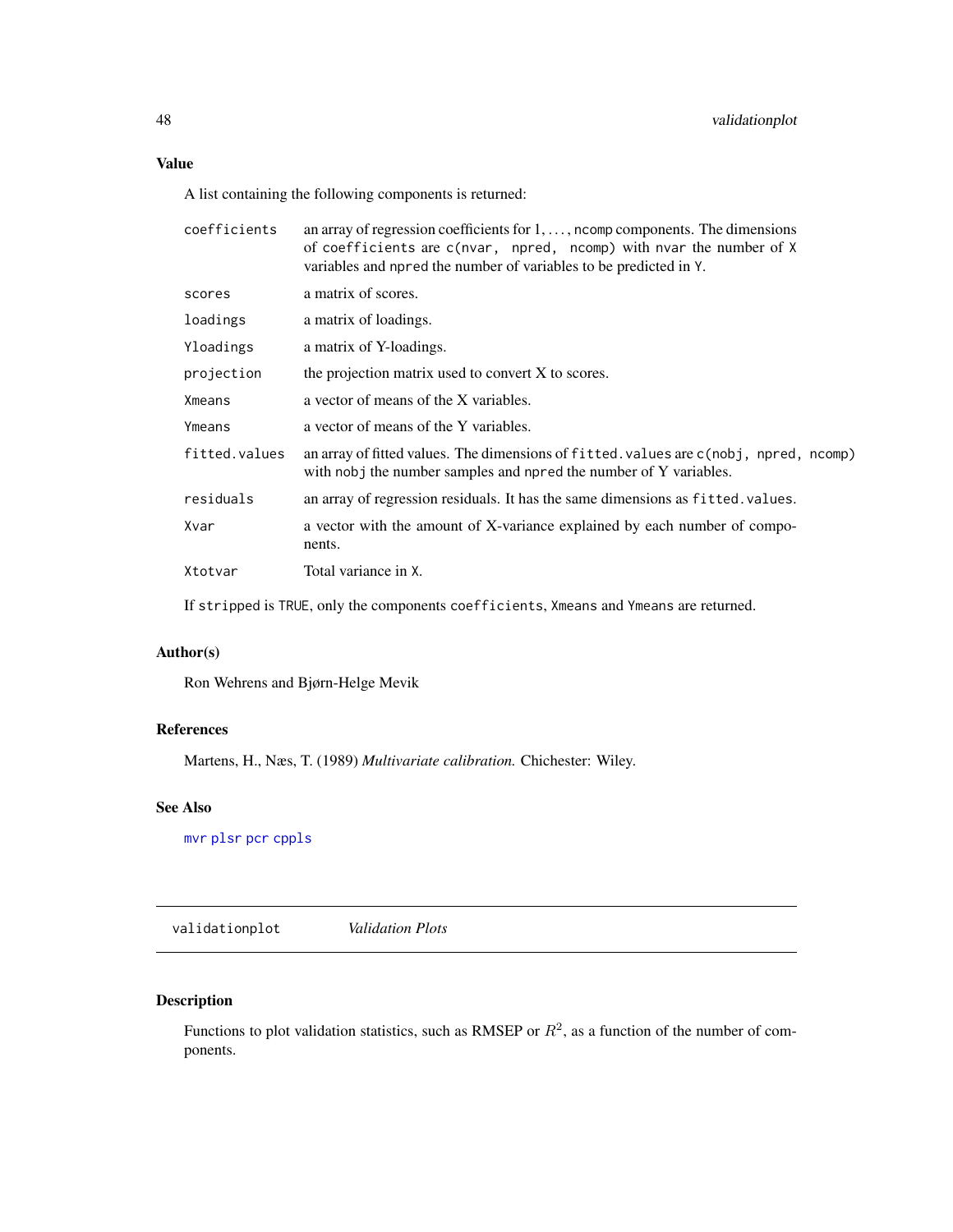# <span id="page-48-0"></span>validationplot 49

# Usage

```
validationplot(object, val.type = c("RMSEP", "MSEP", "R2"), estimate,
               newdata, ncomp, comps, intercept, ...)
## S3 method for class 'mvrVal'
plot(x, nCols, nRows, type = "l", lty = 1:nEst,
     lwd = par("lwd"), pch = 1:nEst, cex = 1, col = 1:nEst, legendpos,
    xlab = "number of components", ylab = x$type, main, ...)
```
# Arguments

| object       | an mvr object.                                                                                                                                                                                                                                                                                                                                                                              |
|--------------|---------------------------------------------------------------------------------------------------------------------------------------------------------------------------------------------------------------------------------------------------------------------------------------------------------------------------------------------------------------------------------------------|
| val.type     | character. What type of validation statistic to plot.                                                                                                                                                                                                                                                                                                                                       |
| estimate     | character. Which estimates of the statistic to calculate. See RMSEP.                                                                                                                                                                                                                                                                                                                        |
| newdata      | data frame. Optional new data used to calculate statistic.                                                                                                                                                                                                                                                                                                                                  |
| ncomp, comps | integer vector. The model sizes to compute the statistic for. See RMSEP.                                                                                                                                                                                                                                                                                                                    |
| intercept    | logical. Whether estimates for a model with zero components should be calcu-<br>lated as well.                                                                                                                                                                                                                                                                                              |
| x            | an mvrVal object. Usually the result of a RMSEP, MSEP or R2 call.                                                                                                                                                                                                                                                                                                                           |
| nCols, nRows | integers. The number of coloumns and rows the plots will be laid out in. If not<br>specified, plot. mvrVal tries to be intelligent.                                                                                                                                                                                                                                                         |
| type         | character. What type of plots to create. Defaults to "1" (lines). Alternative types<br>include "p" (points) and "b" (both). See plot for a complete list of types.                                                                                                                                                                                                                          |
| $1$ ty       | vector of line types (recycled as neccessary). Line types can be specified as<br>integers or character strings (see par for the details).                                                                                                                                                                                                                                                   |
| lwd          | vector of positive numbers (recycled as neccessary), giving the width of the<br>lines.                                                                                                                                                                                                                                                                                                      |
| pch          | plot character. A character string or a vector of single characters or integers<br>(recycled as neccessary). See points for all alternatives.                                                                                                                                                                                                                                               |
| cex          | numeric vector of character expansion sizes (recycled as neccessary) for the<br>plotted symbols.                                                                                                                                                                                                                                                                                            |
| col          | character or integer vector of colors for plotted lines and symbols (recycled as<br>neccessary). See par for the details.                                                                                                                                                                                                                                                                   |
| legendpos    | Legend position. Optional. If present, a legend is drawn at the given position.<br>The position can be specified symbolically (e.g., legendpos = "topright").<br>This requires $R \ge 2.1.0$ . Alternatively, the position can be specified explicitly<br>(legendpos = $t(c(x,y))$ ) or interactively (legendpos = locator()). This<br>only works well for plots of single-response models. |
| xlab, ylab   | titles for x and y axes. Typically character strings, but can be expressions (e.g.,<br>expression(R^2) or lists. See title for details.                                                                                                                                                                                                                                                     |
| main         | optional main title for the plot. See Details.                                                                                                                                                                                                                                                                                                                                              |
| $\cdots$     | Further arguments sent to underlying plot functions.                                                                                                                                                                                                                                                                                                                                        |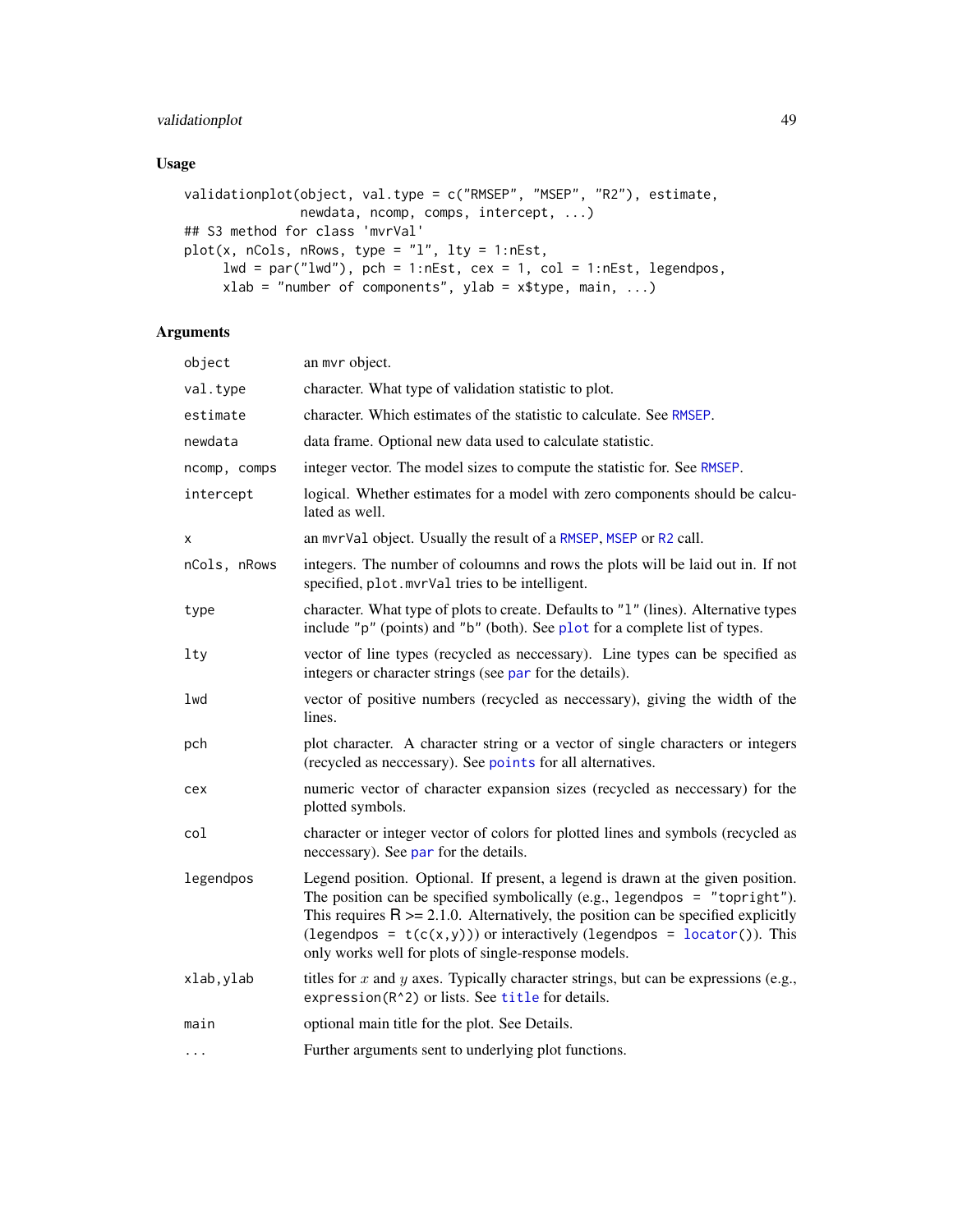# <span id="page-49-0"></span>Details

validationplot calls the proper validation function (currently [MSEP](#page-26-1), [RMSEP](#page-26-1) or [R2](#page-26-1)) and plots the results with plot.mvrVal. validationplot can be called through the mvr plot method, by specifying plottype = "validation".

plot.mvrVal creates one plot for each response variable in the model, laid out in a rectangle. It uses [matplot](#page-0-0) for performing the actual plotting. If legendpos is given, a legend is drawn at the given position.

The argument main can be used to specify the main title of the plot. It is handled in a non-standard way. If there is only on (sub) plot, main will be used as the main title of the plot. If there is *more* than one (sub) plot, however, the presence of main will produce a corresponding 'global' title on the page. Any graphical parametres, e.g., cex.main, supplied to coefplot will only affect the 'ordinary' plot titles, not the 'global' one. Its appearance can be changed by setting the parameters with [par](#page-0-0), which will affect *both* titles. (To have different settings for the two titles, one can override the par settings with arguments to the plot function.)

#### Note

[legend](#page-0-0) has many options. If you want greater control over the appearance of the legend, omit the legendpos argument and call legend manually.

#### Author(s)

Ron Wehrens and Bjørn-Helge Mevik

#### See Also

[mvr](#page-20-1), [plot.mvr](#page-31-1), [RMSEP](#page-26-1), [MSEP](#page-26-1), [R2](#page-26-1), [matplot](#page-0-0), [legend](#page-0-0)

#### Examples

```
data(oliveoil)
mod <- plsr(sensory ~ chemical, data = oliveoil, validation = "LOO")
## Not run:
## These three are equivalent:
validationplot(mod, estimate = "all")
plot(mod, "validation", estimate = "all")
plot(RMSEP(mod, estimate = "all"))
## Plot R2:
plot(mod, "validation", val.type = "R2")
## Plot R2, with a legend:
plot(mod, "validation", val.type = "MSEP", legendpos = "top") # R > = 2.1.0## End(Not run)
```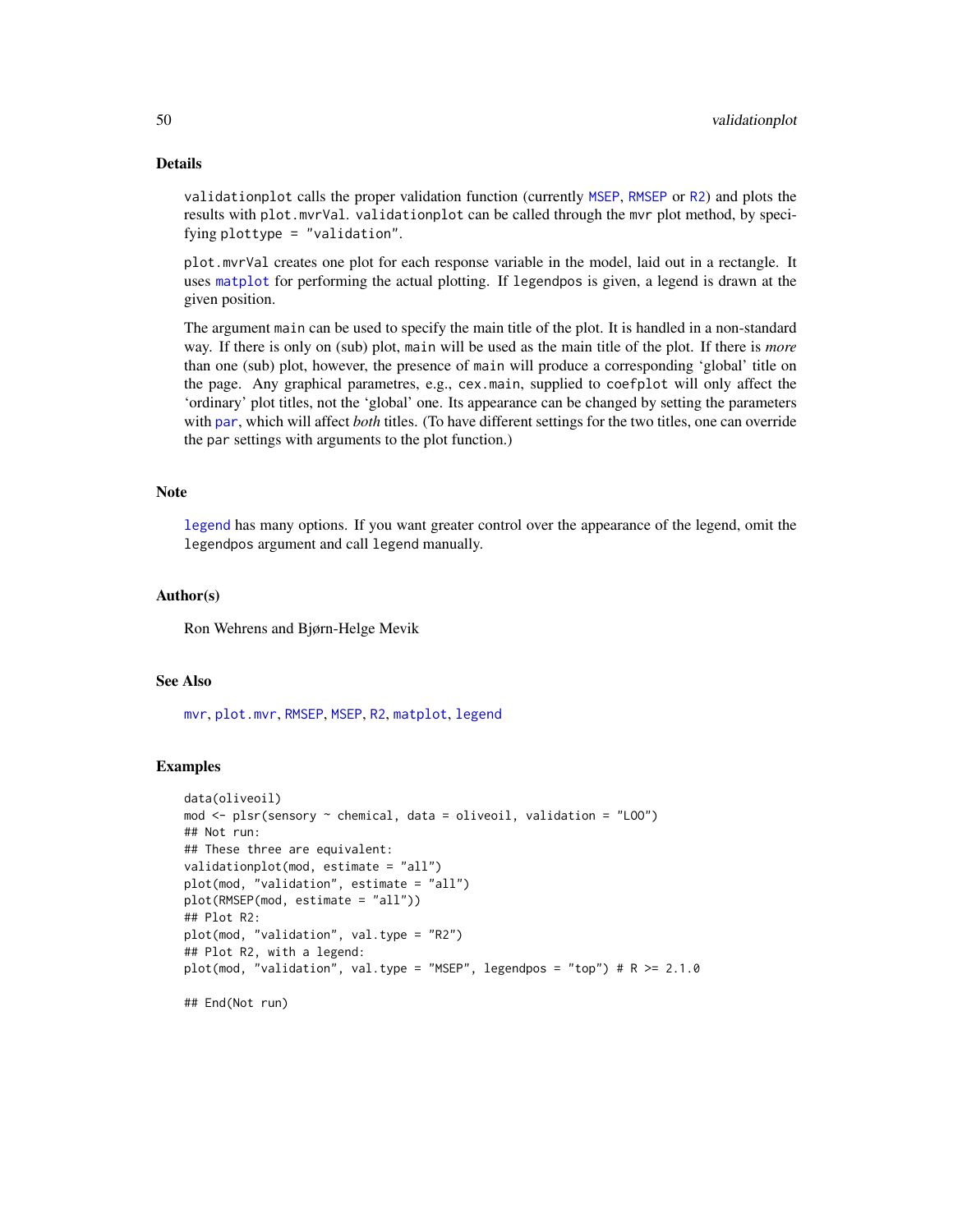<span id="page-50-1"></span><span id="page-50-0"></span>

# Description

Calculates jackknife variance or covariance estimates of regression coefficients.

#### Usage

```
var.jack(object, ncomp = object$ncomp, covariance = FALSE, use.mean = TRUE)
```
#### Arguments

| object     | an myr object. A cross-validated model fitted with jackknife $=$ TRUE.                                                                                                                  |
|------------|-----------------------------------------------------------------------------------------------------------------------------------------------------------------------------------------|
| ncomp      | the number of components to use for estimating the (co)variances                                                                                                                        |
| covariance | logical. If TRUE, covariances are calculated; otherwise only variances. The de-<br>fault is FALSE.                                                                                      |
| use.mean   | logical. If TRUE (default), the mean coefficients are used when estimating the<br>(co)variances; otherwise the coefficients from a model fitted to the entire data<br>set. See Details. |

#### Details

The original (Tukey) jackknife variance estimator is defined as  $(g-1)/g\sum_{i=1}^{g}(\tilde{\beta}_{-i}-\bar{\beta})^2$ , where g is the number of segments,  $\tilde{\beta}_{-i}$  is the estimated coefficient when segment i is left out (called the jackknife replicates), and  $\bar{\beta}$  is the mean of the  $\tilde{\beta}_{-i}$ . The most common case is delete-one jackknife, with  $q = n$ , the number of observations.

This is the definition var.jack uses by default.

However, Martens and Martens (2000) defined the estimator as  $(g-1)/g\sum_{i=1}^g(\tilde{\beta}_{-i}-\hat{\beta})^2$ , where  $\hat{\beta}$  is the coefficient estimate using the entire data set. I.e., they use the original fitted coefficients instead of the mean of the jackknife replicates. Most (all?) other jackknife implementations for PLSR use this estimator. var.jack can be made to use this definition with use.mean = FALSE. In practice, the difference should be small if the number of observations is sufficiently large. Note, however, that all theoretical results about the jackknife refer to the 'proper' definition. (Also note that this option might disappear in a future version.)

#### Value

If covariance is FALSE, an  $p \times q \times c$  array of variance estimates, where p is the number of predictors,  $q$  is the number of responses, and  $c$  is the number of components.

If covariance id TRUE, an  $pq \times pq \times c$  array of variance-covariance estimates.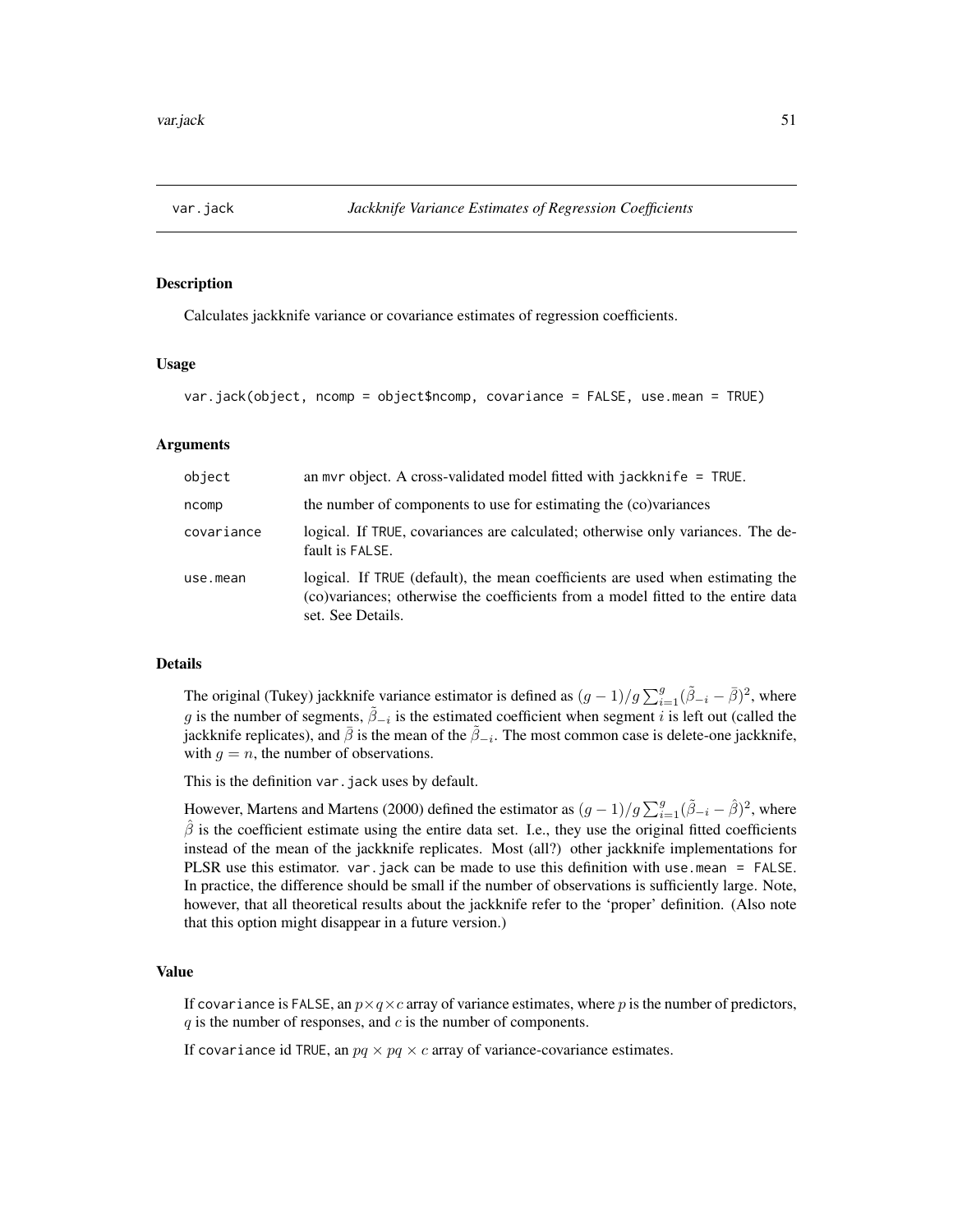#### <span id="page-51-0"></span>Warning

Note that the Tukey jackknife variance estimator is not unbiased for the variance of regression coefficients (Hinkley 1977). The bias depends on the  $X$  matrix. For ordinary least squares regression (OLSR), the bias can be calculated, and depends on the number of observations  $n$  and the number of parameters k in the mode. For the common case of an orthogonal design matrix with  $\pm 1$  levels, the delete-one jackknife estimate equals  $(n - 1)/(n - k)$  times the classical variance estimate for the regression coefficients in OLSR. Similar expressions hold for delete-d estimates. Modifications have been proposed to reduce or eliminate the bias for the OLSR case, however, they depend on the number of parameters used in the model. See e.g. Hinkley (1977) or Wu (1986).

Thus, the results of var. jack should be used with caution.

#### Author(s)

Bjørn-Helge Mevik

# References

Tukey J.W. (1958) Bias and Confidence in Not-quite Large Samples. (Abstract of Preliminary Report). *Annals of Mathematical Statistics*, 29(2), 614.

Martens H. and Martens M. (2000) Modified Jack-knife Estimation of Parameter Uncertainty in Bilinear Modelling by Partial Least Squares Regression (PLSR). *Food Quality and Preference*, 11, 5–16.

Hinkley D.V. (1977), Jackknifing in Unbalanced Situations. *Technometrics*, 19(3), 285–292.

Wu C.F.J. (1986) Jackknife, Bootstrap and Other Resampling Methods in Regression Analysis. *Te Annals of Statistics*, 14(4), 1261–1295.

# See Also

[mvrCv](#page-23-1), [jack.test](#page-15-1)

#### Examples

```
data(oliveoil)
mod \leq pcr(sensory \sim chemical, data = oliveoil, validation = "LOO",
           jackknife = TRUE)
var.jack(mod, ncomp = 2)
```
<span id="page-51-1"></span>widekernelpls.fit *NA*

# Description

Fits a PLSR model with the wide kernel algorithm.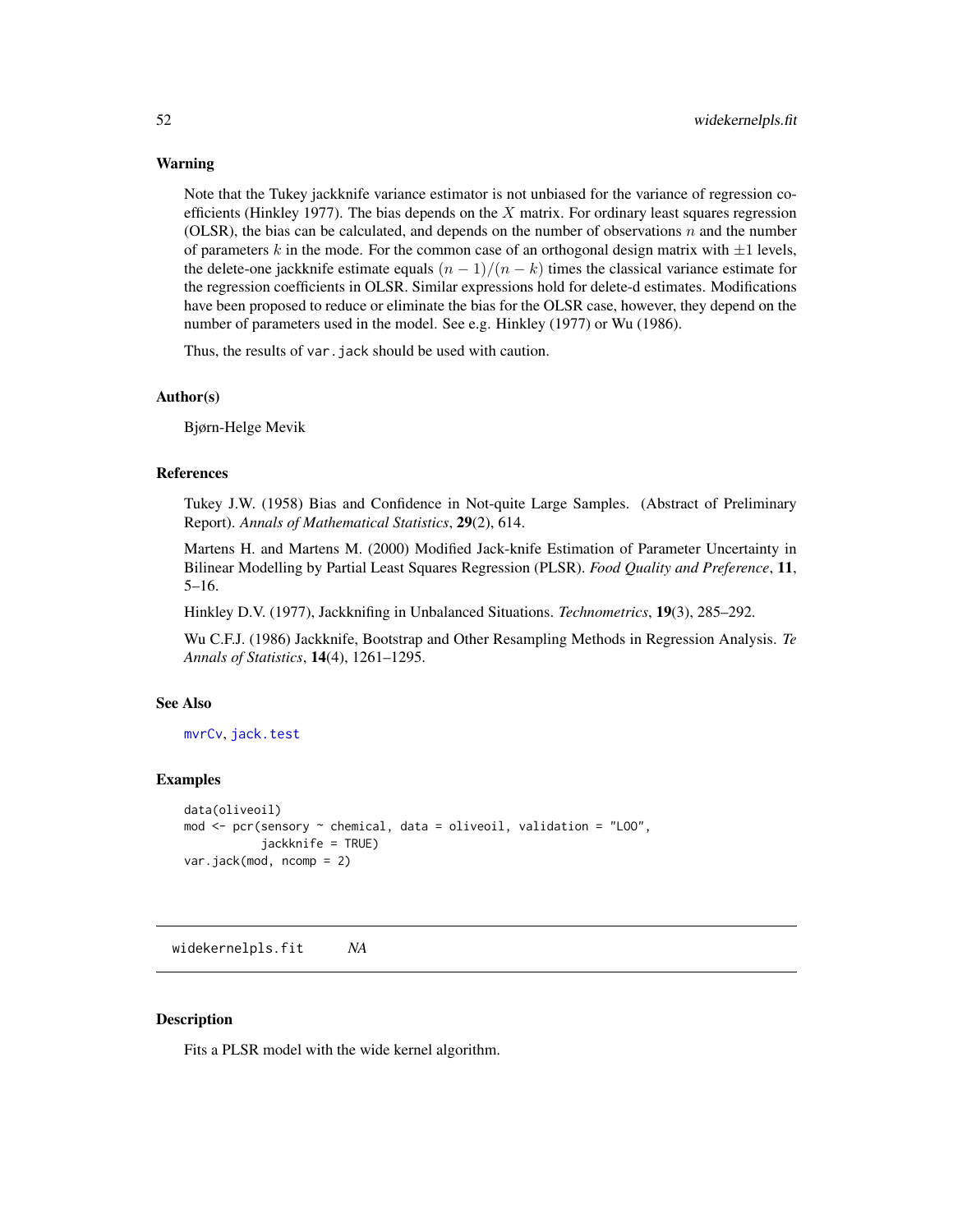# <span id="page-52-0"></span>widekernelpls.fit 53

# Usage

```
widekernelpls.fit(X, Y, ncomp, stripped = FALSE,
                 tol = .Machine$double.eps^0.5, maxit = 100, ...)
```
# Arguments

| X          | a matrix of observations. NAs and Infs are not allowed.                                                                                                                                                  |
|------------|----------------------------------------------------------------------------------------------------------------------------------------------------------------------------------------------------------|
| Y          | a vector or matrix of responses. NAs and Infs are not allowed.                                                                                                                                           |
| ncomp      | the number of components to be used in the modelling.                                                                                                                                                    |
| stripped   | logical. If TRUE the calculations are stripped as much as possible for speed; this<br>is meant for use with cross-validation or simulations when only the coefficients<br>are needed. Defaults to FALSE. |
| tol        | numeric. The tolerance used for determining convergence in the algorithm.                                                                                                                                |
| maxit      | positive integer. The maximal number of iterations used in the internal Eigen-<br>vector calculation.                                                                                                    |
| $\ddots$ . | other arguments. Currently ignored.                                                                                                                                                                      |

# Details

This function should not be called directly, but through the generic functions plsr or mvr with the argument method="widekernelpls". The wide kernel PLS algorithm is efficient when the number of variables is (much) larger than the number of observations. For very wide X, for instance 12x18000, it can be twice as fast as [kernelpls.fit](#page-16-1) and [simpls.fit](#page-42-1). For other matrices, however, it can be much slower. The results are equal to the results of the NIPALS algorithm.

#### Value

A list containing the following components is returned:

| coefficients    | an array of regression coefficients for $1, \ldots$ , noomp components. The dimensions<br>of coefficients are c(nvar, npred, ncomp) with nvar the number of X<br>variables and npred the number of variables to be predicted in Y. |
|-----------------|------------------------------------------------------------------------------------------------------------------------------------------------------------------------------------------------------------------------------------|
| scores          | a matrix of scores.                                                                                                                                                                                                                |
| loadings        | a matrix of loadings.                                                                                                                                                                                                              |
| loading.weights |                                                                                                                                                                                                                                    |
|                 | a matrix of loading weights.                                                                                                                                                                                                       |
| Yscores         | a matrix of Y-scores.                                                                                                                                                                                                              |
| Yloadings       | a matrix of Y-loadings.                                                                                                                                                                                                            |
| projection      | the projection matrix used to convert X to scores.                                                                                                                                                                                 |
| Xmeans          | a vector of means of the X variables.                                                                                                                                                                                              |
| Ymeans          | a vector of means of the Y variables.                                                                                                                                                                                              |
| fitted.values   | an array of fitted values. The dimensions of fitted values are c(nobj, npred, ncomp)<br>with nobj the number samples and npred the number of Y variables.                                                                          |
| residuals       | an array of regression residuals. It has the same dimensions as fitted. values.                                                                                                                                                    |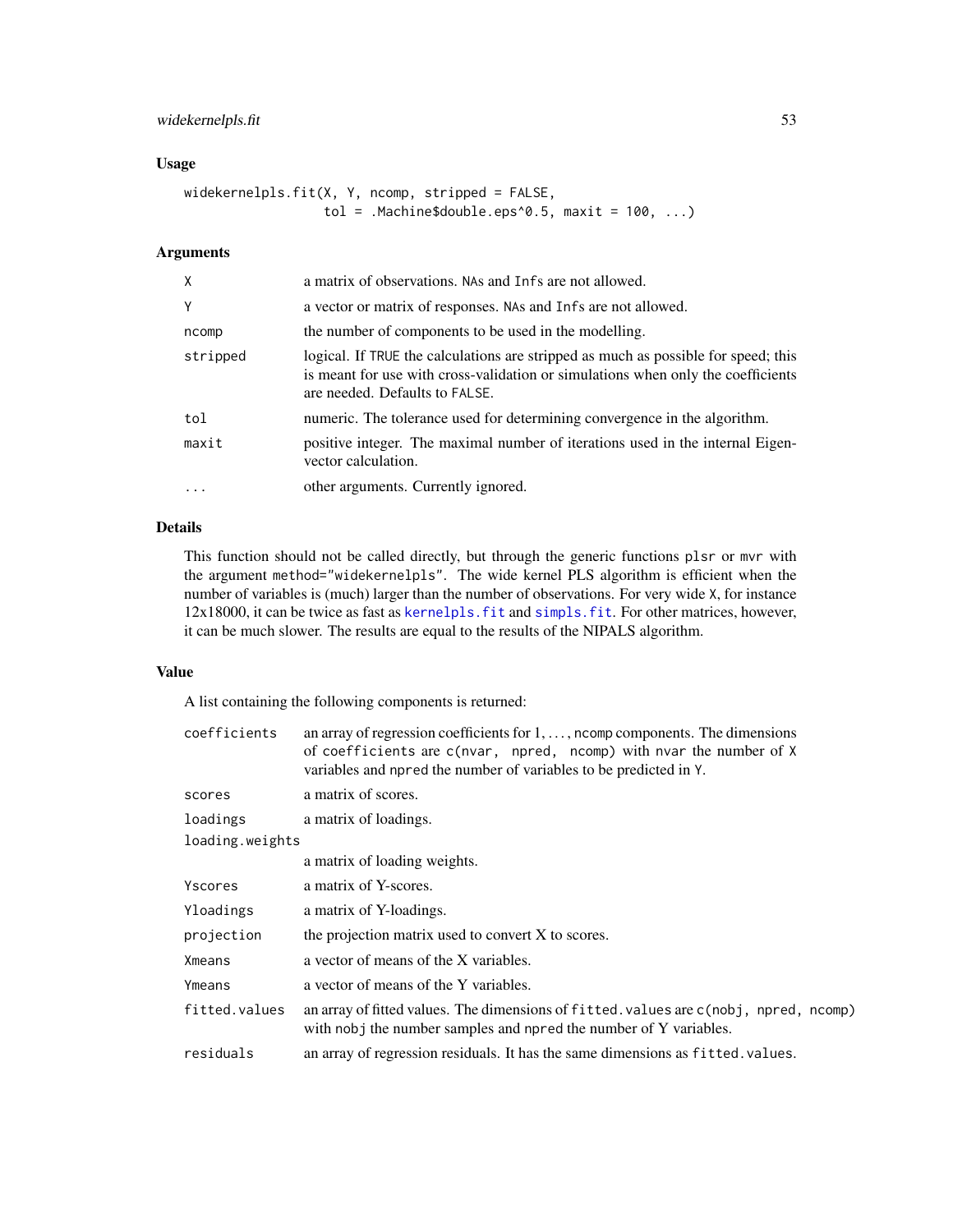<span id="page-53-0"></span>

| Xvar    | a vector with the amount of X-variance explained by each number of compo- |
|---------|---------------------------------------------------------------------------|
|         | nents.                                                                    |
| Xtotvar | Total variance in X.                                                      |

If stripped is TRUE, only the components coefficients, Xmeans and Ymeans are returned.

#### Note

The current implementation has not undergone extensive testing yet, and should perhaps be regarded as experimental. Specifically, the internal Eigenvector calculation does not always converge in extreme cases where the Eigenvalue is close to zero. However, when it does converge, it always converges to the same results as kernelpls. fit, up to numerical inacurracies.

The algorithm also has a bit of overhead, so when the number of observations is moderately high, kernelpls. fit can be faster even if the number of predictors is much higher. The relative speed of the algorithms can also depend greatly on which BLAS and/or LAPACK library R is linked against.

#### Author(s)

Bjørn-Helge Mevik

# References

Rännar, S., Lindgren, F., Geladi, P. and Wold, S. (1994) A PLS Kernel Algorithm for Data Sets with Many Variables and Fewer Objects. Part 1: Theory and Algorithm. *Journal of Chemometrics*, 8, 111–125.

# See Also

[mvr](#page-20-1) [plsr](#page-20-2) [cppls](#page-20-2) [pcr](#page-20-2) [kernelpls.fit](#page-16-1) [simpls.fit](#page-42-1) [oscorespls.fit](#page-29-1)

yarn *NIR spectra and density measurements of PET yarns*

#### Description

A training set consisting of 21 NIR spectra of PET yarns, measured at 268 wavelengths, and 21 corresponding densities. A test set of 7 samples is also provided. Many thanks to Erik Swierenga.

#### Usage

yarn

# Format

A data frame with components

NIR Numeric matrix of NIR measurements

density Numeric vector of densities

train Logical vector with TRUE for the training samples and FALSE for the test samples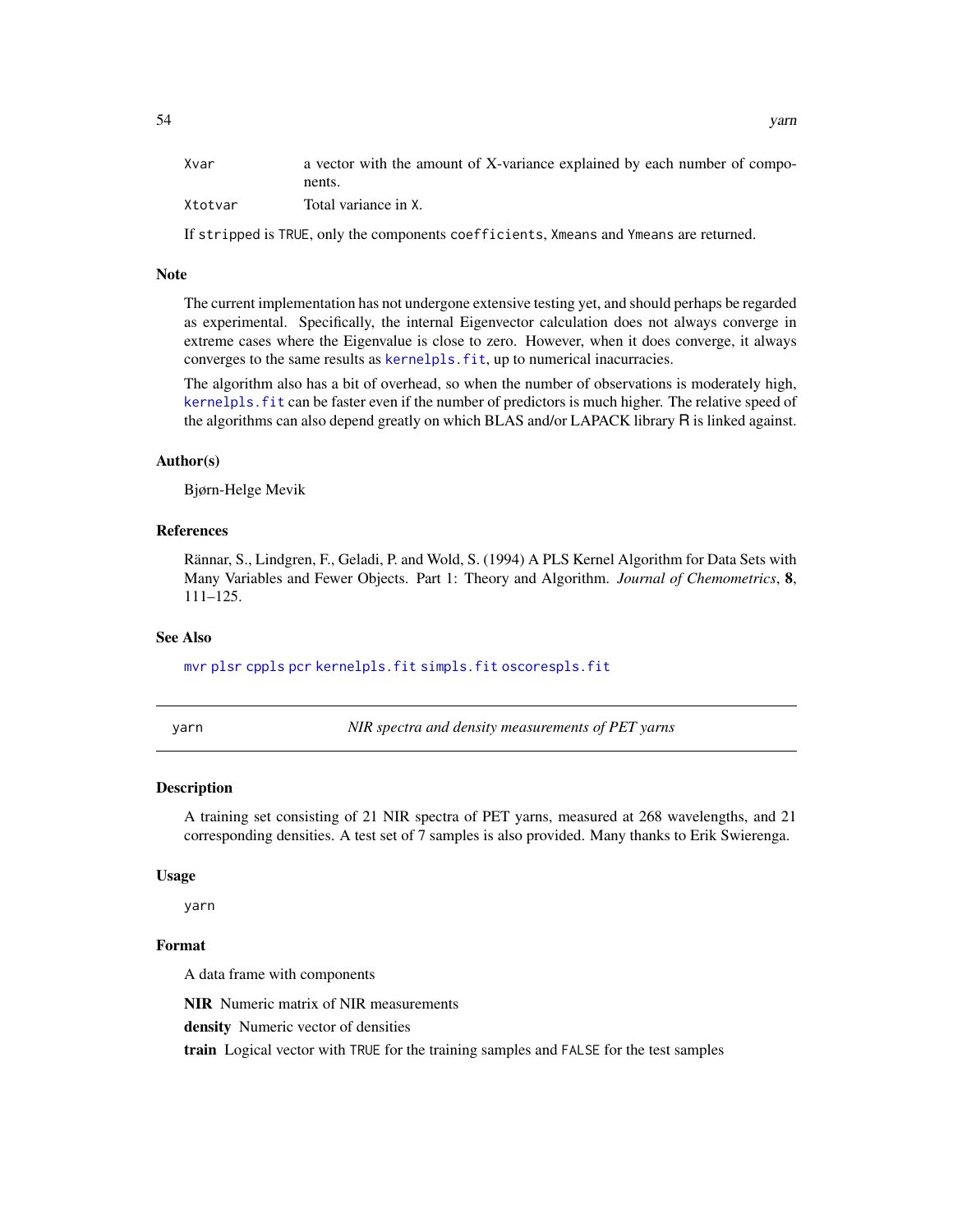yarn 55

# Source

Swierenga H., de Weijer A. P., van Wijk R. J., Buydens L. M. C. (1999) Strategy for constructing robust multivariate calibration models *Chemometrics and Intelligent Laboratoryy Systems*, 49(1), 1–17.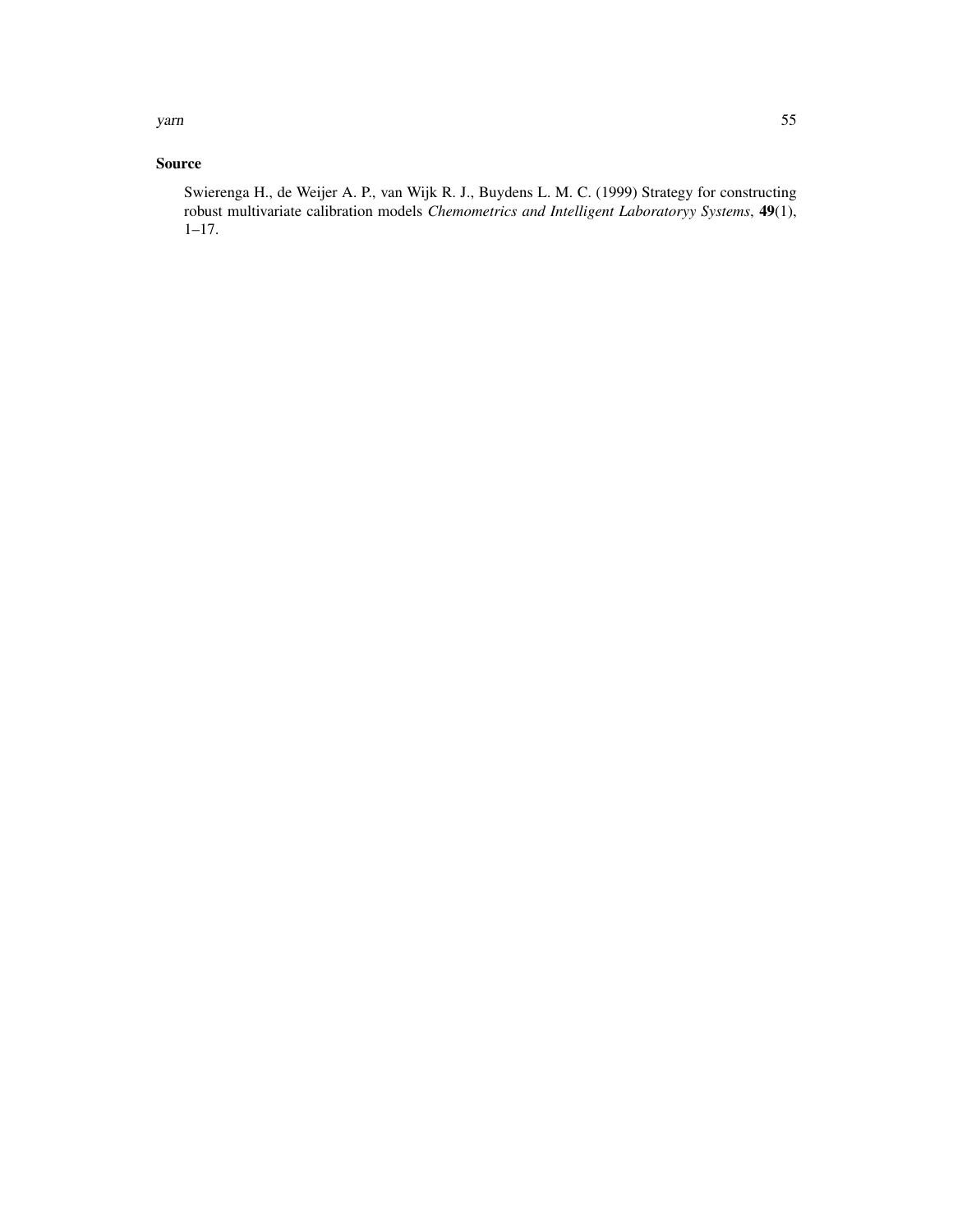# <span id="page-55-0"></span>Index

∗Topic classification cppls.fit , [8](#page-7-0) ∗Topic datasets gasoline , [15](#page-14-0) mayonnaise , [19](#page-18-0) oliveoil , [30](#page-29-0) yarn , [54](#page-53-0) ∗Topic hplot biplot.mvr , [2](#page-1-0) coefplot , [6](#page-5-0) plot.mvr , [32](#page-31-0) predplot , [36](#page-35-0) scoreplot , [38](#page-37-0) validationplot , [48](#page-47-0) ∗Topic htest jack.test, [16](#page-15-0) ∗Topic models cvsegments , [14](#page-13-0) ∗Topic multivariate biplot.mvr , [2](#page-1-0) coef.mvr , [3](#page-2-0) coefplot , [6](#page-5-0) cppls.fit , [8](#page-7-0) crossval , [11](#page-10-0) kernelpls.fit , [17](#page-16-0) msc , [20](#page-19-0) mvr , [21](#page-20-0) mvrCv , [24](#page-23-0) mvrVal, [27](#page-26-0) oscorespls.fit , [30](#page-29-0) plot.mvr , [32](#page-31-0) pls.options , [33](#page-32-0) predict.mvr , [35](#page-34-0) predplot , [36](#page-35-0) scoreplot , [38](#page-37-0) scores , [42](#page-41-0) simpls.fit, [43](#page-42-0) stdize, [45](#page-44-0) summary.mvr, [46](#page-45-0)

svdpc.fit , [47](#page-46-0) validationplot , [48](#page-47-0) widekernelpls.fit , [52](#page-51-0) ∗Topic regression biplot.mvr , [2](#page-1-0) coef.mvr , [3](#page-2-0) coefplot , [6](#page-5-0) cppls.fit , [8](#page-7-0) crossval , [11](#page-10-0) kernelpls.fit , [17](#page-16-0) msc,  $20$ mvr , [21](#page-20-0) mvrCv , [24](#page-23-0) mvrVal, [27](#page-26-0) oscorespls.fit , [30](#page-29-0) plot.mvr , [32](#page-31-0) pls.options , [33](#page-32-0) predict.mvr , [35](#page-34-0) predplot , [36](#page-35-0) scoreplot, [38](#page-37-0) scores , [42](#page-41-0) simpls.fit, [43](#page-42-0) stdize , [45](#page-44-0) summary.mvr, [46](#page-45-0) svdpc.fit, [47](#page-46-0) validationplot , [48](#page-47-0) widekernelpls.fit, [52](#page-51-0) ∗Topic univar var.jack, [51](#page-50-0) biplot.default , *[3](#page-2-0)* biplot.mvr , [2](#page-1-0) , *[32](#page-31-0)* coef , *[4](#page-3-0) , [5](#page-4-0)* coef.mvr , [3](#page-2-0) , *[6](#page-5-0)* , *[8](#page-7-0)* , *[23](#page-22-0)* , *[36](#page-35-0)* , *[43](#page-42-0)* coefplot , [6](#page-5-0) , *[32](#page-31-0)* compnames *(*coef.mvr *)* , [3](#page-2-0) corrplot , *[32](#page-31-0)* corrplot *(*scoreplot *)* , [38](#page-37-0)

cppls , *[19](#page-18-0)* , *[34](#page-33-0)* , *[48](#page-47-0)* , *[54](#page-53-0)*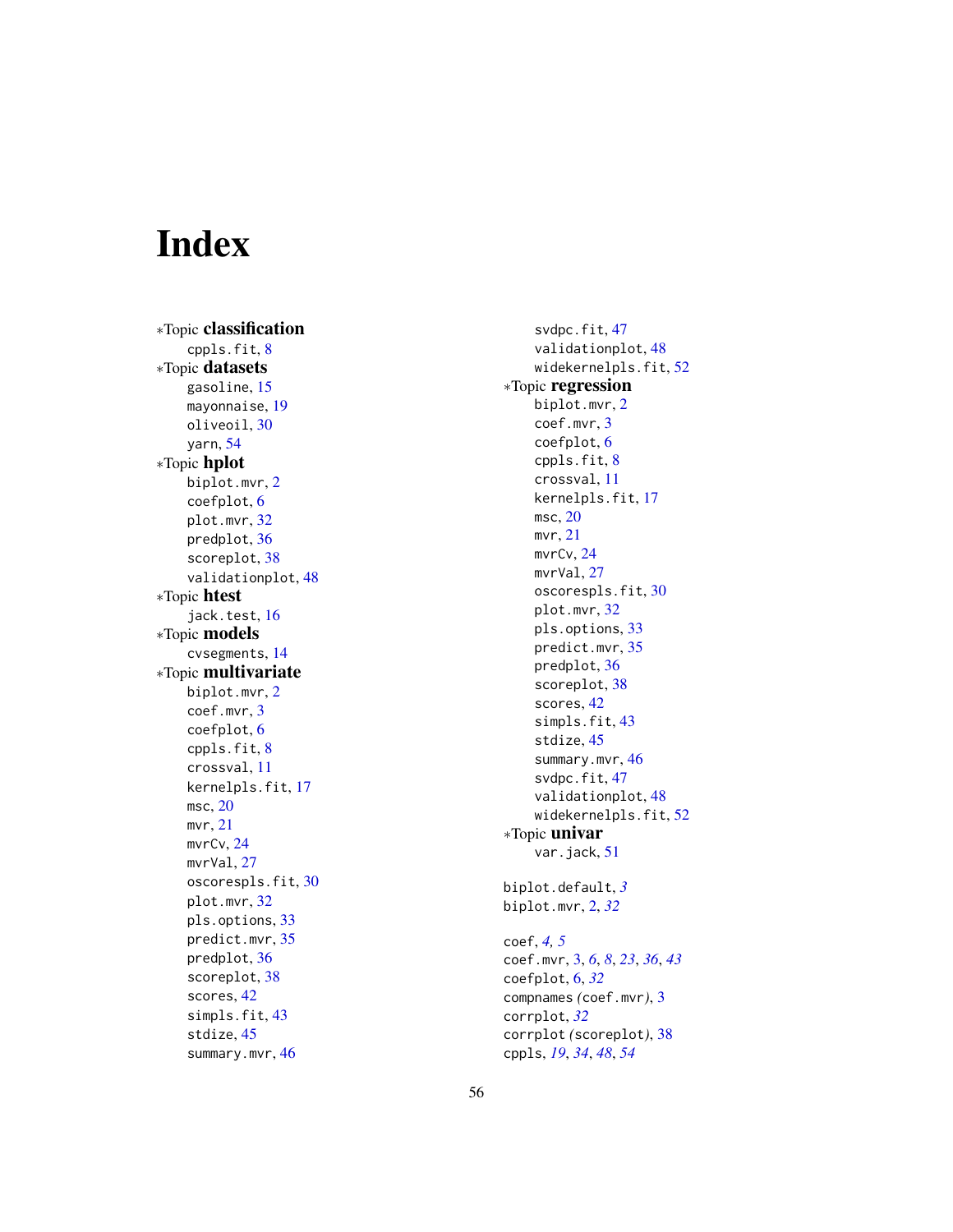#### INDEX 57

cppls *(*mvr*)*, [21](#page-20-0) cppls.fit, [8,](#page-7-0) *[23](#page-22-0)* crossval, [11,](#page-10-0) *[23](#page-22-0)*, *[26,](#page-25-0) [27](#page-26-0)*, *[29](#page-28-0)* cvsegments, *[12,](#page-11-0) [13](#page-12-0)*, [14,](#page-13-0) *[25](#page-24-0)*, *[27](#page-26-0)* explvar, *[42](#page-41-0)* explvar *(*coef.mvr*)*, [3](#page-2-0) fitted, *[4,](#page-3-0) [5](#page-4-0)* fitted.mvr *(*coef.mvr*)*, [3](#page-2-0) gasoline, [15](#page-14-0) identify, *[40,](#page-39-0) [41](#page-40-0)* jack.test, *[12,](#page-11-0) [13](#page-12-0)*, [16,](#page-15-0) *[25](#page-24-0)*, *[27](#page-26-0)*, *[52](#page-51-0)* kernelpls.fit, [17,](#page-16-0) *[23](#page-22-0)*, *[32](#page-31-0)*, *[44](#page-43-0)*, *[53,](#page-52-0) [54](#page-53-0)* legend, *[7,](#page-6-0) [8](#page-7-0)*, *[41](#page-40-0)*, *[50](#page-49-0)* lm, *[22](#page-21-0)* loading.weights, *[23](#page-22-0)* loading.weights *(*scores*)*, [42](#page-41-0) loadingplot, *[32](#page-31-0)* loadingplot *(*scoreplot*)*, [38](#page-37-0) loadings, *[5](#page-4-0)*, *[23](#page-22-0)*, *[40](#page-39-0)[–42](#page-41-0)* loadings *(*scores*)*, [42](#page-41-0) locator, *[7](#page-6-0)*, *[40](#page-39-0)*, *[49](#page-48-0)* makeCluster, *[34](#page-33-0)* makepredictcall, *[20](#page-19-0)*, *[45](#page-44-0)* makepredictcall.msc *(*msc*)*, [20](#page-19-0) makepredictcall.stdized *(*stdize*)*, [45](#page-44-0) matplot, *[50](#page-49-0)* mayonnaise, [19](#page-18-0) mclapply, *[34](#page-33-0)* model.frame, *[5](#page-4-0)* model.frame.mvr *(*coef.mvr*)*, [3](#page-2-0) model.matrix, *[5](#page-4-0)* model.matrix.mvr *(*coef.mvr*)*, [3](#page-2-0) msc, [20,](#page-19-0) *[46](#page-45-0)* MSEP, *[13](#page-12-0)*, *[23](#page-22-0)*, *[27](#page-26-0)*, *[47](#page-46-0)*, *[49,](#page-48-0) [50](#page-49-0)* MSEP *(*mvrVal*)*, [27](#page-26-0) mvr, *[3](#page-2-0)*, *[5](#page-4-0)*, *[8](#page-7-0)*, *[10](#page-9-0)*, *[13](#page-12-0)*, *[19](#page-18-0)*, *[21](#page-20-0)*, [21,](#page-20-0) *[27](#page-26-0)*, *[29](#page-28-0)*, *[32–](#page-31-0)[34](#page-33-0)*, *[36](#page-35-0)*, *[38](#page-37-0)*, *[41](#page-40-0)*, *[43,](#page-42-0) [44](#page-43-0)*, *[46–](#page-45-0)[48](#page-47-0)*, *[50](#page-49-0)*, *[54](#page-53-0)* mvrCv, *[13](#page-12-0)*, *[17](#page-16-0)*, *[22,](#page-21-0) [23](#page-22-0)*, [24,](#page-23-0) *[29](#page-28-0)*, *[33](#page-32-0)*, *[52](#page-51-0)* mvrVal, [27](#page-26-0) mvrValstats *(*mvrVal*)*, [27](#page-26-0)

na.exclude, *[21](#page-20-0)*

na.fail, *[21](#page-20-0)* na.omit, *[5](#page-4-0)*, *[21](#page-20-0)*, *[35](#page-34-0)* oliveoil, [30](#page-29-0) options, *[5](#page-4-0)*, *[21](#page-20-0)* oscorespls.fit, *[10](#page-9-0)*, *[19](#page-18-0)*, *[23](#page-22-0)*, [30,](#page-29-0) *[44](#page-43-0)*, *[54](#page-53-0)* par, *[6,](#page-5-0) [7](#page-6-0)*, *[37](#page-36-0)*, *[39](#page-38-0)*, *[49,](#page-48-0) [50](#page-49-0)* parallel, *[12](#page-11-0)*, *[22](#page-21-0)*, *[26](#page-25-0)*, *[34](#page-33-0)* parLapply, *[34](#page-33-0)* pcr, *[10](#page-9-0)*, *[19](#page-18-0)*, *[21](#page-20-0)*, *[32,](#page-31-0) [33](#page-32-0)*, *[44](#page-43-0)*, *[46](#page-45-0)[–48](#page-47-0)*, *[54](#page-53-0)* pcr *(*mvr*)*, [21](#page-20-0) plot, *[6](#page-5-0)*, *[8](#page-7-0)*, *[37](#page-36-0)*, *[39](#page-38-0)*, *[49](#page-48-0)* plot.loadings *(*scoreplot*)*, [38](#page-37-0) plot.mvr, *[3](#page-2-0)*, *[8](#page-7-0)*, *[23](#page-22-0)*, [32,](#page-31-0) *[36](#page-35-0)*, *[38](#page-37-0)*, *[40,](#page-39-0) [41](#page-40-0)*, *[50](#page-49-0)* plot.mvrVal, *[29](#page-28-0)* plot.mvrVal *(*validationplot*)*, [48](#page-47-0) plot.scores *(*scoreplot*)*, [38](#page-37-0) pls.options, *[12](#page-11-0)*, *[22](#page-21-0)*, *[26](#page-25-0)*, [33](#page-32-0) plsr, *[10](#page-9-0)*, *[19](#page-18-0)*, *[21](#page-20-0)*, *[32](#page-31-0)*, *[34](#page-33-0)*, *[44](#page-43-0)*, *[46](#page-45-0)[–48](#page-47-0)*, *[54](#page-53-0)* plsr *(*mvr*)*, [21](#page-20-0) points, *[6](#page-5-0)*, *[39](#page-38-0)*, *[49](#page-48-0)* predict.msc *(*msc*)*, [20](#page-19-0) predict.mvr, *[22,](#page-21-0) [23](#page-22-0)*, [35](#page-34-0) predict.stdized *(*stdize*)*, [45](#page-44-0) prednames *(*coef.mvr*)*, [3](#page-2-0) predplot, *[35](#page-34-0)*, [36](#page-35-0) predplot.mvr, *[32](#page-31-0)* predplotXy *(*predplot*)*, [36](#page-35-0) print.jacktest *(*jack.test*)*, [16](#page-15-0) print.mvr *(*summary.mvr*)*, [46](#page-45-0) print.mvrVal *(*summary.mvr*)*, [46](#page-45-0) printCoefmat, *[16](#page-15-0)*

R2, *[23](#page-22-0)*, *[35](#page-34-0)*, *[49,](#page-48-0) [50](#page-49-0)* R2 *(*mvrVal*)*, [27](#page-26-0) residuals, *[4,](#page-3-0) [5](#page-4-0)* residuals.mvr *(*coef.mvr*)*, [3](#page-2-0) respnames *(*coef.mvr*)*, [3](#page-2-0) RMSEP, *[23](#page-22-0)*, *[35](#page-34-0)*, *[47](#page-46-0)*, *[49,](#page-48-0) [50](#page-49-0)* RMSEP *(*mvrVal*)*, [27](#page-26-0)

scale, *[45,](#page-44-0) [46](#page-45-0)* scoreplot, *[32](#page-31-0)*, [38](#page-37-0) scores, *[5](#page-4-0)*, *[23](#page-22-0)*, *[40,](#page-39-0) [41](#page-40-0)*, [42](#page-41-0) simpls.fit, *[10](#page-9-0)*, *[19](#page-18-0)*, *[23](#page-22-0)*, *[32](#page-31-0)*, [43,](#page-42-0) *[53,](#page-52-0) [54](#page-53-0)* sm.options, *[34](#page-33-0)* stdize, *[21](#page-20-0)*, [45](#page-44-0) stopCluster, *[34](#page-33-0)*